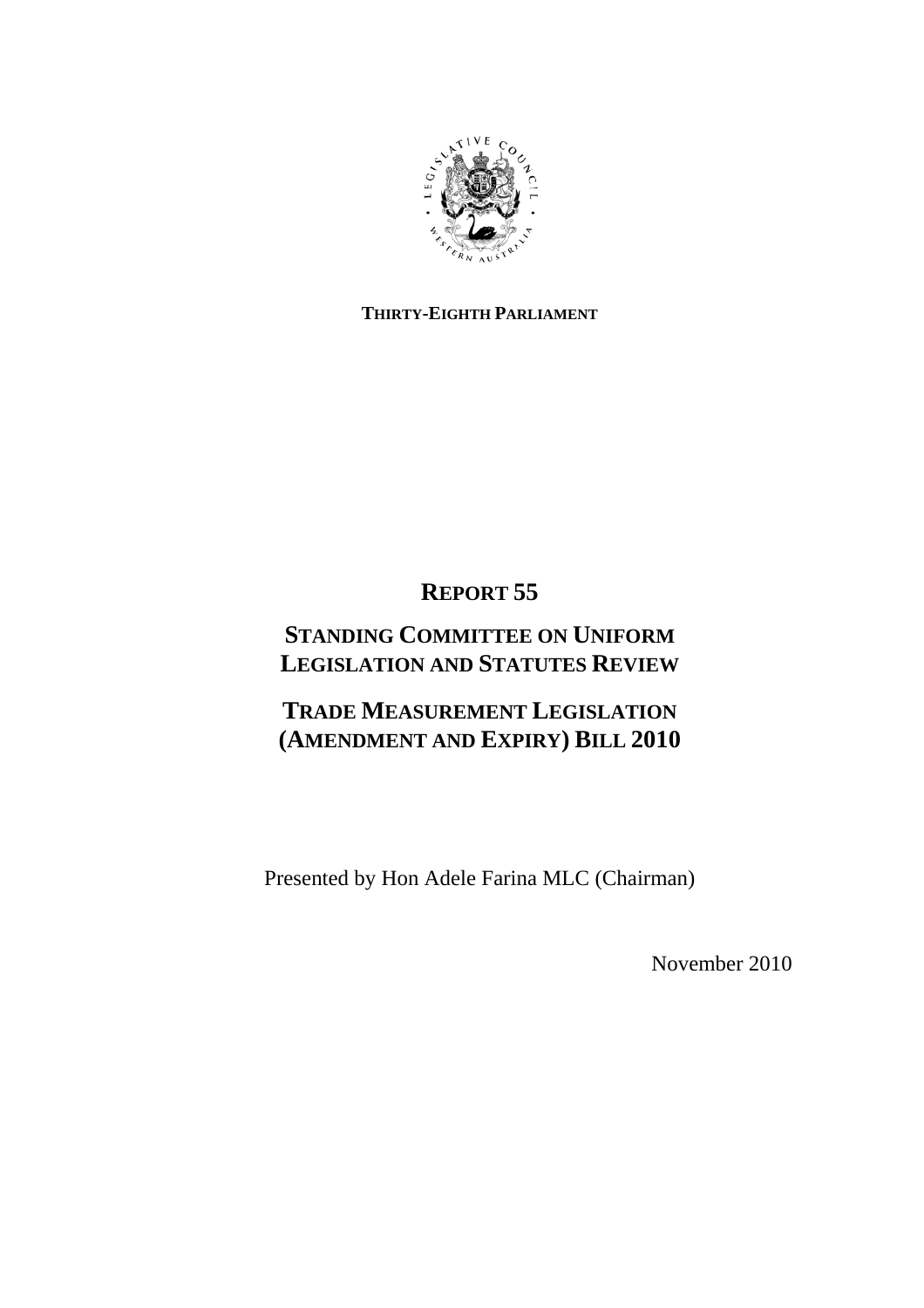# **STANDING COMMITTEE ON UNIFORM LEGISLATION AND STATUTES REVIEW**

### **Date first appointed:**

17 August 2005

#### **Terms of Reference:**

The following is an extract from Schedule 1 of the Legislative Council Standing Orders:

#### "**8. Uniform Legislation and Statutes Review Committee**

- 8.1 A *Uniform Legislation and Statutes Review Committee* is established.
- 8.2 The Committee consists of 4 Members.
- 8.3 The functions of the Committee are
	- (a) to consider and report on Bills referred under SO 230A;
	- (b) of its own motion or on a reference from a Minister, to consider or review the development and formulation of any proposal or agreement whose implementation would require the enactment of legislation made subject to SO 230A;
	- (c) to examine the provisions of any instrument that the Commonwealth has acceded to, or proposes to accede to, that imposes an obligation on the Commonwealth to give effect to the provisions of the instrument as part of the municipal law of Australia;
	- (d) to review the form and content of the statute book;
	- (e) to inquire into and report on any proposal to reform existing law that may be referred by the House or a Minister; and
	- (f) to consider and report on any matter referred by the House or under SO 125A.
- 8.4 For a purpose relating to the performance of its functions, the Committee may consult with a like committee of a House of the Parliament of the Commonwealth, a state or a territory, and New Zealand and similarly, may participate in any conference or other meeting."

#### **Members as at the time of this inquiry:**

| Hon Adele Farina MLC (Chairman)                                                  | Hon Liz Behjat MLC           |
|----------------------------------------------------------------------------------|------------------------------|
| Hon Nigel Hallett MLC (Deputy Chairman)<br>Staff as at the time of this inquiry: | Hon Linda Savage MLC         |
| Susan O'Brien, Advisory Officer (Legal)                                          | Mark Warner, Committee Clerk |
| <b>Address:</b><br>Parliament House, Perth WA 6000, Telephone (08) 9222 7222     |                              |
| lcco@parliament.wa.gov.au                                                        |                              |
| Website: http://www.parliament.wa.gov.au                                         |                              |
| ISBN 978-1-921634-52-9                                                           |                              |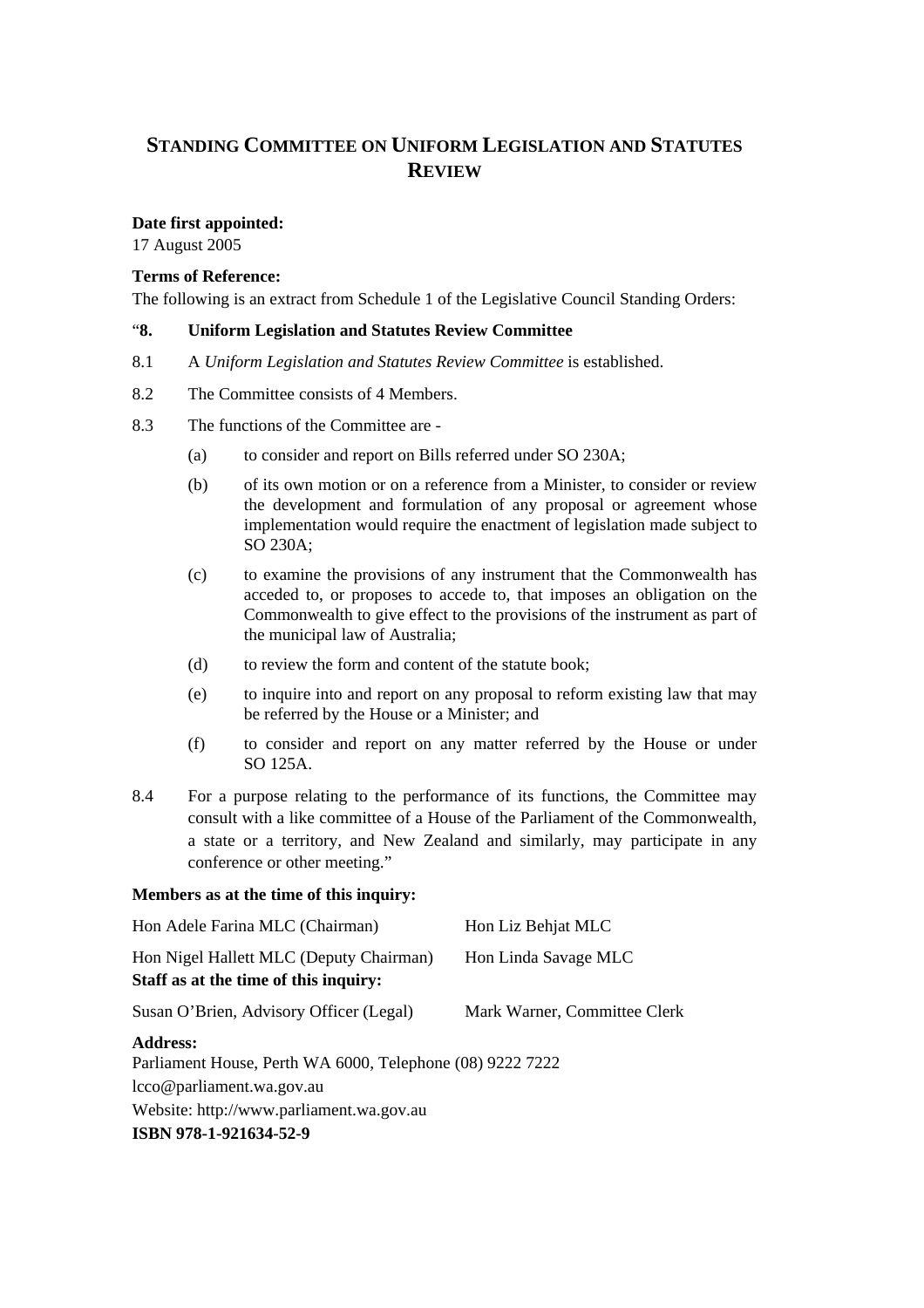| $\mathbf{1}$   |                                                                           |  |
|----------------|---------------------------------------------------------------------------|--|
|                |                                                                           |  |
|                |                                                                           |  |
| 2              |                                                                           |  |
|                |                                                                           |  |
|                |                                                                           |  |
|                |                                                                           |  |
|                |                                                                           |  |
| 3              | INQUIRY IMPEDED BY LATE PROVISION OF SUPPORTING DOCUMENTS AND             |  |
|                |                                                                           |  |
|                |                                                                           |  |
|                |                                                                           |  |
|                |                                                                           |  |
|                |                                                                           |  |
|                |                                                                           |  |
| $\overline{4}$ |                                                                           |  |
| 5              |                                                                           |  |
|                |                                                                           |  |
|                |                                                                           |  |
|                | Subject matter of Australian trade measurement legislation  14            |  |
|                |                                                                           |  |
|                | Evolution of Uniform Legislative Scheme - 1990 IGA, NCP, COAG National    |  |
|                | Reform Agenda, 2007 COAG IGA and National Seamless Economy IGA  15        |  |
|                |                                                                           |  |
|                |                                                                           |  |
|                |                                                                           |  |
|                |                                                                           |  |
|                | COAG National Reform Agenda, 2007 COAG IGA and National Seamless          |  |
|                |                                                                           |  |
|                |                                                                           |  |
|                |                                                                           |  |
|                | Presentation of the Bill appears Inconsistent with Uniform Scheme 19      |  |
| 6              | PRACTICAL EFFECT OF THE BILL - STATE SOVEREIGNTY (POWERS AND PRIVILEGES   |  |
|                |                                                                           |  |
|                |                                                                           |  |
|                | Bill Effects Transfer of Regulation from the State to the Commonwealth 20 |  |
|                | Practical Effect of Transfer to Commonwealth Trade Measurement Regime  21 |  |
|                |                                                                           |  |
|                |                                                                           |  |

# **CONTENTS**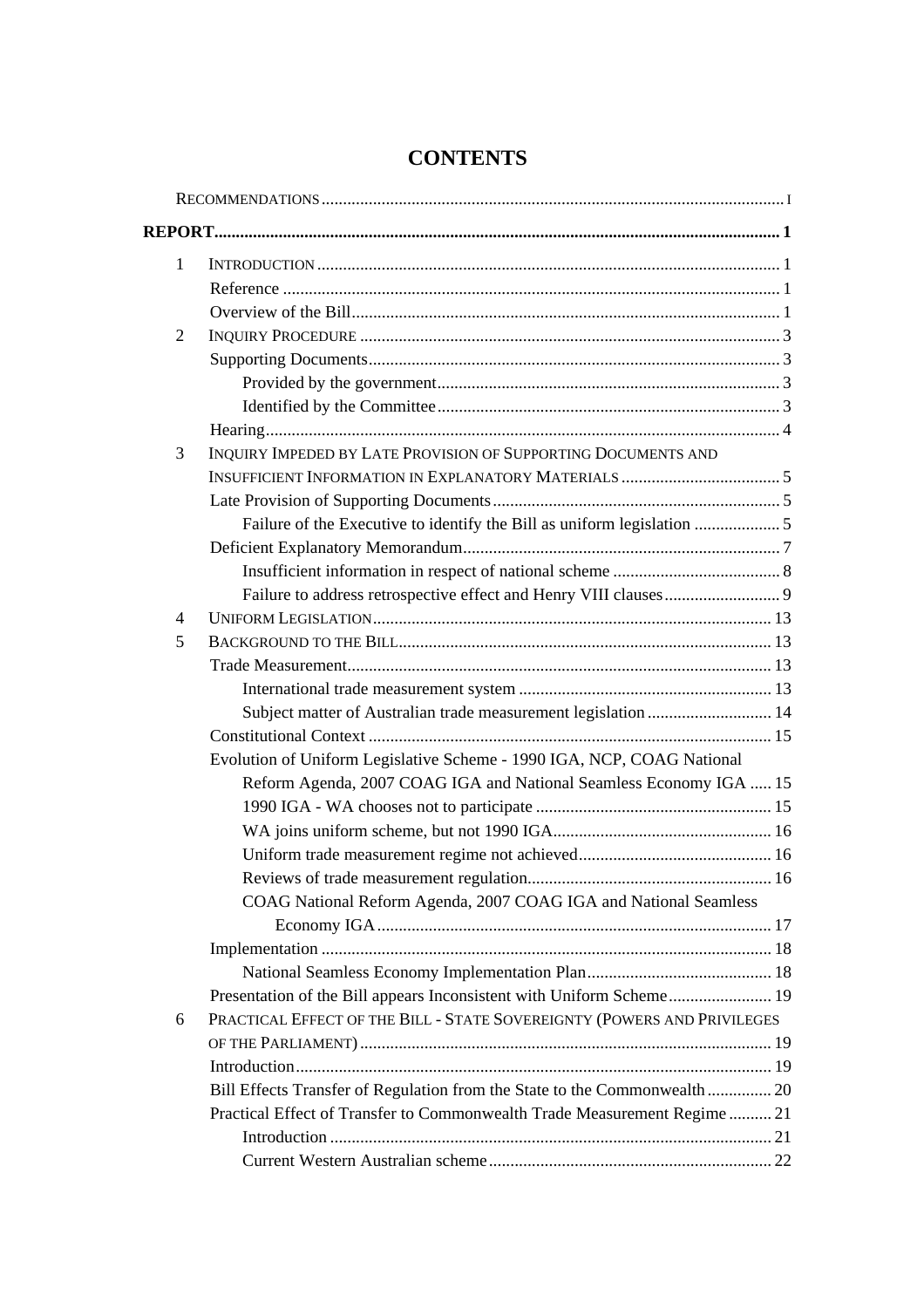|                | Whether the State Parliament can amend the uniform legislation or the State opt |  |
|----------------|---------------------------------------------------------------------------------|--|
|                |                                                                                 |  |
|                | Perceived Benefits of Commonwealth Regulation and Administration of National    |  |
|                |                                                                                 |  |
|                |                                                                                 |  |
|                |                                                                                 |  |
|                |                                                                                 |  |
|                |                                                                                 |  |
|                |                                                                                 |  |
| $\overline{7}$ |                                                                                 |  |
|                |                                                                                 |  |
|                | Part 2 of the Bill - Amendments to the Trade Measurement Bill 201031            |  |
|                |                                                                                 |  |
|                | Part 3 - amendments to the Trade Measurement Administration Act 200632          |  |
|                |                                                                                 |  |
|                |                                                                                 |  |
| 8              | CLAUSE 8 - TRANSITIONAL PROVISIONS: PROPOSED SECTIONS 38-4334                   |  |
|                |                                                                                 |  |
|                |                                                                                 |  |
|                |                                                                                 |  |
|                |                                                                                 |  |
|                |                                                                                 |  |
|                | Proposed Section 43 - Henry VIII Clauses, Retrospective Regulations and Deeming |  |
|                |                                                                                 |  |
|                |                                                                                 |  |
|                |                                                                                 |  |
|                |                                                                                 |  |
|                | Parliament previously accepted deeming provision with retrospective effect39    |  |
| 9              |                                                                                 |  |
|                | APPENDIX 1 IDENTIFIED STRUCTURES FOR UNIFORM LEGISLATION43                      |  |
|                | APPENDIX 2 FUNDAMENTAL LEGISLATIVE SCRUTINY PRINCIPLES 47                       |  |
|                |                                                                                 |  |
|                | APPENDIX 3 SECOND READING SPEECH - COMMONWEALTH NATIONAL                        |  |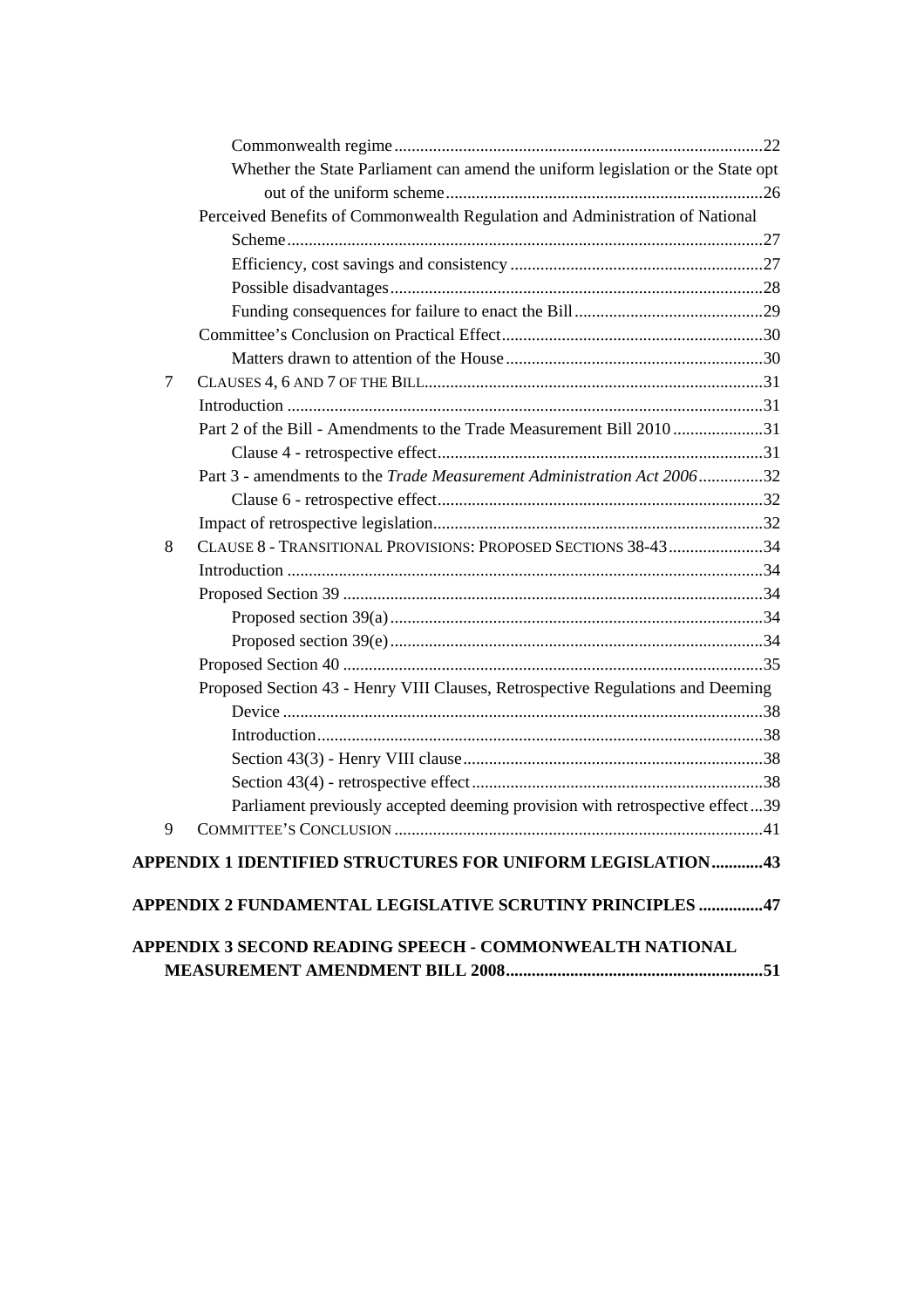#### **RECOMMENDATIONS FOR THE**

#### **REPORT OF THE STANDING COMMITTEE ON UNIFORM LEGISLATION AND STATUTES REVIEW**

#### **IN RELATION TO THE**

#### **TRADE MEASUREMENT LEGISLATION (AMENDMENT AND EXPIRY) BILL 2010**

#### **RECOMMENDATIONS**

1 Recommendations are grouped as they appear in the text at the page number indicated:

Page 8

**Recommendation 1: The Committee recommends that when tabling the Explanatory Memorandum in respect of a bill to which Standing Order 230A applies, the responsible Minister ensure that that document provides a succinct statement of the rationale for, and practical effect of, the clauses of the Bill.** 

Page 12

**Recommendation 2: The Committee recommends that when introducing a bill to the Legislative Council that proposes a Henry VIII clause, the responsible Minister provide in the Explanatory Memorandum the rationale for that provision.** 

Page 21

**Finding 1: On the information provided to it, the Committee finds that enactment of the Bill is necessary to give certainty to the transfer of regulation of trade measurement to the Commonwealth.** 

Page 33

**Finding 2: The Committee finds that in the particular circumstances applicable to the Bill, no fundamental legal scrutiny principles arise in respect of clauses 4, 6 and 7 of the Bill.**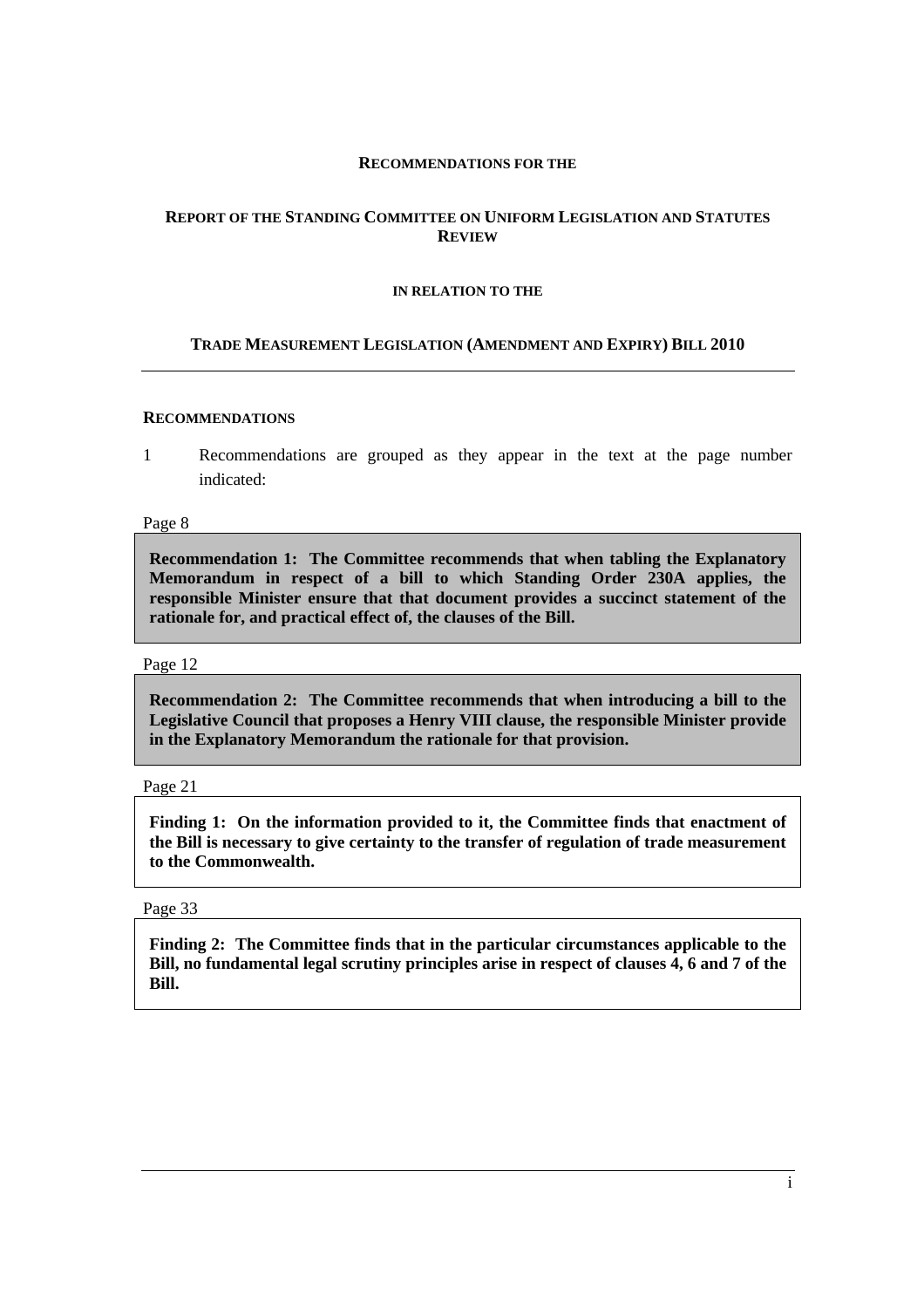*Uniform Legislation and Statutes Review Committee* 

Page 37

| Recommendation 3: The Committee recommends that clause 8 of the Bill be amended<br>to reflect the intent that a person: |                                                                                                                                                                                  |  |
|-------------------------------------------------------------------------------------------------------------------------|----------------------------------------------------------------------------------------------------------------------------------------------------------------------------------|--|
|                                                                                                                         | not be charged with an offence pursuant to the transitional provisions<br>unless the relevant act or omission is currently an offence under the<br>Commonwealth legislation; and |  |
|                                                                                                                         | in the event a person is so charged, that person be at risk only of the<br>lesser of the penalties imposed under the respective legislation.                                     |  |
| This can be effected in the following manner                                                                            |                                                                                                                                                                                  |  |
| Page 6, line 28 - after "person", insert                                                                                |                                                                                                                                                                                  |  |
| cannot be                                                                                                               |                                                                                                                                                                                  |  |
| Page 6, lines 29 and 30 - delete                                                                                        |                                                                                                                                                                                  |  |
|                                                                                                                         | cannot be punished for the offence                                                                                                                                               |  |

Page 42

**Recommendation 5: The Committee recommends that, subject to the amendments to clause 8 of the Bill recommended in this report, the Bill be passed by the Legislative Council.**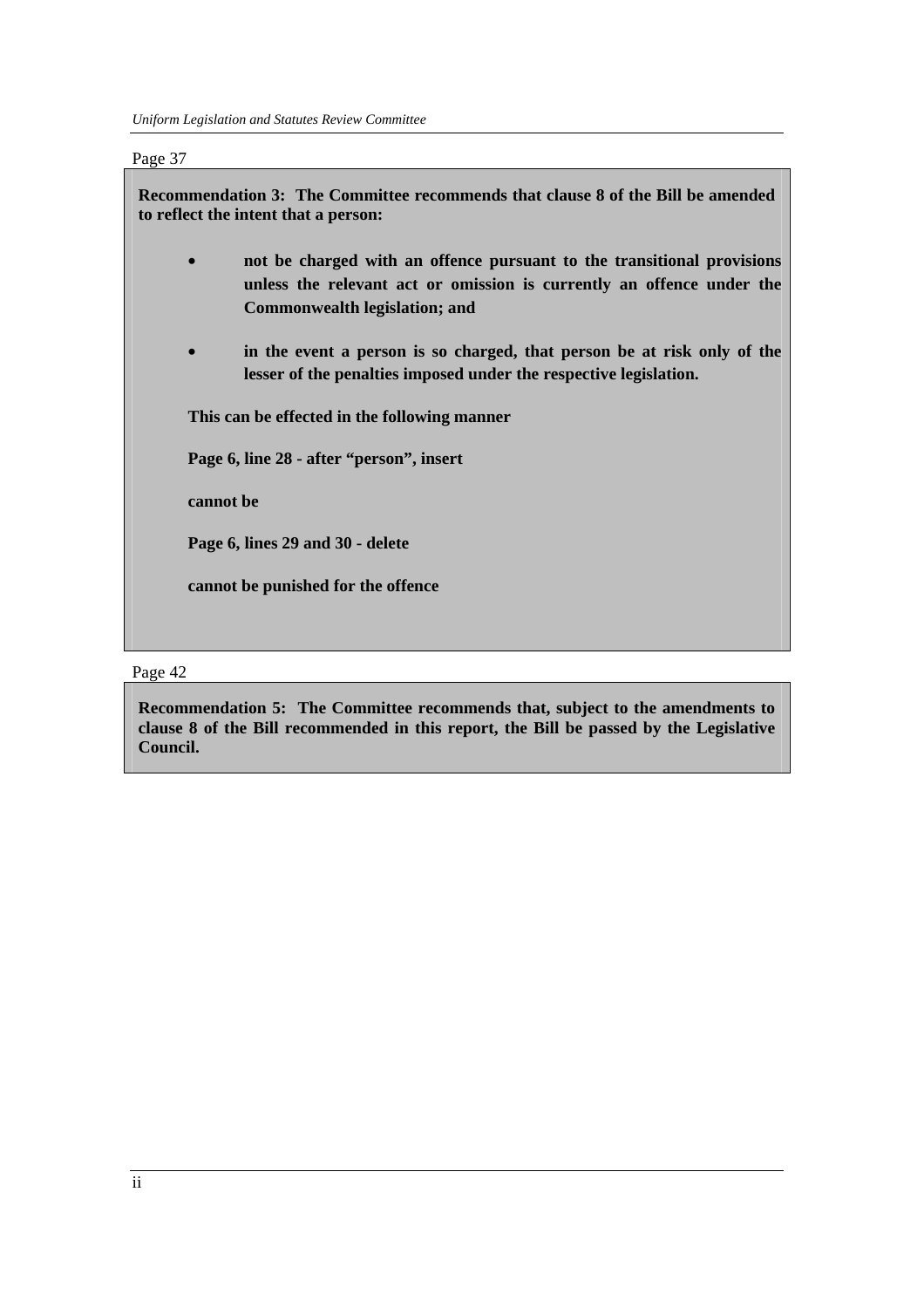## **REPORT OF THE STANDING COMMITTEE ON UNIFORM LEGISLATION AND STATUTES REVIEW**

#### **IN RELATION TO THE**

#### **TRADE MEASUREMENT LEGISLATION (AMENDMENT AND EXPIRY) BILL 2010**

#### **1 INTRODUCTION**

#### **Reference**

- 1.1 The Trade Measurement Legislation (Amendment and Expiry) Bill 2010 (**Bill**) was introduced to the Legislative Council by Hon Norman Moore, Minister for Mines and Petroleum on  $14$  September  $2010$ .<sup>1</sup> Following its Second Reading, the Bill stood referred to the Standing Committee on Uniform Legislation and Statutes Review (**Committee**) pursuant to Standing Order 230A.
- 1.2 Standing Order 230A(4) requires the Committee to report not later than 30 days after the day of referral. The report date for the Bill was 14 October 2010.
- 1.3 However, due to late provision of the supporting documents, the Committee requested, and was granted, an extension of time to report to 11 November 2010.

#### **Overview of the Bill**

 $\overline{a}$ 

- 1.4 The Bill amends the *Trade Measurement Act 2006* and the *Trade Administration Measurement Administration Act 2006* (collectively, the **State Trade Measurement Acts**) to provide that, other than in respect of some transitional matters, those Acts cease to apply from **1 July 2010**. It is, therefore, proposed that the Bill have retrospective effect. (This is discussed in Parts 3, 7 and 8.)
- 1.5 Prior to 1 July 2010, trade measurement was regulated in Western Australia by the State Trade Measurement Acts as part of a uniform legislative scheme, whereby the various jurisdictions enacted model legislation but Western Australia did so as 'stand alone' legislation.<sup>2</sup> (See Part 5 for a summary of the matters included in "*trade measurement*" and the uniform legislative scheme.) Pursuant to agreements made at the Council of Australian Governments (**COAG**), the Commonwealth passed legislation regulating trade measurement in 2008. The intent was that when the

<sup>1</sup> Hon Norman Moore MLC, Minister for Mines and Petroleum; Fisheries, Western Australia, Legislative Council, *Parliamentary Debates (Hansard),* 14 September 2010, p6468.

<sup>2</sup> Western Australia, Legislative Council , Standing Committee on Uniform Legislation and Statutes Review, Report 3, *Trade Measurement Bill 2005 and Trade Measurement (Administration) Bill 2005,* 19 October 2005, p2.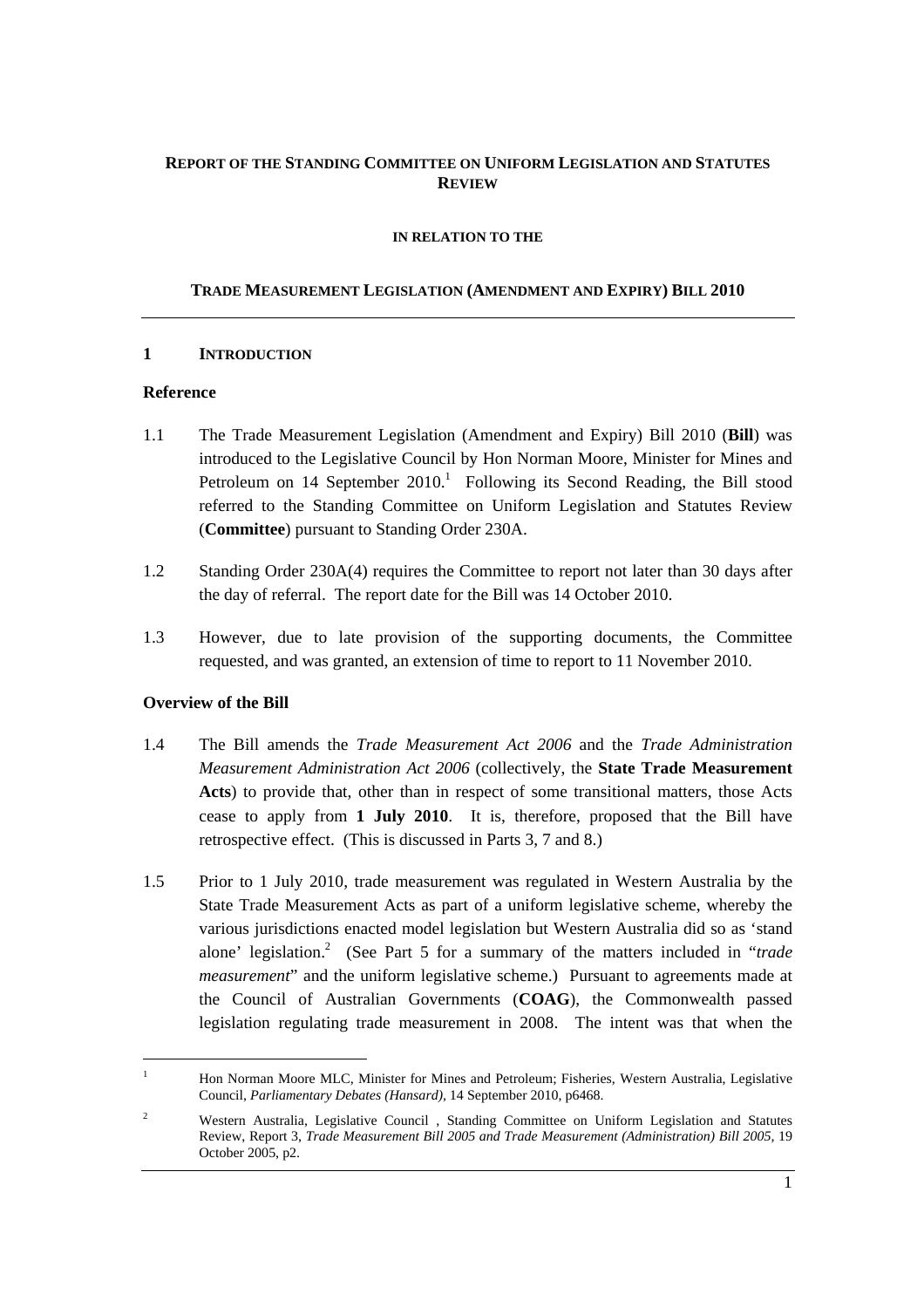Commonwealth regime came into effect, on 1 July 2010, the State legislation would  $l$ apse. $3$ 

- 1.6 However, the government has been advised by the State Solicitor's Office that enactment of Commonwealth trade measurement legislation has not rendered the State Trading Acts ineffective.<sup>4</sup> In particular, State requirements in respect of reverification of the accuracy measuring instruments may survive.<sup>5</sup>
- 1.7 The Bill is, therefore, required to ensure an end to State regulation and give effect to the agreement that there be a single, Commonwealth-based regulatory regime.
- 1.8 The Bill provides for the following transitional matters:
	- issue or withdrawal of infringement notices in respect of matters occurring prior to transition day (that is, 1 July 2010);
	- disciplinary action to be taken against licensees who have been issued with a written notice before transition day;
	- investigation and prosecution of offences occurring before transition day;
	- preservation of the right to review decisions [by SAT] made under State legislation (limited to decisions of the Commissioner<sup>6</sup> made under section 81 of the *Trade Measurement Act 2006*);
	- recover fees and charges payable (proposed section 39(e) clause 8 of the Bill - becoming payable or in respect of which an invoice was issued prior to transition day); and
	- the Commonwealth to access information held by the State in relation to trade measurement regulation.
- 1.9 In respect of the transitional matters, the State Trade Measurement Acts will expire on or before 1 July 2013.

 $\overline{a}$ 

<sup>3</sup> Mr Gary Newcombe, Director, Strategic Policy and Development, Consumer Protection and Mr Gerald Milford, Manager, Strategic Policy, Department of Commerce, *Transcript of Evidence,* 13 October 2010, p2.

<sup>4</sup> Hon Norman Moore MLC, Minister for Mines and Petroleum; Fisheries, Western Australia, Legislative Council, *Parliamentary Debates (Hansard),* 14 September 2010, p6469.

<sup>5</sup> Mr Gary Newcombe, Director, Strategic Policy and Development, Consumer Protection and Mr Gerald Milford, Manager, Strategic Policy, Department of Commerce, *Transcript of Evidence,* 13 October 2010, p2.

<sup>6</sup> Being the person designated as Commissioner under Section6(2) of the Trade Measurement Administration Act 2006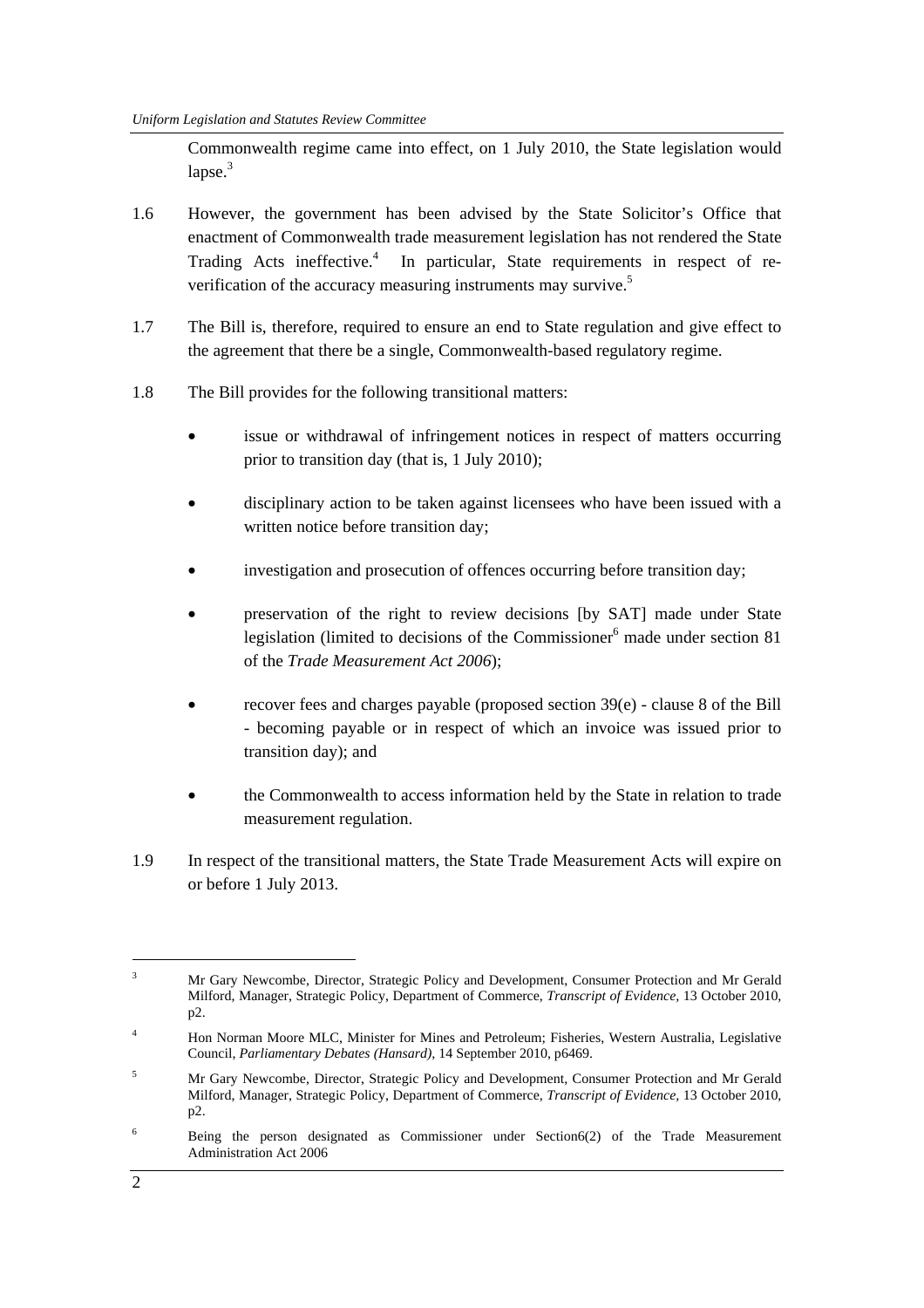# **2 INQUIRY PROCEDURE**

- 2.1 The Committee did not seek submissions in respect of the Bill. However, the Committee's inquiry was published on its website.
- 2.2 Not having received the supporting information in respect of the Bill on tabling, the Committee wrote to the Minister for Commerce on 17 September 2010 requesting provision of those documents.
- 2.3 The Minister for Commerce provided the Committee with the information required by Ministerial Office Memorandum 2007/01 and supporting documents in respect of the Bill on 29 September 2010 - some 15 days into the Committee's 30-day inquiry period.

### **Supporting Documents**

### *Provided by the government*

- 2.4 The Minister for Commerce provided the following supporting documents:
	- COAG Communiqué in respect of its meeting of 10 February 2006;
	- Ministerial Council on Consumer Affairs (**MCCA**) Communiqué in respect of its meeting of 15 September 2006;
	- COAG Communiqué in respect of its meeting of 13 April 2007; and
	- Second Reading Speech to the National Measurement Amendment Bill 2008 (**Commonwealth Trade Measurement Act**).

# *Identified by the Committee*

 7

2.5 The Minister for Commerce advised the Committee:

*There is no relevant intergovernmental agreement or memorandum of understanding,*<sup>7</sup>

 in respect of the Bill. Even if it is taken to being confined to formal, written intergovernmental agreements, this advice is not correct. (The contradictory statements in the Minister's letter as to the existence of an intergovernmental agreement are discussed below.)

2.6 Prior to receipt of the Minister for Commerce's correspondence, the Committee had identified the following, relevant formal written intergovernmental agreements:

Letter from Hon Bill Marmion MLA, Minister for Commerce, 28 September 2010, p2.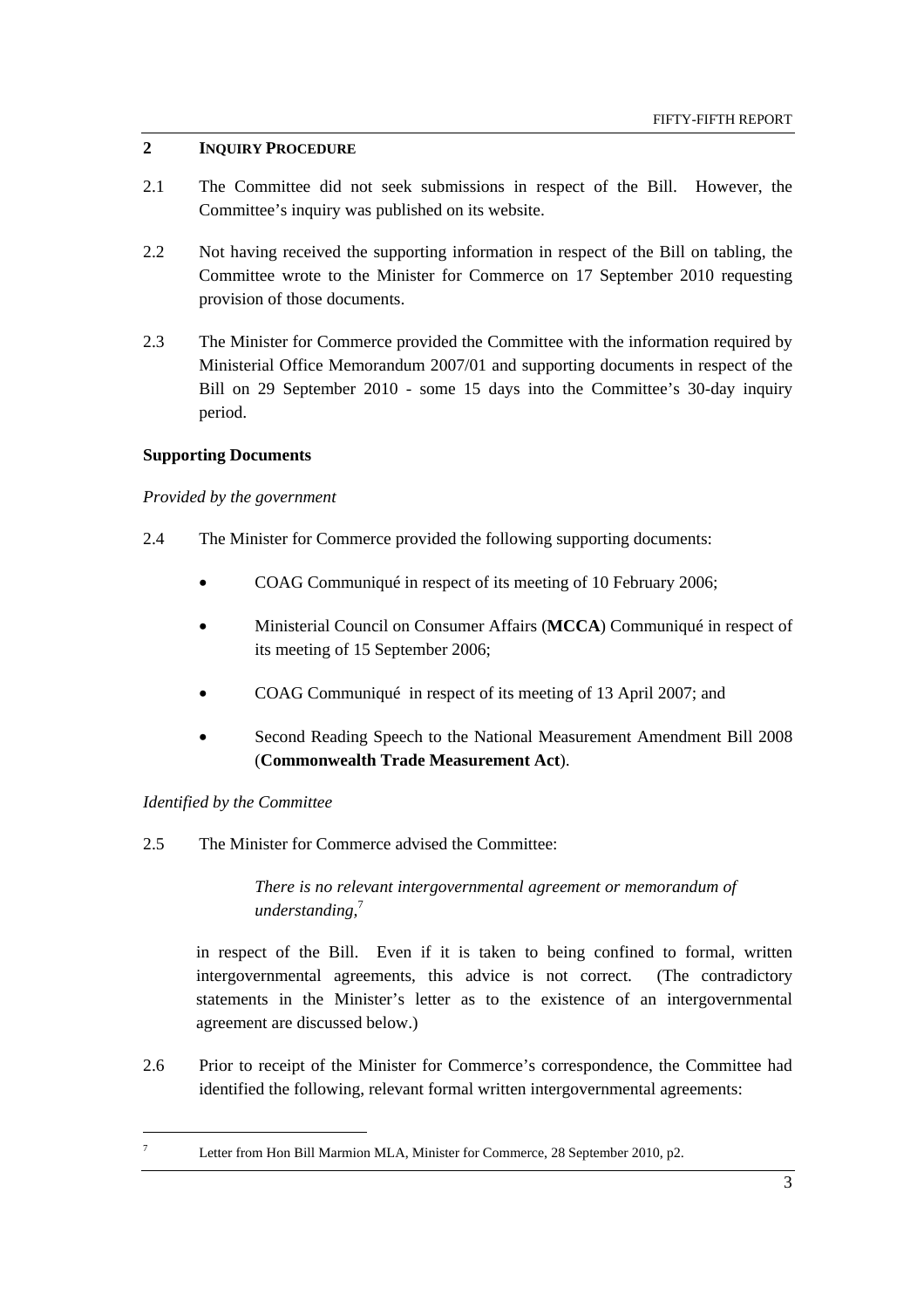- National Partnership Agreement to Deliver a National Seamless Economy, December 2008 (**National Seamless Economy IGA**); and
- Intergovernmental Agreement on Federal Financial Relations.
- 2.7 The Committee had also identified the following, additional supporting document:
	- COAG Communiqué in respect of its meeting of 26 March 2008,

as well as the following documents throwing light on the development of the agreement for Commonwealth regulation of trade measurement:

- Intergovernmental Agreement in relation to the Adoption of Uniform Trade Measurement Legislation and Administration (**1990 IGA**);
- Productivity Commission of Australia, Inquiry Report 33, *Review of National Competition Policy Reforms*, 28 February 2005;
- National Competition Council, *Assessment of governments' progress in implementing the National Competition Policy and related reforms: 2005*, October 2005;
- COAG, *Background Paper: COAG National Competition Policy Review*, February 2006 (**COAG NCP Review**);
- Ministerial Council for Consumer Affairs, *Review of National Trade Measurement System*, Discussion Paper, June 2006; and
- COAG Reform Council, *National Partnership Agreement to Deliver a Seamless National Economy: Report on Performance 2008-9*, December 2009.

# **Hearing**

- 2.8 The Committee held a hearing on 13 October 2010, which was attended by:
	- Mr Gary Newcombe, Director, Strategic Policy and Development, Consumer Protection, Department of Commerce; and
	- Mr Gerald Milford, Manager, Strategic Policy, Department of Commerce.
- 2.9 Mr Newcombe and Mr Milford took two questions on notice. Additional information was provided by the Department of Commerce on 18 October and 25 October 2010.
- 2.10 The Committee thanks the witnesses for their assistance in its inquiry.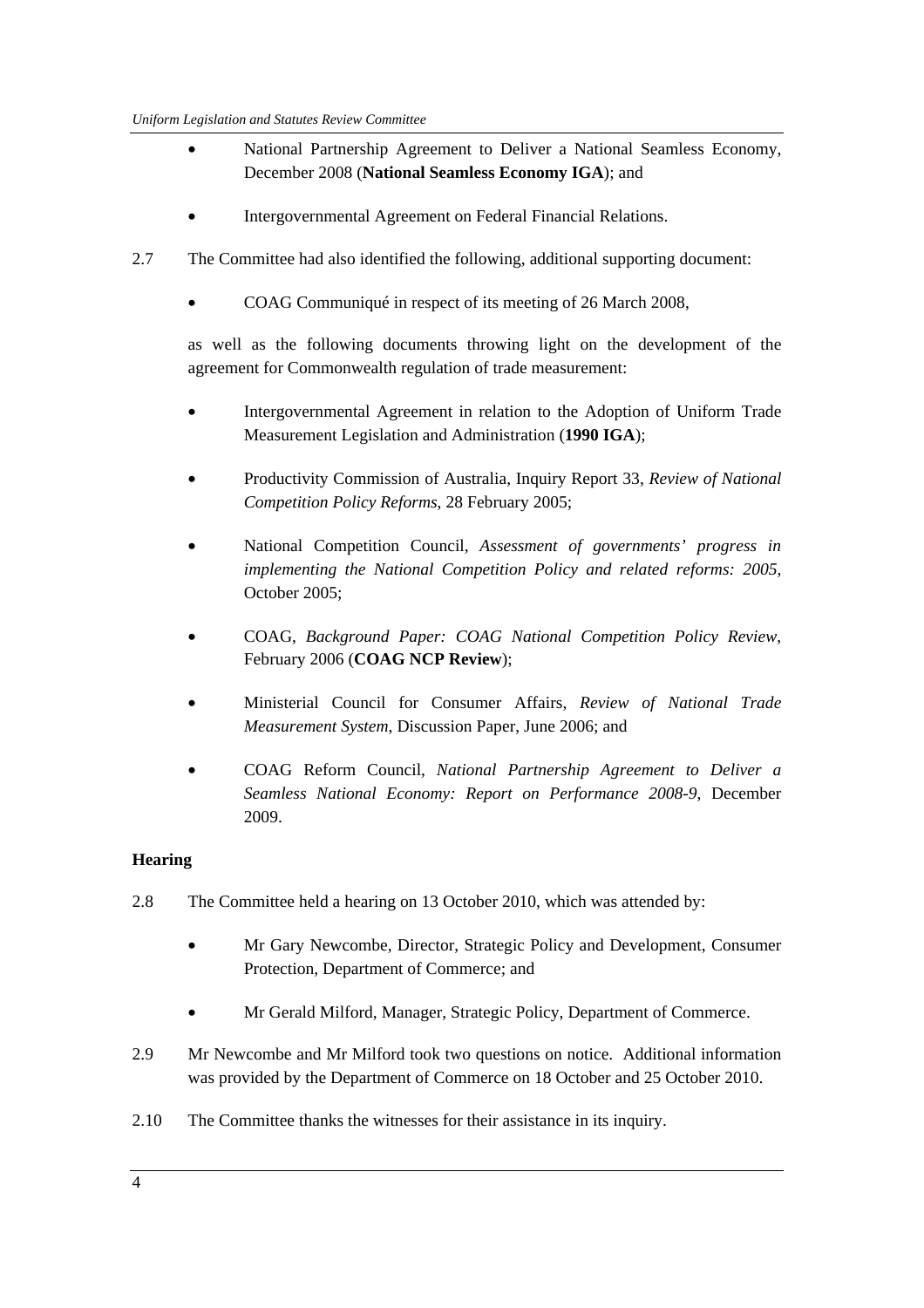### **3 INQUIRY IMPEDED BY LATE PROVISION OF SUPPORTING DOCUMENTS AND INSUFFICIENT INFORMATION IN EXPLANATORY MATERIALS**

#### **Late Provision of Supporting Documents**

- 3.1 Ministerial Office Memorandum 2007/01 (**MOM 2007/01**) requires Ministers presenting bills to which Standing Order 230A will apply on presentation to the Legislative Council to consider providing the Committee with supporting documents on introduction of the bill to either House of Parliament. The Bill was introduced to the Legislative Assembly on 16 June 2010. Supporting documents were not provided to the Committee until 29 September 2010.
- 3.2 In the interim, the Bill was referred to the Committee on 14 September 2010. In its letter to the Minister for Commerce, the Committee required provision of supporting documents, and the additional information required by MOM 2007/01, by 10 am on 22 September 2010. This did not occur.

#### *Failure of the Executive to identify the Bill as uniform legislation*

- 3.3 The Committee notes that the Department of the Legislative Council drew the government's attention to the application of SO230A to the Bill on 16 June 2010.<sup>8</sup> One purpose of this advice is to ensure early provision of information to the Committee in respect of SO230A bills that may have been overlooked by the government.
- 3.4 Another purpose of the advice is to allow the government to provide additional information that may cast doubt on the application of SO230A. The Department of the Legislative Council has confirmed to the Committee that the application of SO230A to the Bill was not queried by the government prior to referral.
- 3.5 In a letter to the Committee, the Minister for Commerce suggests that the Bill arises from a unilateral decision of the Commonwealth to which the State is responding. The Minister states:

*I would like to note from the outset that this Bill does not, of itself, introduce a uniform legislative scheme. The Bill is a necessary consequence of the Commonwealth government introducing legislation to regulate trade measurement throughout Australia in accordance with its existing legislative authority under section 51(xv) of the Australian Constitution.* 

<sup>8</sup> In accordance with the procedure instituted in the  $36<sup>th</sup>$  Parliament, the Bill was identified as uniform legislation by Legislative Council staff on introduction to the Legislative Assembly on 16 June 2010. The Department of the Legislative Council sent its standard email advice to the office of the Leader of the House identifying the Bill as one to which SO230A applied on 16 June 2010. The Department of the Legislative Council sent a further email alert on receipt of the Legislative Assembly message in respect of the Bill on 13 September 2010.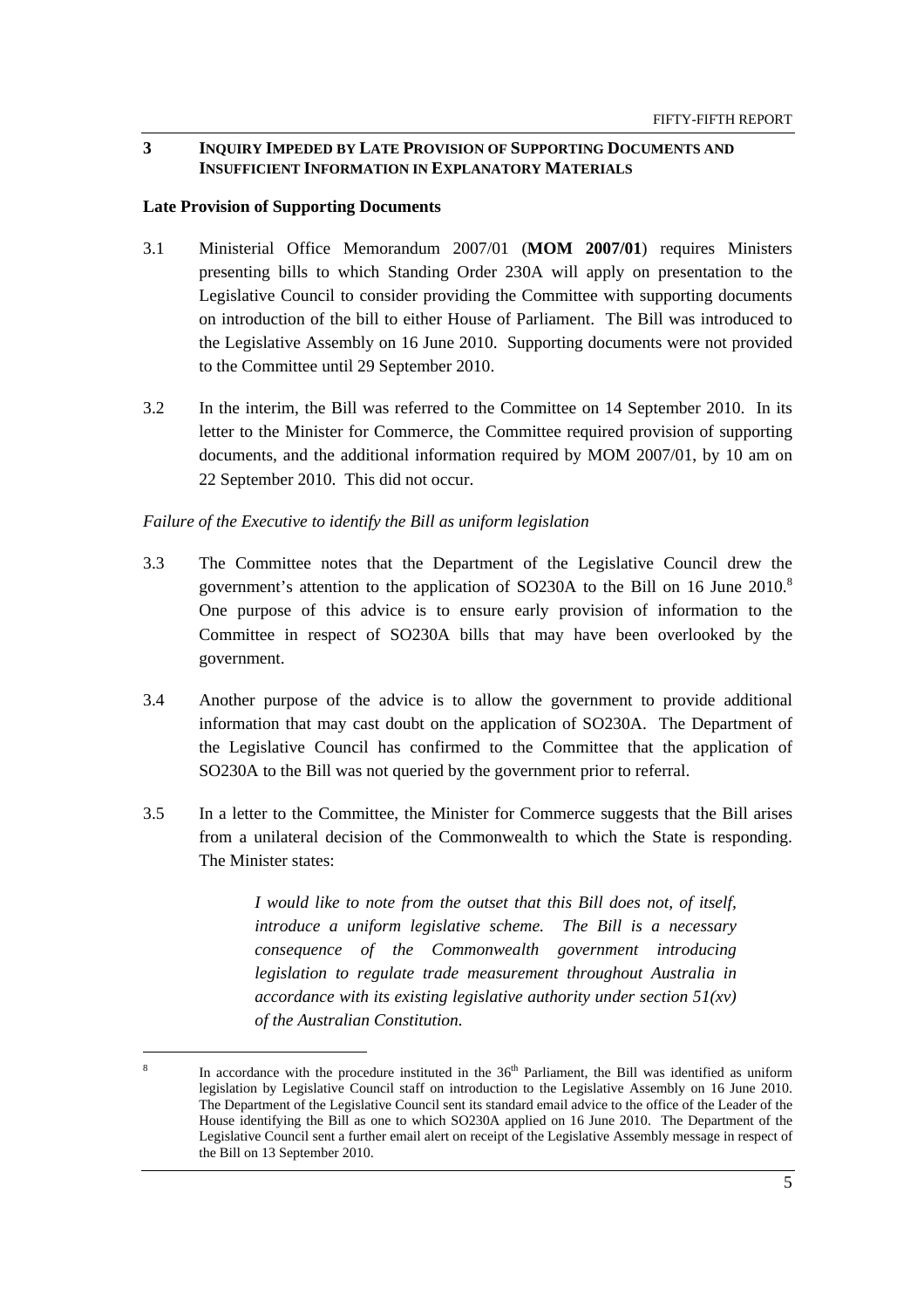*…* 

*The government has acknowledged the Commonwealth's constitutional authority in the area of trade measurement (weights*  and measures.)<sup>9</sup>

and, as noted above:

*There is no relevant intergovernmental agreement or memorandum of understanding.*<sup>10</sup>

3.6 Later in the letter, the Minister for Commerce acknowledges:

*The former Carpenter Government agreed though the Council of Australian Governments (COAG) and the Ministerial Council on Consumer Affairs (MCCA) to the establishment of a single, national regulatory regime for trade measurement*,<sup>11</sup>

 which agreement, the Committee notes, is being implemented by the current government.

3.7 The Minister also advised that:

*continued State regulation would be in breach of the COAG and MCCA agreements and expose the State to a financial penalty under COAG's National Partnership Payments.*<sup>12</sup>

- 3.8 The Committee observes that it is not possible for a State bill to "*of itself*" introduce a uniform legislative scheme. That the Minister's letter, in paragraph (a) at page 2 advises that there is no intergovernmental agreement but in paragraph (d) at page 2 and paragraph  $(g)(iv)$  at page 3, identifies two such agreements is concerning.
- 3.9 In contrast, the Second Reading Speech states that:
	- the bill is part of the national reform agenda to establish a seamless national economy to boost productivity and deliver better services to the community; and
	- in 2007 the Council of Australian Governments agreed to establish a national system of trade measurement to be regulated, funded and administered by the Commonwealth.<sup>13</sup>

<sup>9</sup> Letter from Hon Bill Marmion MLA, Minister for Commerce, 28 September 2010, pp1 and 2.

 $10$  Ibid, p2.

 $11$  Ibid, p2.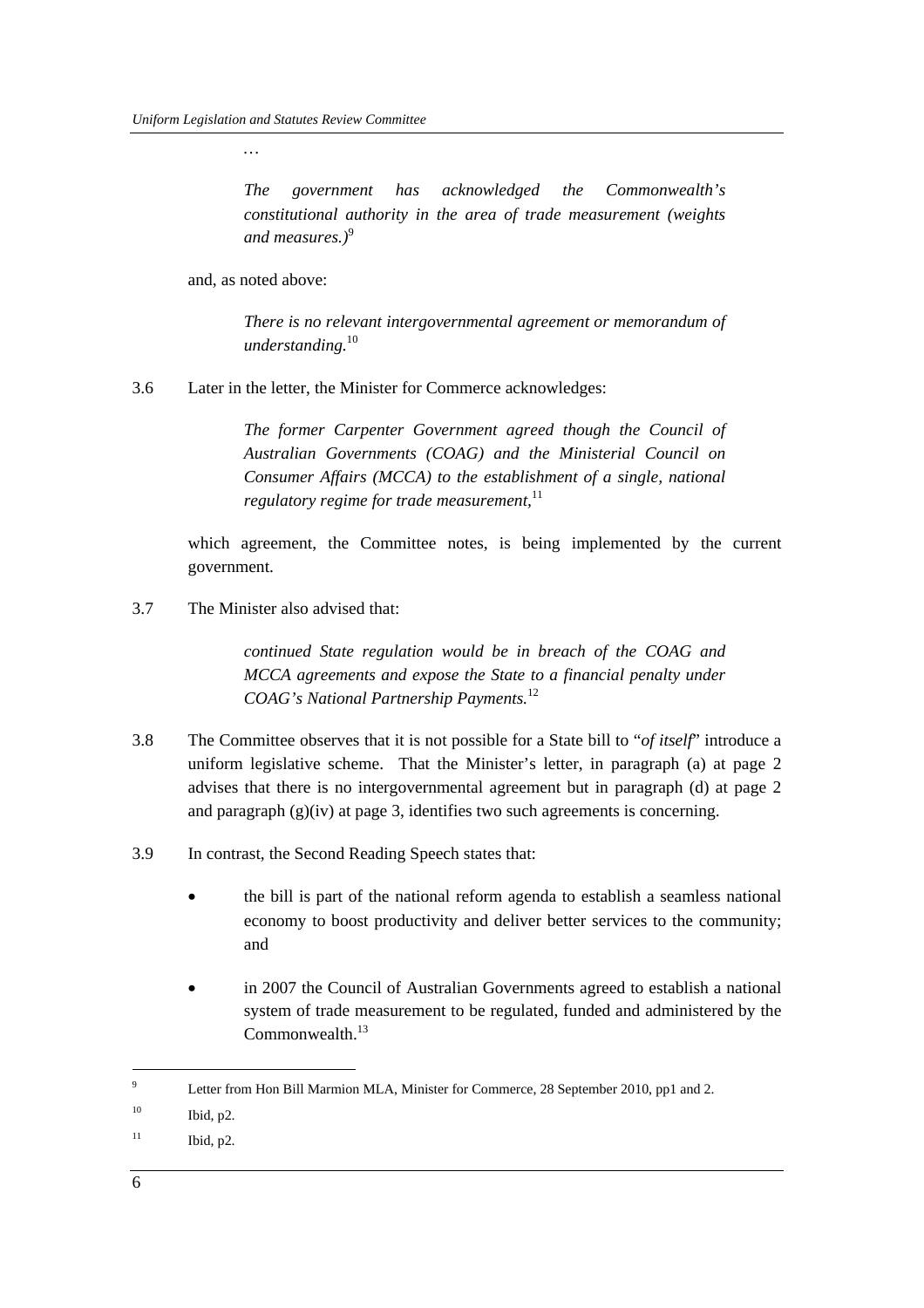#### 3.10 The Department of Commerce also advised:

*The intention was - I think we provided you with a copy of the second reading speech for the commonwealth legislation and some other background information - that the commonwealth would take over regulation of trade measurement entirely. It was intended to replace a range of state schemes with one uniform scheme, one uniform administration,* 

and that the Bill was seen as necessary to achieve that intent in the circumstance that there was scope for the State Trade Measurement Acts to, in part at least, continue to operate*.* 14

- 3.11 As the background to the Bill set out in Part 5 clearly establishes, the Bill arises from an agreement between the Australian jurisdictions as to the best way to address problems arising from individual trade measurement legislation, not from a unilateral decision of the Commonwealth.
- 3.12 While from time to time the application of SO230A to particular bills may be debatable (and is, prior to referral, debated), the Bill is not such a bill. It clearly constitutes one of the long recognised structures of legislation to which that standing order applies. (See Part 4 and **Appendix 1**)
- 3.13 In light of the advance notice given by the Department of the Legislative Council as to the application of SO230A to the Bill, the Committee has some difficulty in understanding the delay in provision of supporting information and documents to the Committee.
- 3.14 The Committee intends to write to the Premier, requesting re-issue of Ministerial Office Memorandum 2007/01. It has also requested issue of a Premier's Circular, providing directions to the public sector in respect of provision of information to the Committee.

#### **Deficient Explanatory Memorandum**

3.15 The 'Explanatory' Memorandum paraphrases the Bill rather than 'explains' it. This problem is ongoing. It continues despite the Committee having drawn attention to the deficiencies of Explanatory Memoranda in recent reports.<sup>15</sup>

<sup>&</sup>lt;sup>12</sup> Letter from Hon Bill Marmion MLA, Minister for Commerce, 28 September 2010, p3.

<sup>13</sup> Hon Norman Moore MLC, Minister for Mines and Petroleum; Fisheries, Western Australia, Legislative Council, *Parliamentary Debates (Hansard),* 14 September 2010, p6469.

<sup>&</sup>lt;sup>14</sup> Mr Gary Newcombe, Director, Strategic Policy and Development, Consumer Protection and Mr Gerald Milford, Manager, Strategic Policy, Department of Commerce, *Transcript of Evidence,* 13 October 2010, p2.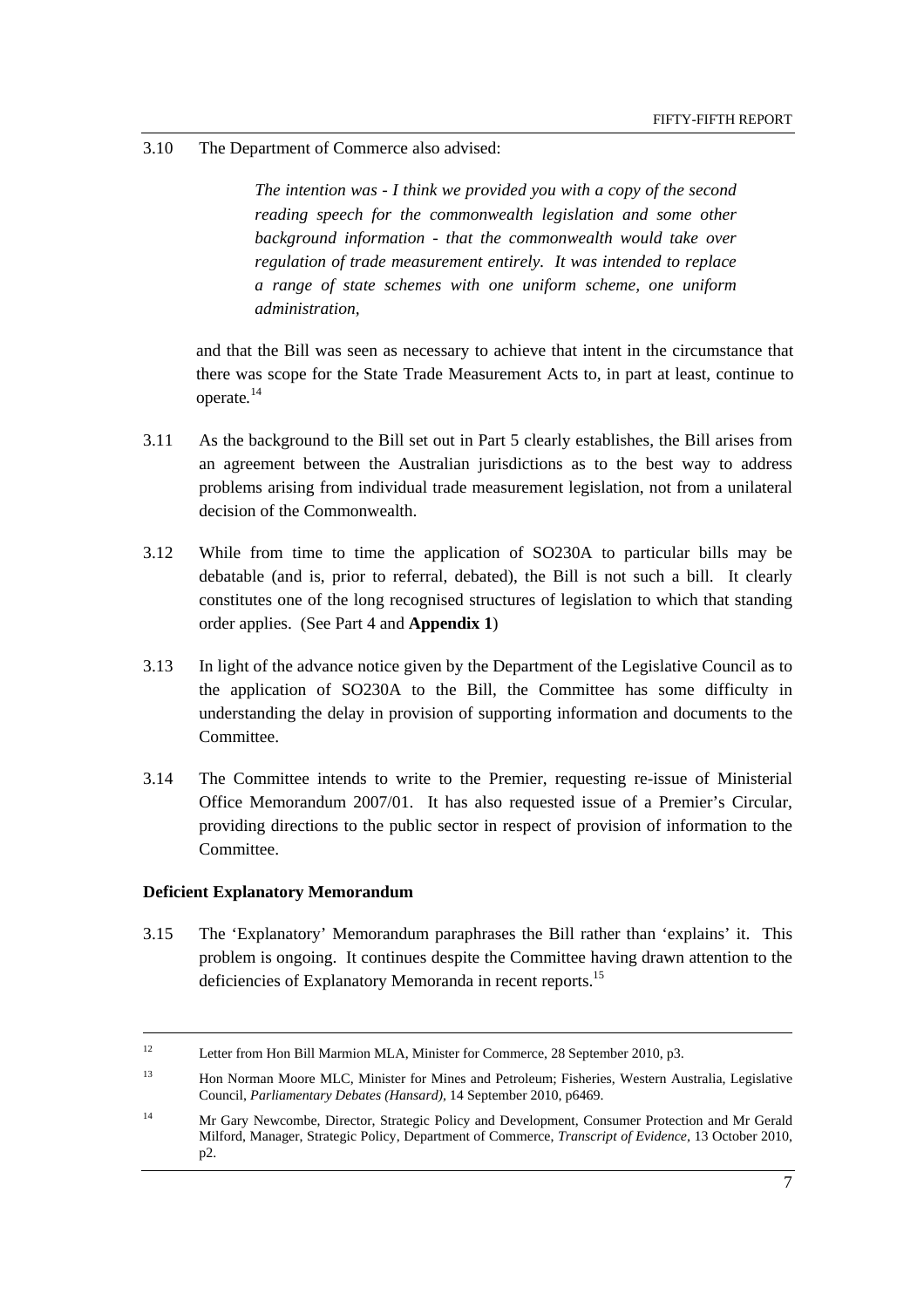- 3.16 An 'explanation' addresses the rationale for, and practical effect of, the terms of a bill. Amongst other things, an explanation deals with impacts that are not apparent from the terms of a clause of the Bill itself.
- 3.17 A statement, for example, that:

*Section 42 provides for the Commissioner for Consumer Protection to release a copy of the registers kept under the TM Act and TMA Act and any other information relating to the administration and enforcement of either Act to the NMI*, 16

adds nothing to the terms of proposed section 42 and is, in fact, merely repetitive of section  $42(1)(c)$ . It does not explain the rationale for provision of this information to the NMI. That is, why provision of that information is necessary or desirable for the "*administration or enforcement*" of the *National Measurement Act 1960*.

- 3.18 The Committee and its predecessors have from time to time expressed views and made recommendations as to the types of clauses that require particular explanation in an Explanatory Memorandum. Examples of such clauses are 'Henry VIII' clauses and proposals that clauses of a bill have retrospective effect.
- 3.19 The Committee has a limited timeframe for its inquiries. Deficient Explanatory Memoranda result in the Committee directing time and resources to gathering preliminary information, rather than focussing on any issues arising when that preliminary information is considered.

**Recommendation 1: The Committee recommends that when tabling the Explanatory Memorandum in respect of a bill to which Standing Order 230A applies, the responsible Minister ensure that that document provides a succinct statement of the rationale for, and practical effect of, the clauses of the Bill.** 

# *Insufficient information in respect of national scheme*

3.20 As the Committee observed in it's Report 52 - *Health Professional Regulation National Law Bill 2010*:

<sup>&</sup>lt;sup>15</sup> See for example, Western Australia, Legislative Council, Standing Committee on Uniform Legislation and Statutes Review, Report 53, *Pharmacy Bill 2010,* 26 June 2010, pp18, 20, 21, 23 and 24; and Western Australia, Legislative Council, Standing Committee on Uniform Legislation and Statutes Review, Report 42, *Professional Standards Amendment Bill 2009*, 19 November 2009, pp27, 29 and 30 .

<sup>16</sup> Explanatory Memorandum to the Trade Measurement (Amendment and Expiry) Bill 2010, p4.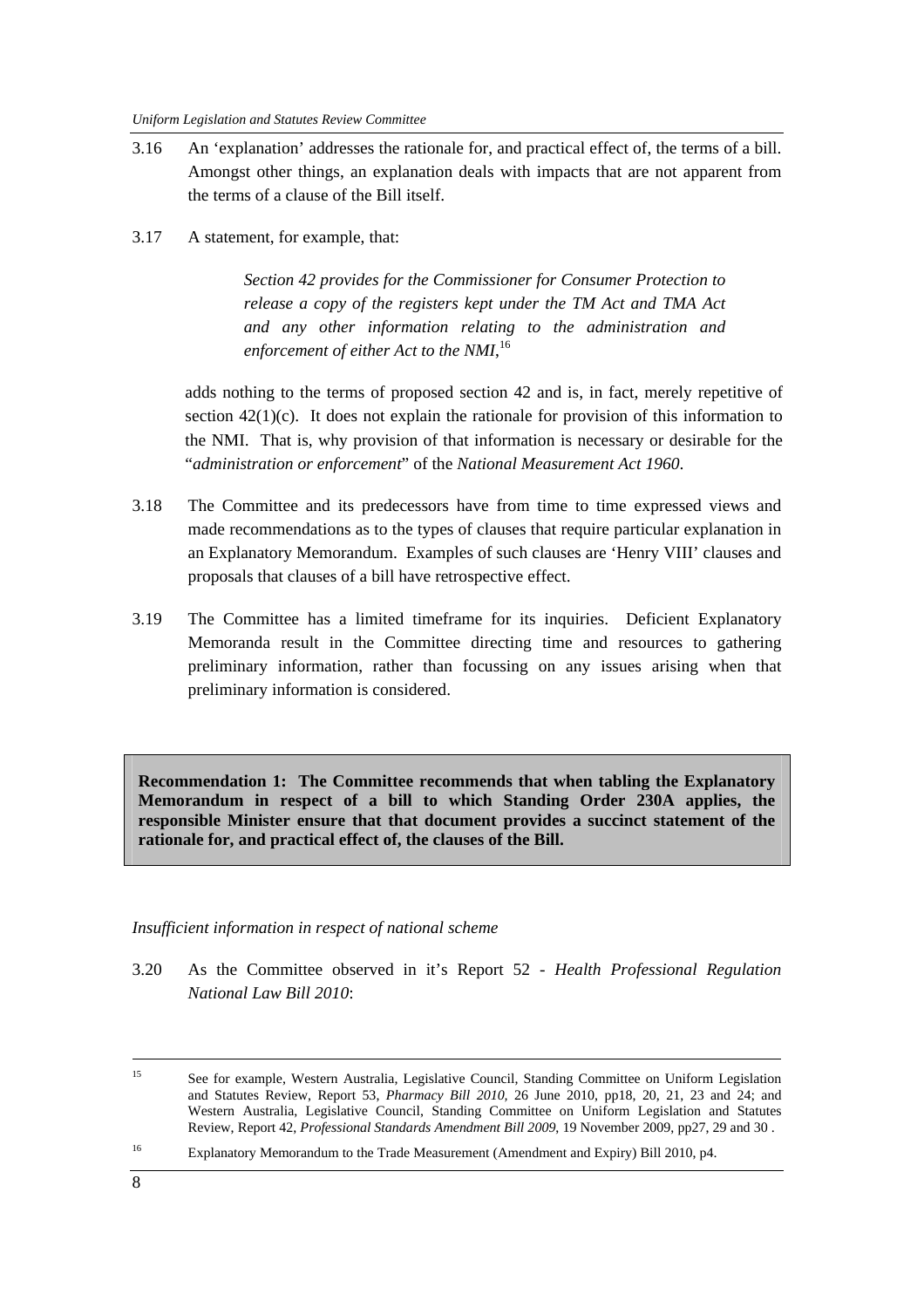*State Ministers and departments need to justify to the Committee and ultimately Parliament why such a national scheme is necessary and why it is in the best interests of the Western Australian public to enact the legislation implementing or giving effect to the national scheme.*<sup>17</sup>

- 3.21 Although the Second Reading Speech provides some information on:
	- the importance of trade measurement regulation;
	- the current regime under the State Trade Measurement Acts;
	- difficulties experienced in implementing a state-based national scheme; and
	- advice as to intended outcome (reduction of compliance costs and provision of efficiency gains),  $18$

no information is provided as to:

- the Commonwealth trade measurement regime; or
- the mechanisms for achieving the intended outcome.
- 3.22 Nor is any comparison made between the Commonwealth and State regimes. Amongst other things, lack of information on this point impeded the Committee's consideration of the necessity for, and effectiveness of, the transitional provisions.
- 3.23 Some additional information was provided by the Minister for Commerce on 29 September 2010. The Committee was, nonetheless, required to seek an extension of time to report in order that it could gather information by way of a hearing.

#### *Failure to address retrospective effect and Henry VIII clauses*

3.24 Particularly concerning to the Committee is the failure of the Explanatory Memorandum (or Second Reading Speech) to address the proposed retrospective effect of the Bill or justify the Henry VIII clauses in the transitional regulation-making power. (The particular clauses are discussed in Parts 7 and 8.)

<sup>&</sup>lt;sup>17</sup> Western Australia, Legislative Council, Standing Committee on Uniform Legislation and Statutes Review, Report 52, *Health Professional Regulation National Law Bill 2010*, 22 June 2010, p4.

<sup>&</sup>lt;sup>18</sup> Hon Norman Moore MLC, Minister for Mines and Petroleum; Fisheries, Western Australia, Legislative Council, *Parliamentary Debates (Hansard),* 14 September 2010, pp6468-9.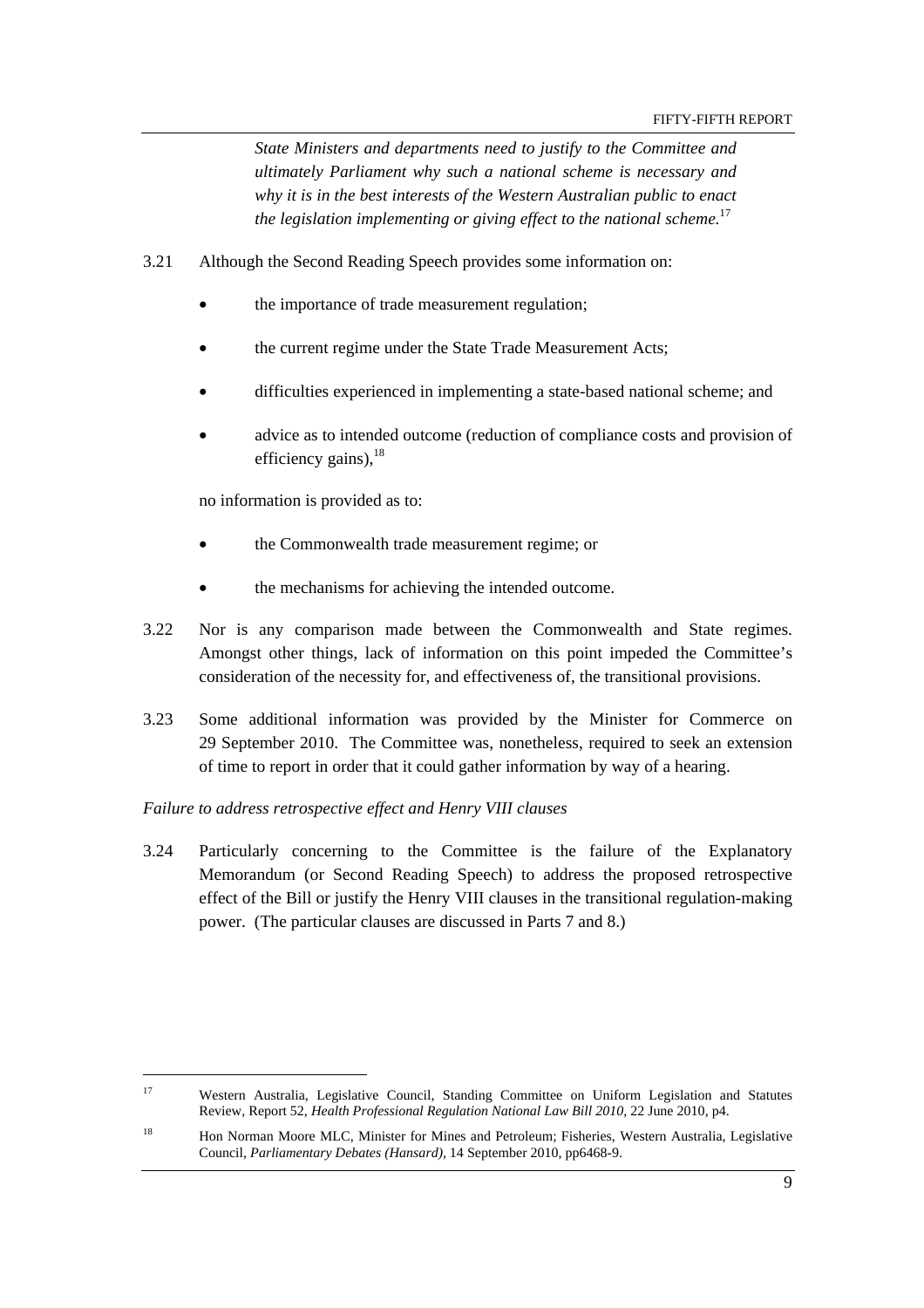#### 3.25 A Henry VIII clause is:

*a clause of an Act of Parliament which enables the Act to be expressly or impliedly amended by subordinate legislation or Executive action.*<sup>19</sup>

#### 3.26 In summary:

*It is the power of the Executive by means of subordinate legislation to override the intention of Parliament as expressed in an Act that causes consternation over "Henry VIII clauses". These clauses are sometimes regarded as having insufficient regard for the doctrine of separation of powers and ultimately, for the institution of Parliament.*<sup>20</sup>

- 3.27 The Second Reading Speech explains why the Bill was not introduced prior to 30 June  $2010<sup>21</sup>$  It does not, however, advise the circumstances that render it necessary for the Bill to have retrospective effect or advise whether the proposed retrospectivity will have an adverse consequence on the rights, obligations or liberties of persons. Lack of information as to the differences between the State and Commonwealth regimes left these questions open.
- 3.28 The Department of Commerce is of the view that transitional provisions conferring Henry VIII powers and power to make regulations with retrospective effect are not unusual and, therefore, do not require explanation in the Explanatory Memorandum:

*We have a list of legislation that this provision is in that have gone through Parliament and that have not been the subject of amendment or rejection. So from our point of view in drafting, it is an appropriate provision to include. … If it were an unusual provision, we would have included more in the explanatory memorandum about it, but it is not, and the explanatory memorandum is pretty consistent with the others that have gone through with the legislation.*<sup>22</sup>

3.29 As Professor Dennis Pearce observed, in the first edition of his authoritative text, *Delegated Legislation in Australia and New Zealand*:

<sup>19</sup> Queensland, Legislative Assembly, Scrutiny of Legislation Committee, *The Use of "Henry VIII" clauses in Queensland legislation*, January 1997, p24.

<sup>20</sup> Ibid, p7.

<sup>&</sup>lt;sup>21</sup> Hon Norman Moore MLC, Minister for Mines and Petroleum; Fisheries, Western Australia, Legislative Council, *Parliamentary Debates (Hansard),* 14 September 2010, p6469.

<sup>&</sup>lt;sup>22</sup> Mr Gary Newcombe, Director, Strategic Policy and Development, Consumer Protection and Mr Gerald Milford, Manager, Strategic Policy, Department of Commerce, *Transcript of Evidence,* 13 October 2010, p11.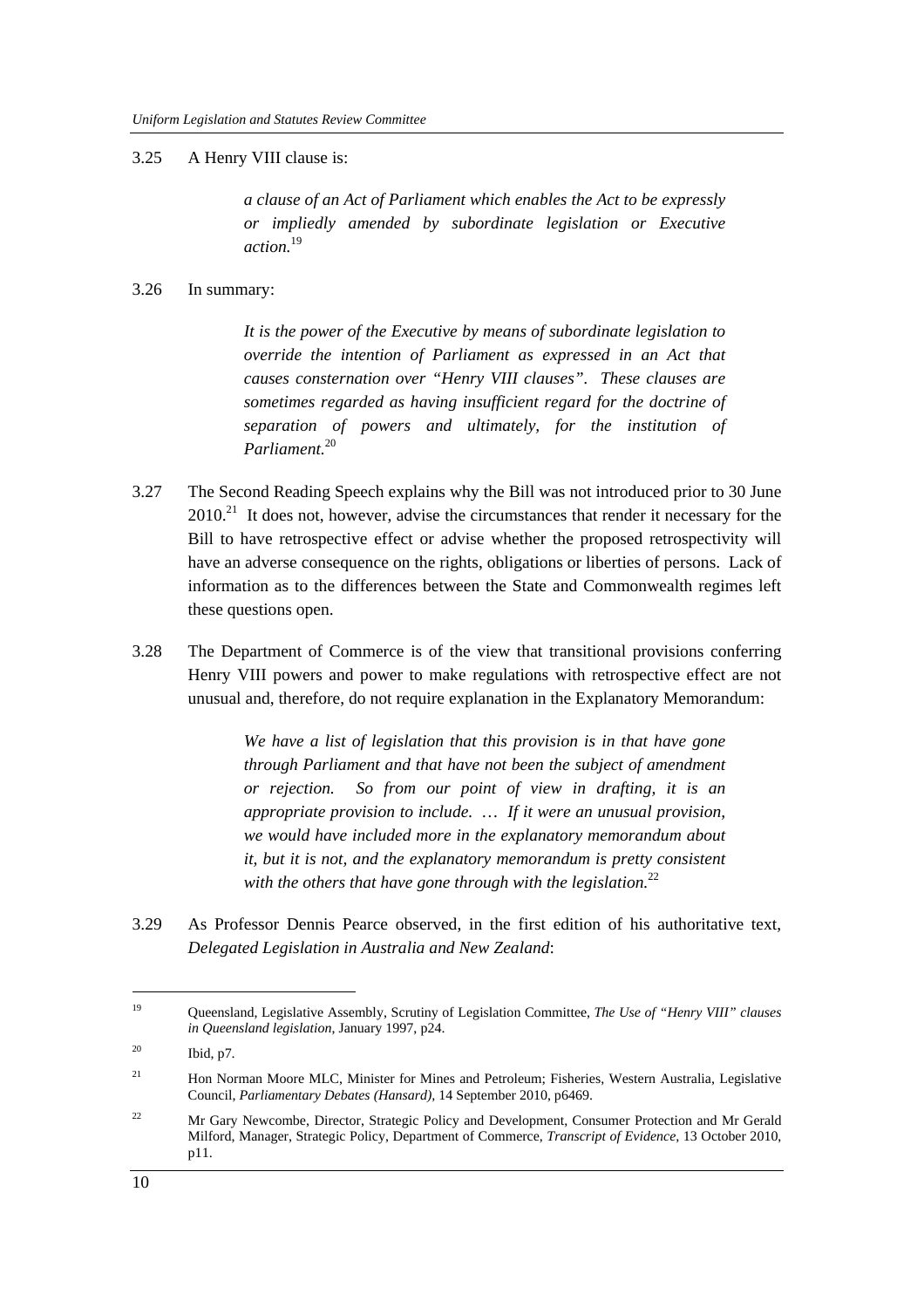*If "Henry VIII" clauses are allowed to pass by default, the parliamentary institution is placed in jeopardy.*<sup>23</sup>

3.30 In its Report 1 - *Planning Appeals Amendment Bill 2001*, the former Standing Committee on Public Administration and Finance annexed advice provided to the Joint Standing Committee on Delegated Legislation, stating the position of that committee on use of Henry VIII clauses:

> *The Committee is of the view that Henry VIII clauses should not be used as "insurance" against unforseen consequences or as a substitute for careful drafting or for mere administrative convenience. As the Queensland Scrutiny of Legislation Committee commented in its 1997 report on Henry VIII clauses:*

> > *'Henry VIII' clauses should not be inserted into hastily drafted legislation to be introduced in a restrictive timetable as a substitute for careful well developed drafting,*

and recommended deletion of Henry VIII subclauses in the transitional provisions of the Planning Appeals Amendment Bill  $2001.<sup>24</sup>$ 

3.31 The Standing Committee on Public Administration and Finance observed:

*The House has the opportunity to treat the issue raised by clause 20 as one of legislative principle requiring proper consideration in which case, the joint recommendation of the committees to delete subclauses (3), (4) would be appropriate. Alternatively, it can decide whether to retain clause 20, either in its current form or as amended in the form suggested by the Minister, on the basis of reasonableness in context of what it permits in order to ensure an orderly transition between the existing scheme and its successor.*<sup>25</sup>

3.32 In its Report 3 - *Trade Measurement Bill 2005 and Trade Measurement (Administration) Bill 2005*, the Committee (as differently constituted) sought and reported on the reasons for the proposal of transitional provisions similar to those

<sup>23 1977,</sup> at paragraph 15. (Quoted in Western Australia, Legislative Council, Standing Committee on Public Administration and Finance, Report 1, *Planning Appeals Amendment Bill 2001*, 27 March 2002, Appendix 4, p51.)

<sup>&</sup>lt;sup>24</sup> Western Australia, Legislative Council, Standing Committee on Public Administration and Finance, Report 1, *Planning Appeals Amendment Bill 2001*, 27 March 2002, p51. (Quotation from: Queensland, Legislative Assembly, Scrutiny of Legislation Committee, *The use of "Henry VIII Clauses" in Queensland Legislation*; January 1997, p50.)

<sup>25</sup> Ibid, p20.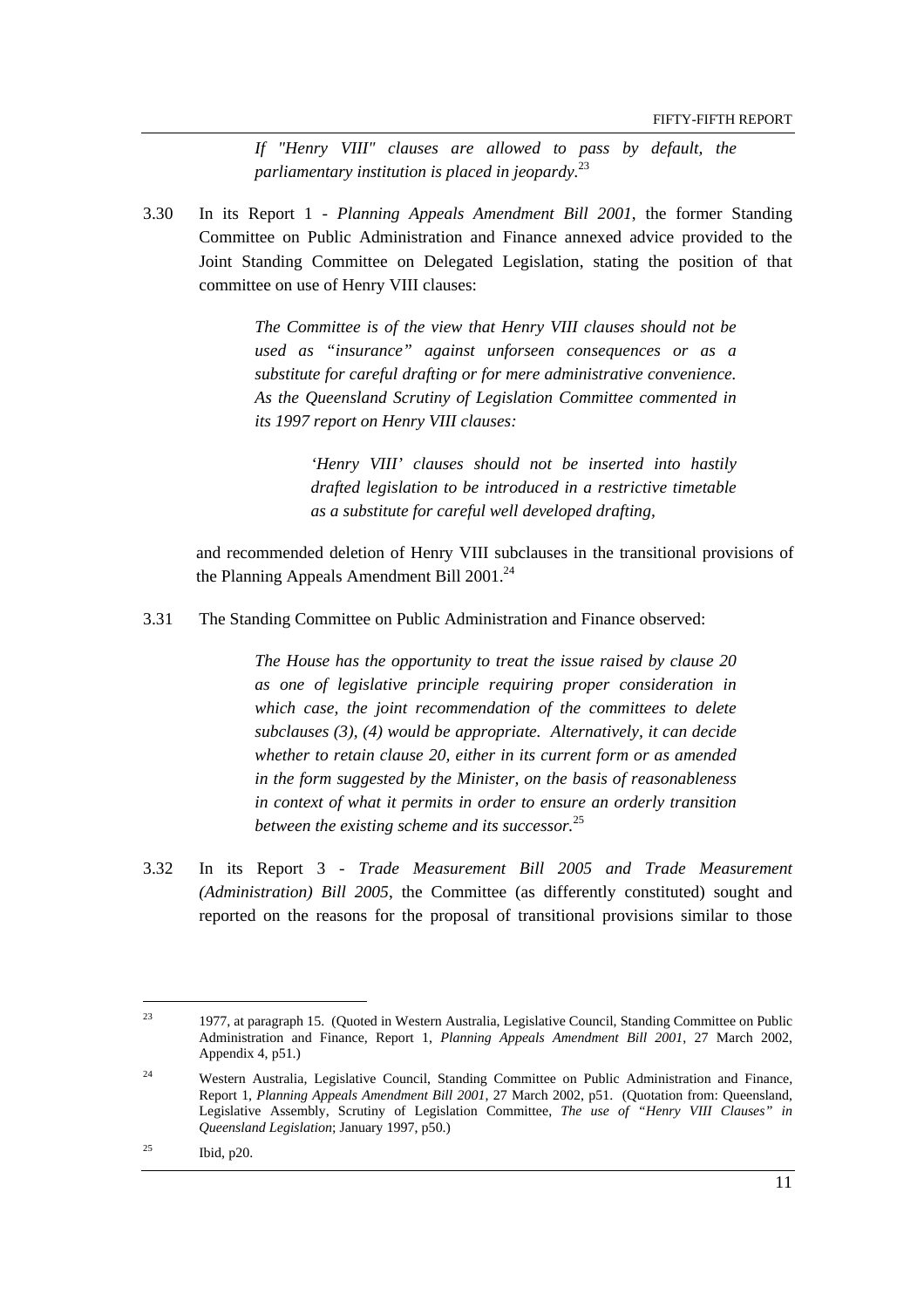proposed by the Bill and the factors that led the Committee to consider the retrospective and Henry VIII provisions appropriate to those bills.<sup>26</sup>

3.33 Consistent with other Legislative Council committees, the general approach of the Committee is that, as they are not enacted by the Parliament without good reason, Henry VIII clauses should be explained and justified in the explanatory materials. This enables the Legislative Council to weigh the desirability of such a clause in the particular circumstances against its impact on the institution of Parliament.

**Recommendation 2: The Committee recommends that when introducing a bill to the Legislative Council that proposes a Henry VIII clause, the responsible Minister provide in the Explanatory Memorandum the rationale for that provision.** 

3.34 In its Report 47 - *Petroleum and Energy Legislation Amendment Bill 2009*, the Committee's Recommendation 5 was:

> *when introducing a bill to the Legislative Council that proposes amendments with retrospective effect, the Executive provide an explanation for the proposal that those amendments have retrospective effect and advice as to whether the those amendments will adversely affect rights and liberties, or impose obligations, retrospectively.*<sup>27</sup>

- 3.35 This recommendation was supported by both the government and opposition in the House.<sup>28</sup>
- 3.36 The Committee notes that the Explanatory Memorandum in respect of the Bill does not reflect the requirements of the Legislative Council.
- 3.37 The Committee sought explanations for the Henry VIII clauses and retrospective provisions of the Bill at the hearing of 13 October 2010. These are reported below in respect of the particular clauses.

<sup>&</sup>lt;sup>26</sup> Western Australia, Legislative Council, Standing Committee on Uniform Legislation and Statutes Review, Report 3, *Trade Measurement Bill 2005 and Trade Measurement (Administration) Bill 2005,* 19 October 2005, pp5-7 and pp10-12.

<sup>&</sup>lt;sup>27</sup> Western Australia, Legislative Council, Standing Committee on Uniform Legislation and Statutes Review, Report 47, *Petroleum and Energy Legislation Amendment Bill 2009,* 22 April 2010, p27.

<sup>&</sup>lt;sup>28</sup> Hon Norman Moore MLC, Minister for Mines and Petroleum, and Hon John Ford MLC, Western Australia, Legislative Council, *Parliamentary Debates (Hansard),* 26 May 2010, respectively p3415 and p3413.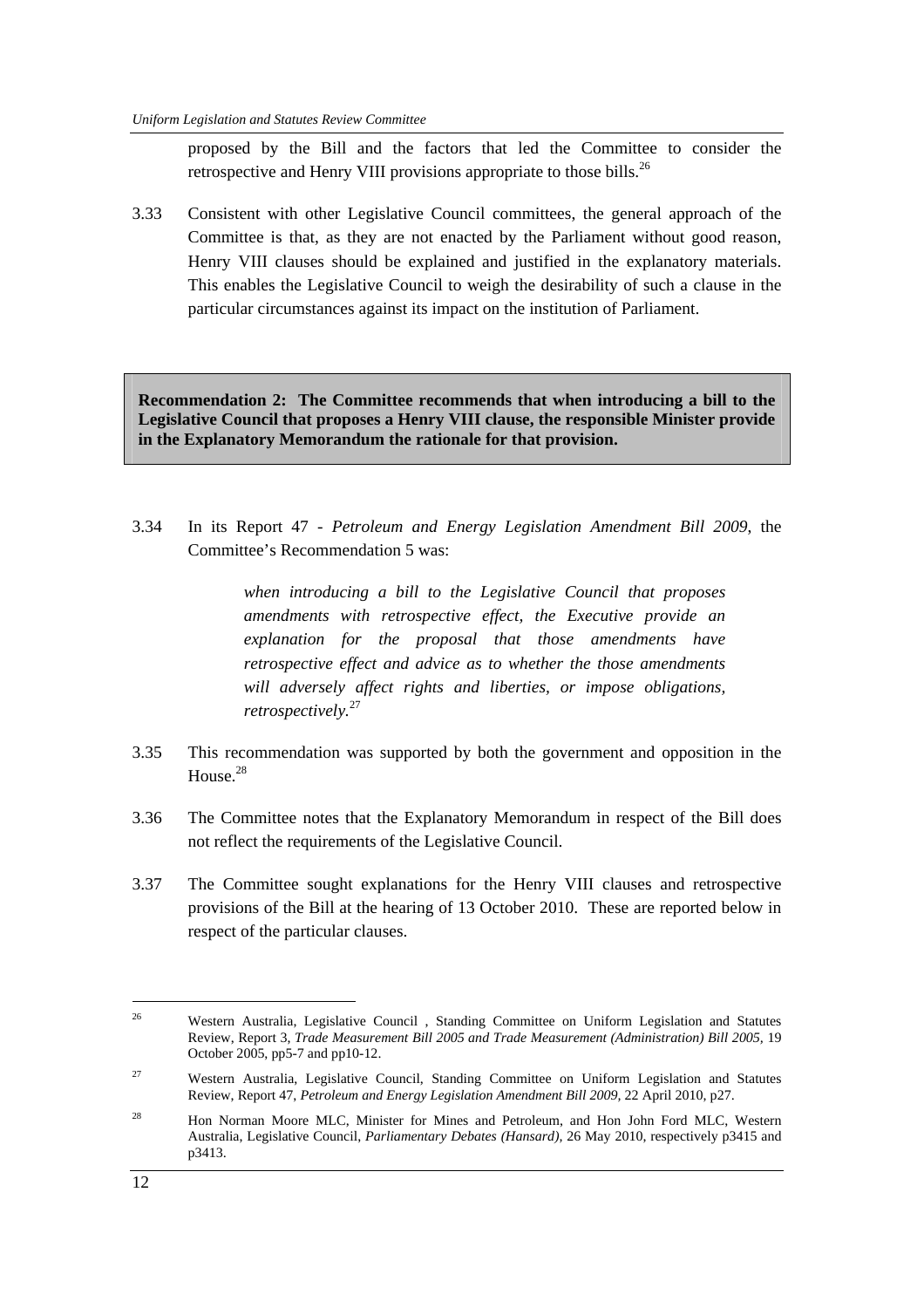### **4 UNIFORM LEGISLATION**

- 4.1 The establishment of a committee to scrutinise uniform legislation arose from the concern that the Executive is, in effect, exercising supremacy over a State Parliament when it enters agreements that, in practical terms, seeks to bind a State Parliament to enact legislation giving effect to national uniform schemes or intergovernmental agreements.
- 4.2 Due to the limited information available to the Parliament in respect of negotiations for a uniform scheme, the purpose of the Committee is not only to identify any provisions of uniform legislation that detract from the powers and privileges of the Parliament but (to the extent necessary and possible within the limited time available for its inquiry) provide the Parliament with the rationale for, and practical effect of, the uniform legislation.
- 4.3 National legislative schemes implementing uniform legislation take a variety of forms. Nine different structures, each with a varying degree of emphasis on national consistency or uniformity of laws and adaptability, have been identified. The structures are summarised in **Appendix 1**. The Bill resembles Structure 1.
- 4.4 When examining uniform legislation, the Committee considers what are known as 'fundamental legislative scrutiny principles'. The Committee applies the principles as a convenient framework for the scrutiny of uniform legislation.<sup>29</sup> These principles are set out in **Appendix 2**.

## **5 BACKGROUND TO THE BILL**

#### **Trade Measurement**

5.1 Trade measurement legislation requires that all goods sold by measurement, weight, length, volume, area or count are accurately measured and labelled and the correct price is calculated. Its purpose is to ensure that businesses and consumers receive what they pay for and are not sold a short measure when they purchase goods.<sup>30</sup>

#### *International trade measurement system*

5.2 The *Metre Convention 1875* establishes the General Conference of Weights and Measures which, in 1960, agreed an International System of Units (**SI Units**) in

<sup>&</sup>lt;sup>29</sup> Further information on fundamental legislative principles can be found in a report by the predecessor Committee, the Standing Committee on Uniform Legislation and General Purposes. Refer to Western Australia, Legislative Council, Standing Committee on Uniform Legislation and General Purposes, Report 23, *The Work of the Committee During the Second Session of the Thirty-Sixth Parliament - August 13 2002 to November 16 2004*, November 2004, pp4-9.

<sup>30</sup> Western Australia, Legislative Council , Standing Committee on Uniform Legislation and Statutes Review, Report 3, *Trade Measurement Bill 2005 and Trade Measurement (Administration) Bill 2005,* 19 October 2005, p3. (Referring to Hon Kim Chance, Minister for Agriculture; Leader of the House, Western Australia, Legislative Council, *Parliamentary Debates (Hansard)*, 1 September 2005, p4933.)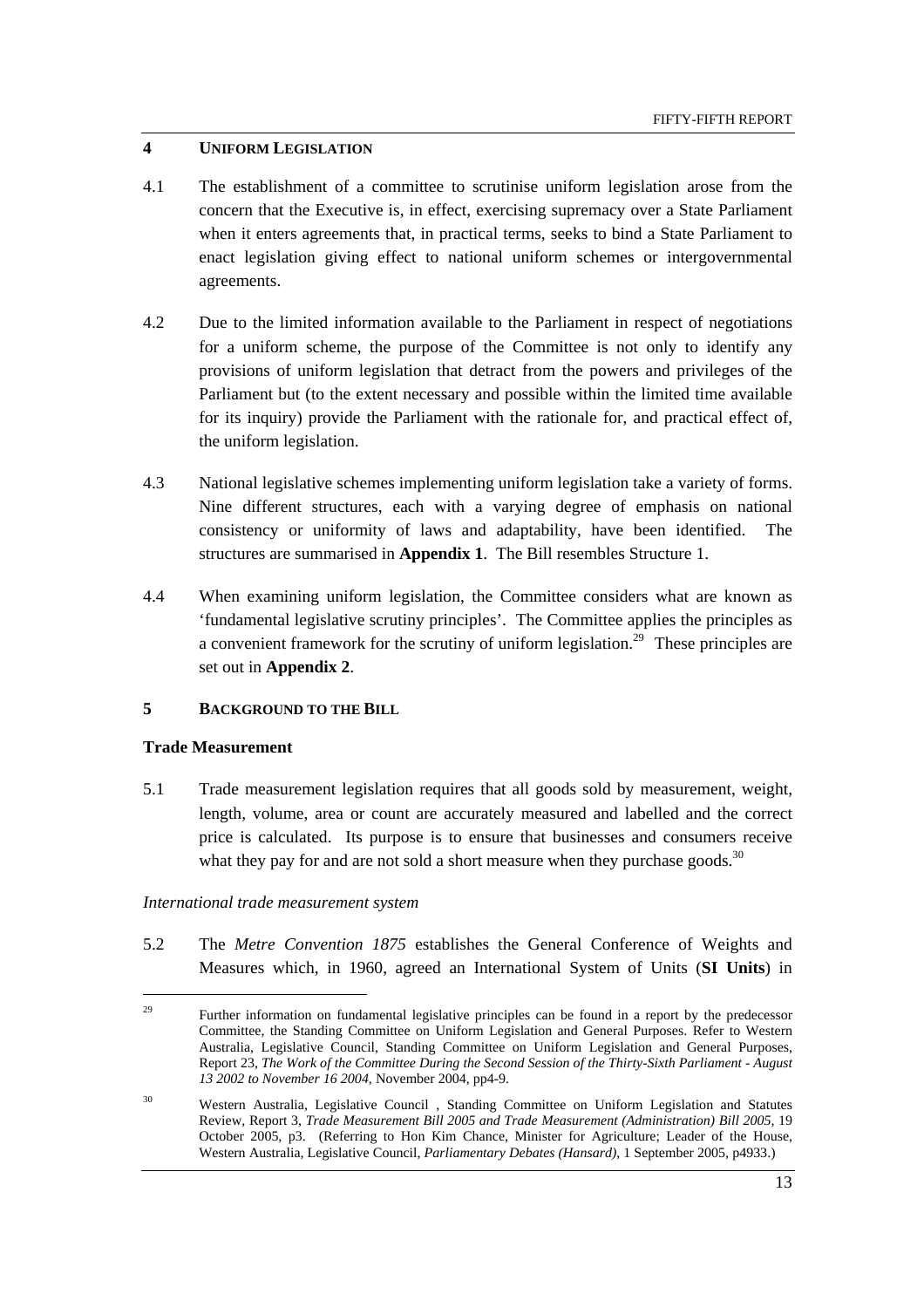respect of weights and measurements. Australia became a signatory to the *Metre Convention 1875* in 1947. The SI Units underpins Australian regulation of trade measurement.

5.3 The COAG Reform Council<sup>31</sup> states:

*The trade measurement system is aimed at ensuring that trade in goods sold by measurement is accurate, consistent and conforms to the International System of Units. Transactions involving measurement impact all Australians and cover the broad spectrum of the economy, from the sale of consumer goods such as milk and bread to multi-million dollar exchanges of minerals and agricultural produce. An effective system of trade measurement engenders confidence in the measurements used in transactions and assists in maintaining Australia's competitiveness in global markets (National Measurement Institute, 2008d).* 

*The National Measurement Institute11 (2008c, p. 5) estimates that greater than \$400 billion of trade occurs annually in Australia that is based on some form of measurement.*<sup>32</sup>

*Subject matter of Australian trade measurement legislation* 

- 5.4 The Australian trade measurement system covers:
	- *the approval and usage of measuring instruments for trade (such as weighing scales, flow-meters, tanks, and beverage dispensers);*
	- *the sale of goods by measurement (of quantity or quality);*
	- *packaging and labelling of pre-packaged articles;*
	- *licensing of operators of public weighbridges;*
	- *licensing of measuring instrument servicing organisations that have personnel nominated to certify measuring instruments; and*

 $\overline{a}$ 

<sup>&</sup>lt;sup>31</sup> The COAG Reform Council was established by the Council of Australian Governments as part of the arrangements for federal financial relations. It monitors, assesses and reports on the various jurisdictions compliance with specific intergovernmental agreements. It is independent of individual governments and reports directly to the Council of Australian Governments. (COAG Reform Council website, http://www.coagreformcouncil.gov.au.about.cfm, viewed 21 October 2010.)

<sup>32</sup> COAG Reform Council, *National Partnership Agreement to Deliver a Seamless National Economy: Report on Performance 2008-9*, 23 December 2009, p77.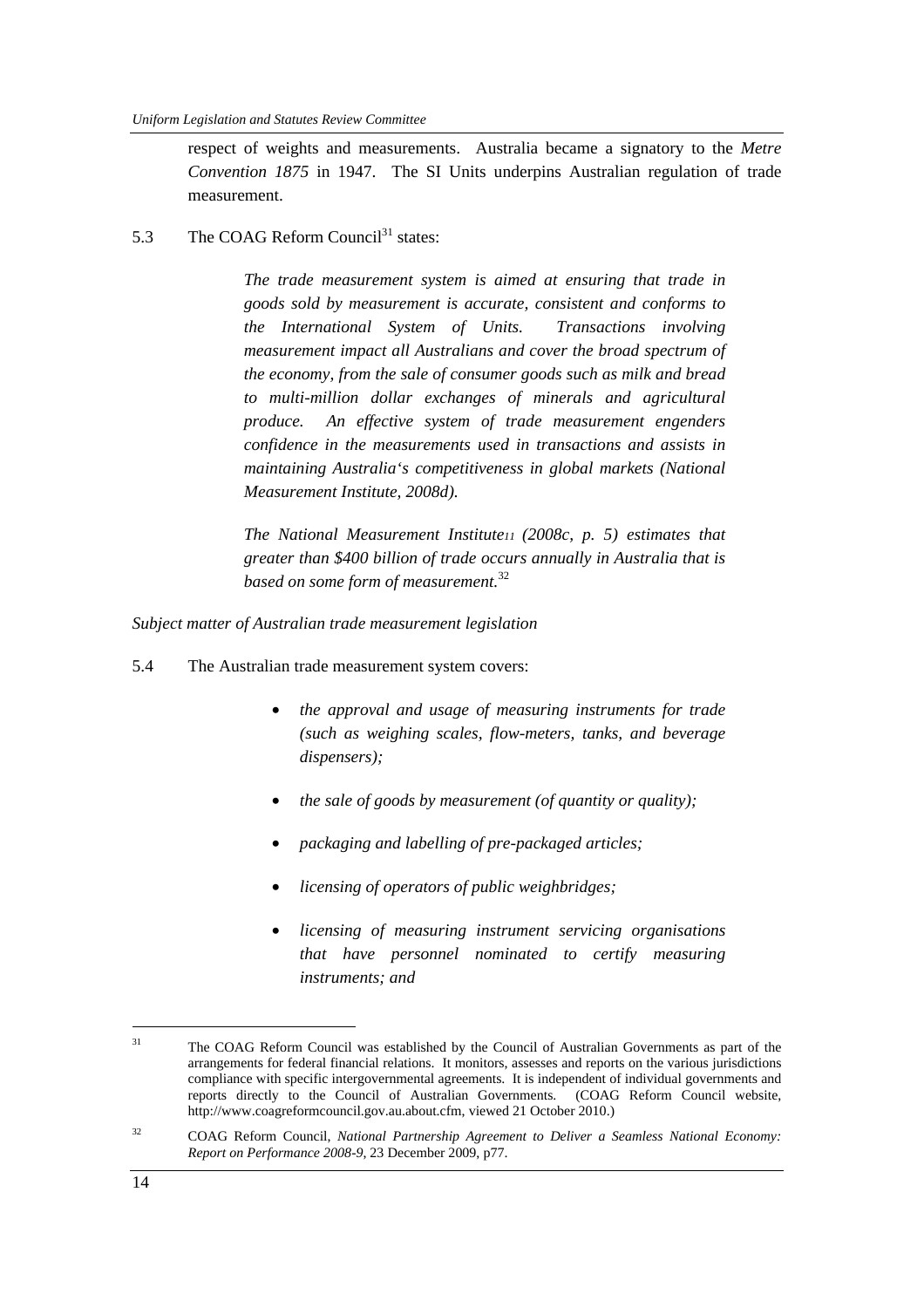- *inspection of trade measuring instruments and pre-packages, and*
- *penalties for breaches of the law.*<sup>33</sup>

#### **Constitutional Context**

- 5.5 The Commonwealth has constitutional power to legislate in relation to 'weights and measures' (section 51(xv) of the *Commonwealth of Australia Constitution Act*). As a result of Australia becoming a signatory to the *Metre Convention 1875*, the Commonwealth may also have power to legislate in the area under its external affairs power (section 51(xxix) of the *Commonwealth of Australia Constitution Act*).
- 5.6 However, prior to 2008, the Commonwealth chose not to enact comprehensive trade measurement legislation. The Commonwealth's role was limited to governing utility metering under the *National Measurement Act 1960*. 34
- 5.7 Until 2010, responsibility for trade measurement regulation remained largely with the States and Territories.

# **Evolution of Uniform Legislative Scheme - 1990 IGA, NCP, COAG National Reform Agenda, 2007 COAG IGA and National Seamless Economy IGA**

#### *1990 IGA - WA chooses not to participate*

- 5.8 In 1983, the Scott review first recommended a national approach to administration of trade measurement.<sup>35</sup> As a result of this recommendation uniform legislation was drafted and in 1990, all jurisdictions, other than Western Australia, agreed to adopt uniform trade measurement legislation, entering into the Intergovernmental Agreement in relation to the Adoption of Uniform Trade Measurement Legislation and Administration, 1990 (**1990 IGA**).
- 5.9 Model legislation was enacted by participating states between 1990 (Queensland) and 2000 (Tasmania).

<sup>33</sup> Parliament of Australia, Department of Parliamentary Services, Parliamentary Library, Bills Digest No 50: 2008-09, *National Measurement Amendment Bill 2008*, 27 October 2008, p3.

<sup>34</sup> COAG, *Background Paper: COAG National Competition Policy Review*, February 2006, p40.

<sup>35</sup> Hon Dr C Emerson, Minister for Small Business, Independent Contractors and the Service Economy and Minister Assisting the Finance Minister on Deregulation MP, Commonwealth of Australia, House of Representatives, *Parliamentary Debates (Hansard),* 24 September 2008, p8369.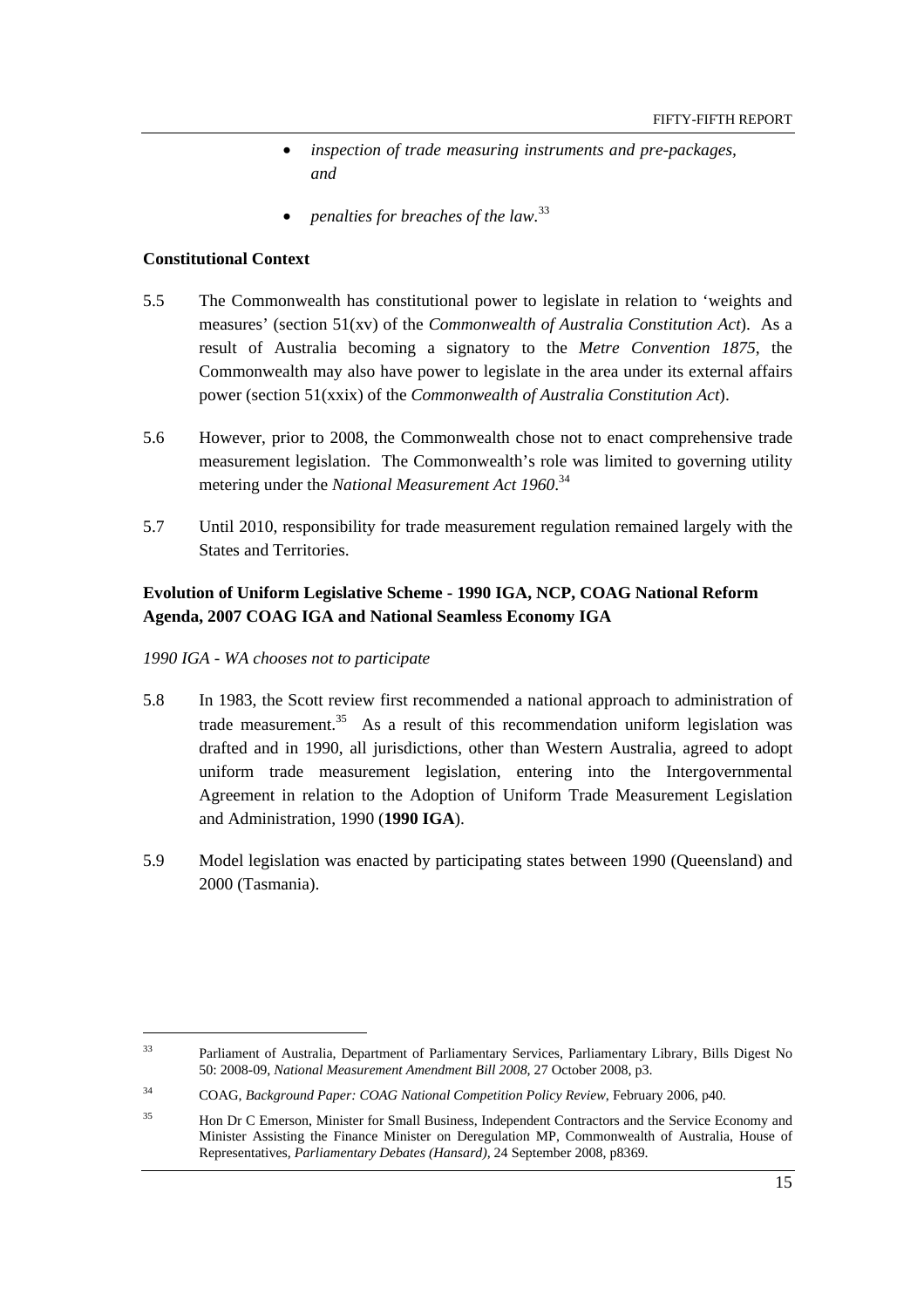*WA joins uniform scheme, but not 1990 IGA* 

5.10 In 2005, Western Australia opted to participate in the uniform legislative scheme by enacting the State Trade Measurement Acts.<sup>36</sup> Participation was explained as giving:

> *greater certainty for international, national and domestic suppliers, retailers and consumers because the regime brings Western Australia into line with other jurisdictions.*<sup>37</sup>

5.11 Western Australia did not, however, become a party to the 1990 IGA. It appears that when Western Australia decided to join the uniform scheme, the need to reconsider the 1990 IGA had become apparent.

#### *Uniform trade measurement regime not achieved*

- 5.12 The adoption of uniform legislation was intended to provide "*a high level of consistency*" of regulation between the jurisdictions participating in the 1990 IGA.<sup>38</sup> The 1990 IGA provided a framework for amendments to be proposed, through the **MCCA**, and for each participating jurisdiction to implement those amendments.
- 5.13 However, in practice the requirement for all signatory jurisdictions to agree a change became cumbersome. Agreed amendments were introduced at different times, leading to an inconsistent pattern of regulation.<sup>39</sup> The interpretation of regulations varied between the jurisdictions and there were different approaches to administration.<sup>40</sup>

#### *Reviews of trade measurement regulation*

5.14 Trade measurement legislation was identified by the National Competition Council as an area for priority legislative review under the National Competition Policy intergovernmental agreements  $(NCP)$ .<sup>41</sup> Pursuant to the NCP, the jurisdictions

<sup>36</sup> National Competition Council, *Assessment of governments' progress in implementing the National Competition Policy and related reforms: 2005*, October 2005, p19.16.

<sup>37</sup> Western Australia, Legislative Council , Standing Committee on Uniform Legislation and Statutes Review, Report 3, *Trade Measurement Bill 2005 and Trade Measurement (Administration) Bill 2005,* 19 October 2005, p4.

<sup>38</sup> Parliament of Australia, Department of Parliamentary Services, Parliamentary Library, Bills Digest No 50: 2008-09, *National Measurement Amendment Bill 2008*, 27 October 2008, p4.

<sup>&</sup>lt;sup>39</sup> Hon Norman Moore MLC, Minister for Mines and Petroleum; Fisheries, Western Australia, Legislative Council, *Parliamentary Debates (Hansard),* 14 September 2010, p6469.

<sup>&</sup>lt;sup>40</sup> Hon Dr C Emerson, Minister for Small Business, Independent Contractors and the Service Economy and Minister Assisting the Finance Minister on Deregulation MP, Commonwealth of Australia, House of Representatives, *Parliamentary Debates (Hansard),* 24 September 2008, p8369.

<sup>41</sup> Productivity Commission of Australia, Inquiry Report 33, *Review of National Competition Policy Reforms,* 28 February 2005, p18. The National Competition Policy intergovernmental agreements are described in Western Australia, Legislative Council, Standing Committee on Uniform Legislation and Statutes Review, Report 53, *Pharmacy Bill 2010,* 26 June 2010 at p6ff.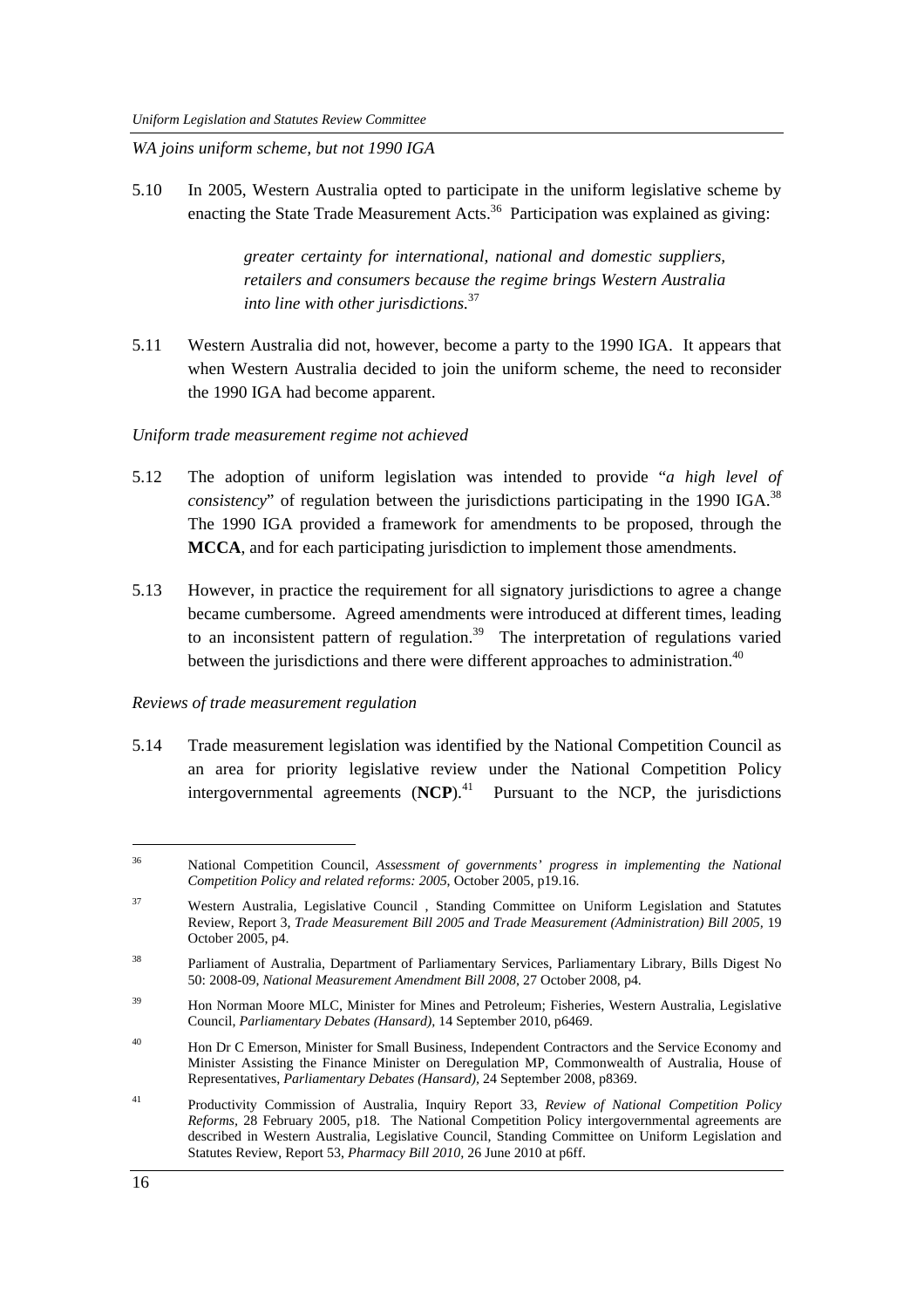participating in the 1990 IGA undertook a joint review of trade measurement legislation largely, though not finally, completed by  $2005<sup>42</sup>$ 

- 5.15 The MCCA also undertook a national review of trade measurement commencing  $2004^{43}$
- 5.16 In the midst of these incomplete NCP reviews, the Productivity Commission was undertaking a general review of the NCP itself.<sup>44</sup>
- 5.17 On 3 June 2005, COAG decided to review the NCP.<sup>45</sup> The COAG NCP Review commented on productivity issues arising from the inconsistent trade measurement regulation in different jurisdictions.<sup>46</sup>

*COAG National Reform Agenda, 2007 COAG IGA and National Seamless Economy IGA* 

- 5.18 At its meeting in February 2006, COAG endorsed a new competition policy reform agenda, called the National Reform Agenda. $47$  Identifying trade measurement as one of six regulatory 'hot-spots' (where overlapping and inconsistent regulatory regimes impeded economic activity),<sup>48</sup> COAG requested the MCCA to develop a timeline for introduction of a national trade measurement system.<sup>49</sup>
- 5.19 The MCCA reported in August 2006, recommending that the State-based regime be replaced with a Commonwealth-based regime.
- 5.20 On 13 April 2007, COAG agreed to:

*establishment of a national system of trade measurement funded and administered by the Commonwealth at an estimated cost of around \$29 million over four years.*<sup>50</sup>(**2007 COAG IGA**)

<sup>42</sup> National Competition Council, *Assessment of governments' progress in implementing the National Competition Policy and related reforms: 2005*, October 2005, p19.16.

<sup>43</sup> Ministerial Council for Consumer Affairs, *Review of National Trade Measurement System*, Discussion Paper, June 2006, p1.

<sup>44</sup> Productivity Commission of Australia, Inquiry Report 33, *Review of National Competition Policy Reforms,* 28 February 2005.

<sup>45</sup> Council of Australian Governments, Communiqué in respect of meeting of 3 June 2005, p5.

<sup>46</sup> Council of Australian Governments, *Background Paper: COAG National Competition Policy Review*, February 2006, pp40-41.

<sup>47</sup> Council of Australian Governments Communiqué in respect of meeting of 10 February 2006, p9.

 $^{48}$  Ibid, p9.

<sup>49</sup> COAG Reform Council, *National Partnership Agreement to Deliver a Seamless National Economy: Report on Performance 2008-9*, 23 December 2009, p78.

<sup>50</sup> Council of Australian Governments, Communiqué in respect of meeting of 13 April 2007, p2.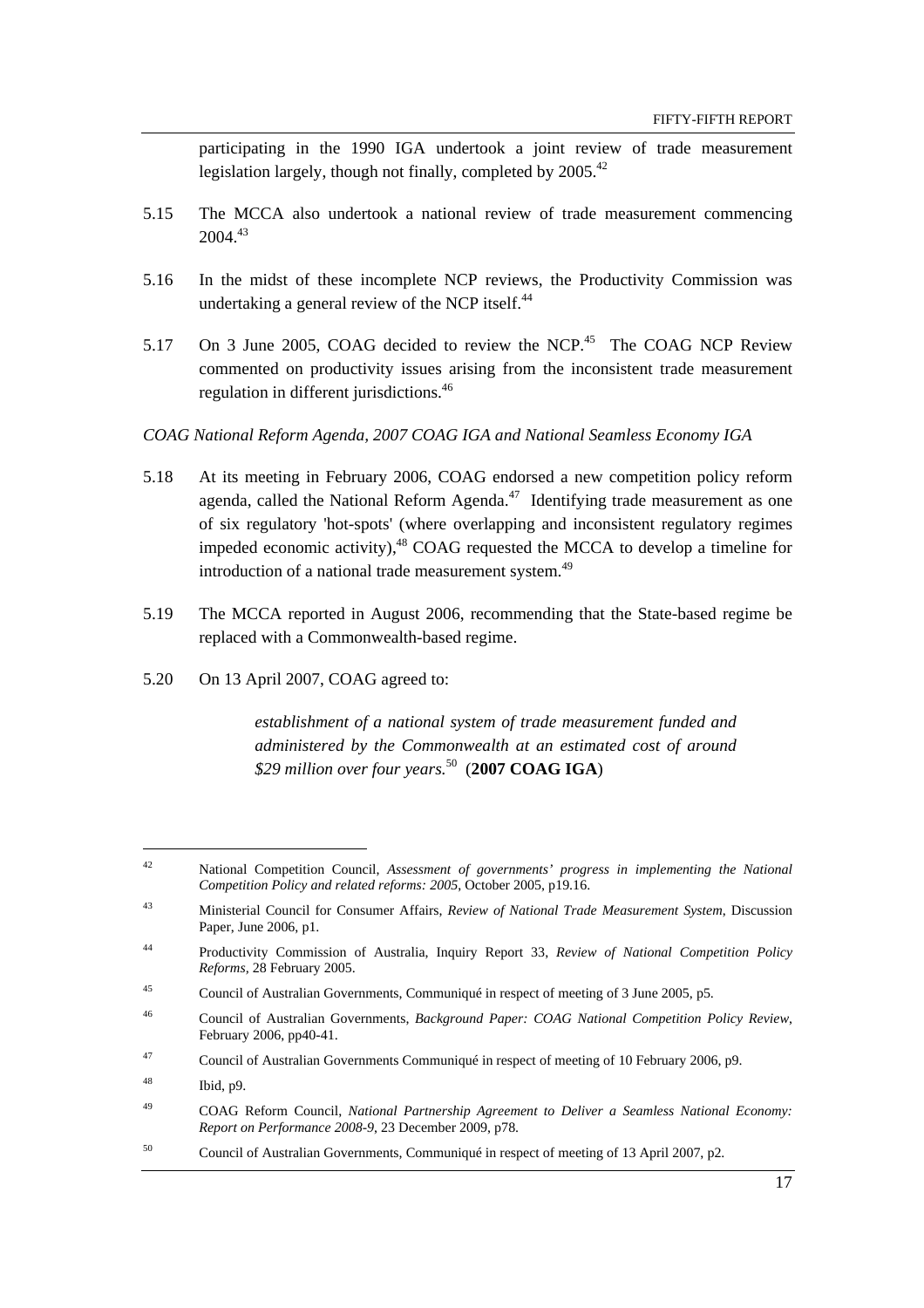- 5.21 A transition period of three years was agreed, with the Commonwealth administration to commence on 1 July  $2010^{51}$
- 5.22 The 2007 COAG IGA was not subject to a formal, written intergovernmental agreement. However, the MCCA communiqué reports the 2007 COAG IGA in the terms noted. $52$
- 5.23 The 2007 COAG IGA is confirmed in formalisation of the National Reform Agenda. In March 2008, COAG identified trade measurement as one of the 27 areas for priority deregulation;<sup>53</sup> and the National Seamless Economy IGA provides that the Commonwealth is to be responsible for trade measurement.<sup>54</sup>

#### **Implementation**

#### *National Seamless Economy Implementation Plan*

- 5.24 The National Seamless Economy Implementation Plan (Attachment A to the National Seamless Economy IGA) calls for:
	- regulations in respect of trade measurement to be agreed by the jurisdictions by August 2009;
	- complete transfer of State and Territory staff and resources to the Commonwealth by 30 June 2010; and
	- all jurisdictions to complete transitional arrangements to enable the Commonwealth scheme to become operational by 30 June 2010.<sup>55</sup>
- 5.25 The National Seamless Economy IGA provides (in conjunction with the Intergovernmental Agreement on Federal Financial Relations 2008) for the States to receive payments from the Commonwealth on achievement of key deregulation milestones set out in the National Seamless Economy Implementation Plan. Failure to implement milestones in respect of trade measurement can result in payments being forfeited.56

<sup>51</sup> Hon Norman Moore MLC, Minister for Mines and Petroleum; Fisheries, Western Australia, Legislative Council, *Parliamentary Debates (Hansard),* 14 September 2010, p6469.

<sup>52</sup> Ministerial Council on Consumer Affairs, Communiqué of meeting 17 May 2007, p2.

<sup>53</sup> Council of Australian Governments Communiqué of meeting of 26 March 2008, p17.

<sup>54</sup> National Partnership Agreement to Deliver a National Seamless Economy, December 2008, p5.

<sup>55</sup> Ibid, Attachment A, pp4-5.

<sup>56</sup> Clauses 32 and 34 of the National Partnership Agreement to Deliver a National Seamless Economy, December 2008. ("*The National Partnership provides for an up-front facilitation payment to the States and Territories of \$100 million and reward payments totalling \$450 million over 2011–12 and 2012– 13":* COAG Reform Council, *National Partnership Agreement to Deliver a Seamless National Economy: Report on Performance 2008-9*, 23 December 2009, p3.)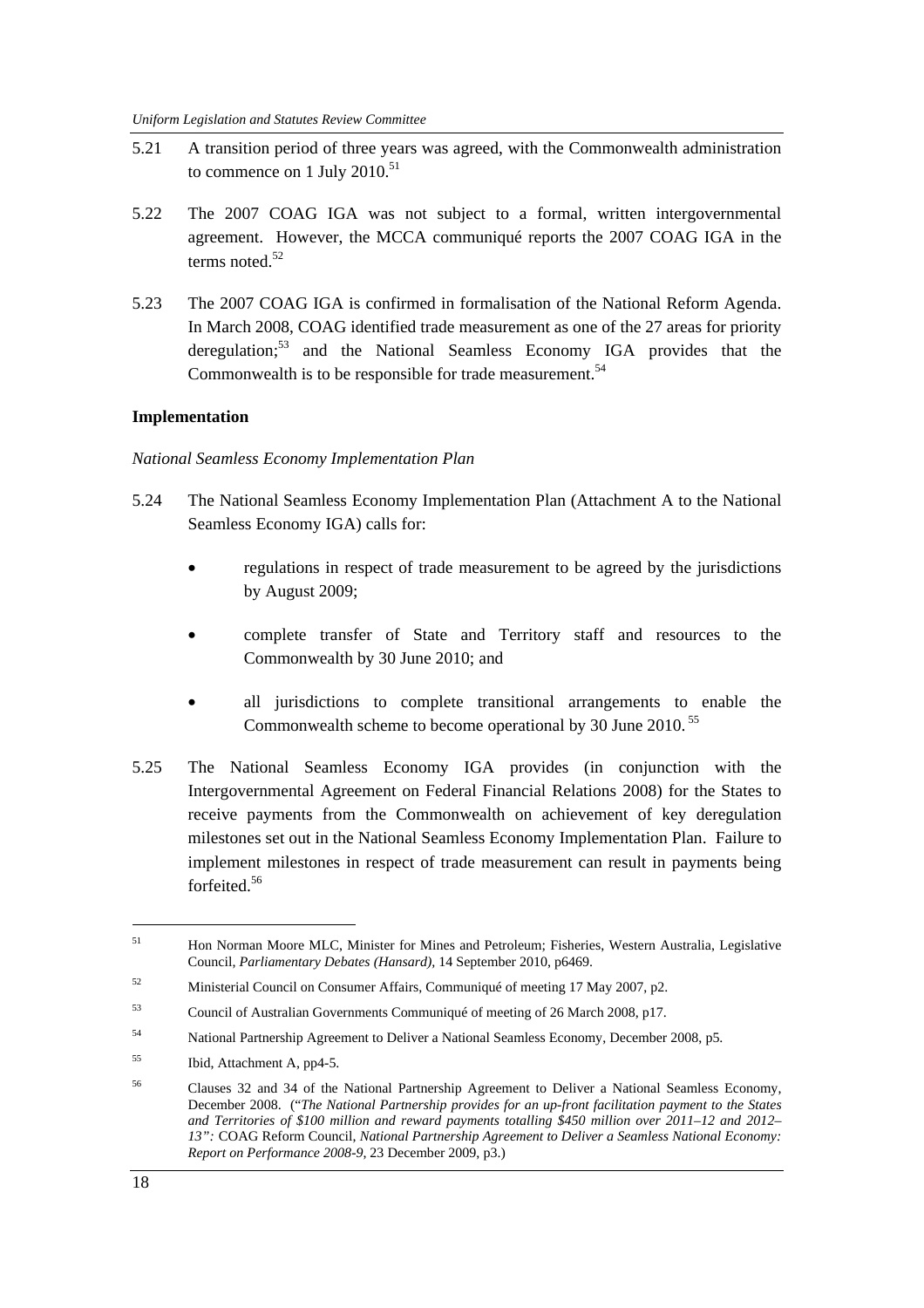5.26 The Commonwealth introduced the Commonwealth Trade Measurement Act in September 2008, amending the *National Measurement Act 1960* to include regulation of trade measurement. The Commonwealth Trade Measurement Act commenced on 1 July 2009, with the Commonwealth takeover regime becoming operative on 1 July 2010.

#### **Presentation of the Bill appears Inconsistent with Uniform Scheme**

- 5.27 The Bill was not introduced to the Parliament until 14 September 2010. The State has not, therefore, completed transitional arrangements in respect of the uniform scheme by 30 June 2010.
- 5.28 Late presentation of the Bill is explained on the basis that it was understood that Commonwealth legislation would be drafted so as to effectively render the State Trade Measurement Acts inoperative and that it was not until March 2010 that it was appreciated that this had not occurred.<sup>57</sup>
- 5.29 The Minister for Commerce advised that:

*continued State regulation would be in breach of the COAG and MCCA agreements and expose the State to a financial penalty under COAG's National Partnership Payments.*<sup>58</sup>

5.30 The Department of Commerce, however, is of the view that, as administrative transition was effected by 30 June 2010, late introduction of the legislative transition and appeal provisions will not have any consequences of the State's receipt of funding under the National Seamless Economy IGA.59

#### **6 PRACTICAL EFFECT OF THE BILL - STATE SOVEREIGNTY (POWERS AND PRIVILEGES OF THE PARLIAMENT)**

#### **Introduction**

6.1 An issue the Committee examines in considering uniform legislation is whether, in practical terms, an intergovernmental agreement or uniform scheme to which a bill relates, or provision of a uniform bill itself, derogates from the sovereignty of the State.

<sup>57</sup> Hon Norman Moore MLC, Minister for Mines and Petroleum; Fisheries, Western Australia, Legislative Council, *Parliamentary Debates (Hansard),* 14 September 2010, p6469. (See also, Mr Gary Newcombe, Director, Strategic Policy and Development, Consumer Protection and Mr Gerald Milford, Manager, Strategic Policy, Department of Commerce, *Transcript of Evidence,* 13 October 2010, p 2.)

<sup>58</sup> Letter from Hon Bill Marmion MLA, Minister for Commerce, 28 September 2010, p3.

<sup>&</sup>lt;sup>59</sup> Mr Gary Newcombe, Director, Strategic Policy and Development, Consumer Protection and Mr Gerald Milford, Manager, Strategic Policy, Department of Commerce, *Transcript of Evidence,* 13 October 2010, p13.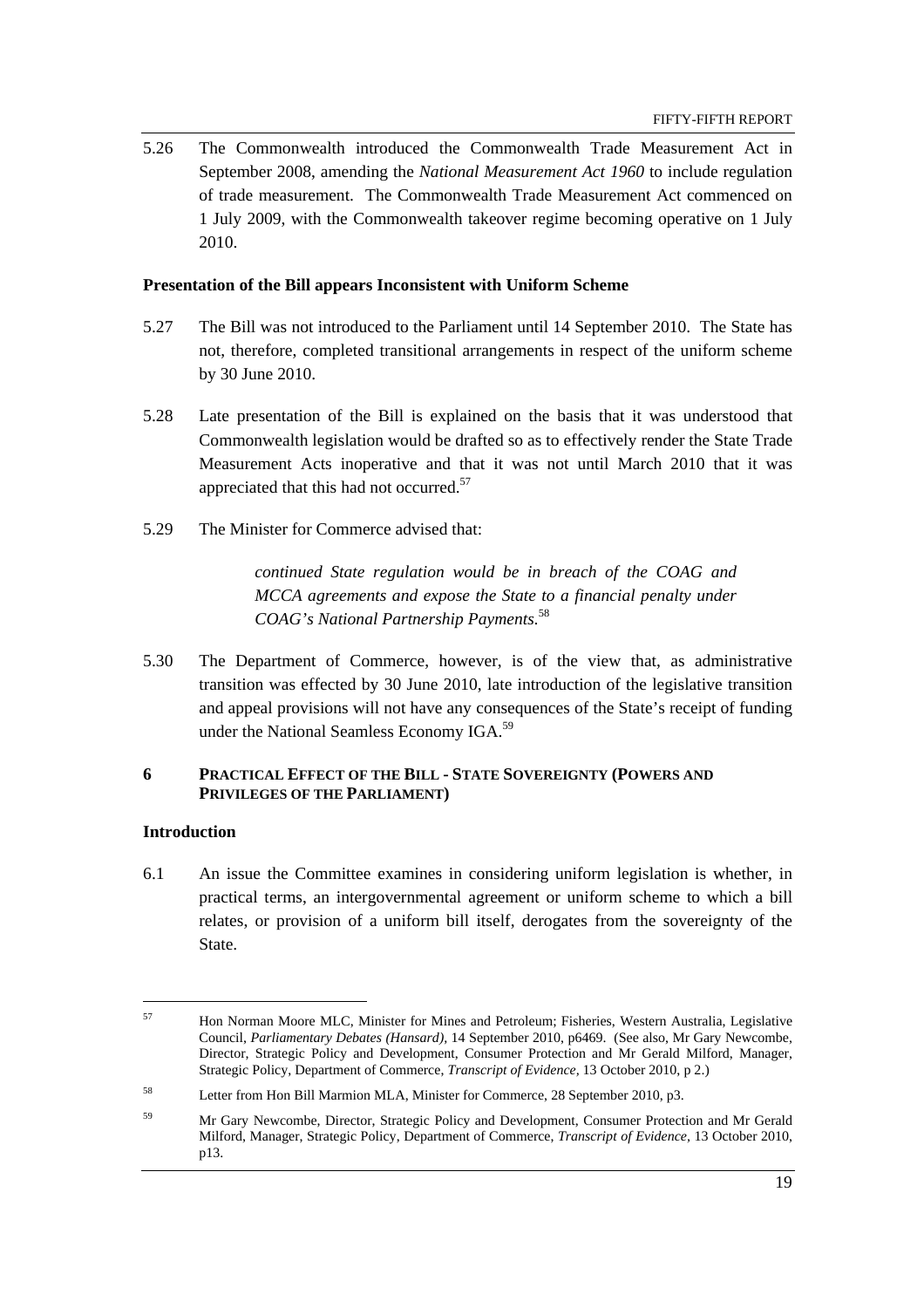6.2 In a sense, all uniform legislation has this effect. As the Standing Committee on Uniform Legislation and General Purposes pointed out in its Report 19:

> *Where a State Parliament is not informed of the negotiations prior to entering the agreement and is pressured to pass uniform bills by the actions of the Executive, its superiority to the Executive can be undermined.*<sup>60</sup>

- 6.3 State Parliament sovereignty issues in respect of uniform legislation include:
	- fiscal imperatives to pass uniform legislation;
	- limited time frames for consideration of uniform legislation; and
	- lack of notice and detailed information as to negotiations inhibiting Members formulating questions and performing their legislative scrutiny role.<sup>61</sup>
- 6.4 The Bill raises all of these issues.
- 6.5 Again in its Report 19, the Standing Committee on Uniform Legislation and General Purposes said:

*it is important to take into account the role of the Western Australian Parliament in determining the appropriate balance between the advantages to the State in enacting uniform laws, and the degree to which Parliament, as legislature, loses its autonomy through the mechanisms used to achieve uniform laws*. 62

6.6 In order for the Parliament to determine the "*appropriate balance*" between advantages to the State and loss of autonomy, it is necessary for the Parliament to be informed as to the proposed uniform scheme, the role played by uniform legislation in that scheme and any significant differences between what is being proposed and what is currently occurring (or could occur) under State legislation. It is the Committee's role to identify areas where further information is required and either, time permitting, obtain that information itself or recommend that the responsible Minister provide additional information to the House.

# **Bill Effects Transfer of Regulation from the State to the Commonwealth**

6.7 The Second Reading Speech states that the government received advice from the State Solicitor's Office to the effect that the Commonwealth Trade Measurement Act was

 $\overline{a}$ 

<sup>60</sup> Western Australia, Legislative Council, Standing Committee on Uniform Legislation and General Purposes, Report 19, *Uniform Legislation and Supporting Documents,* 27 August 2004, p11.

<sup>61</sup> Ibid.

 $62$  Ibid, p10.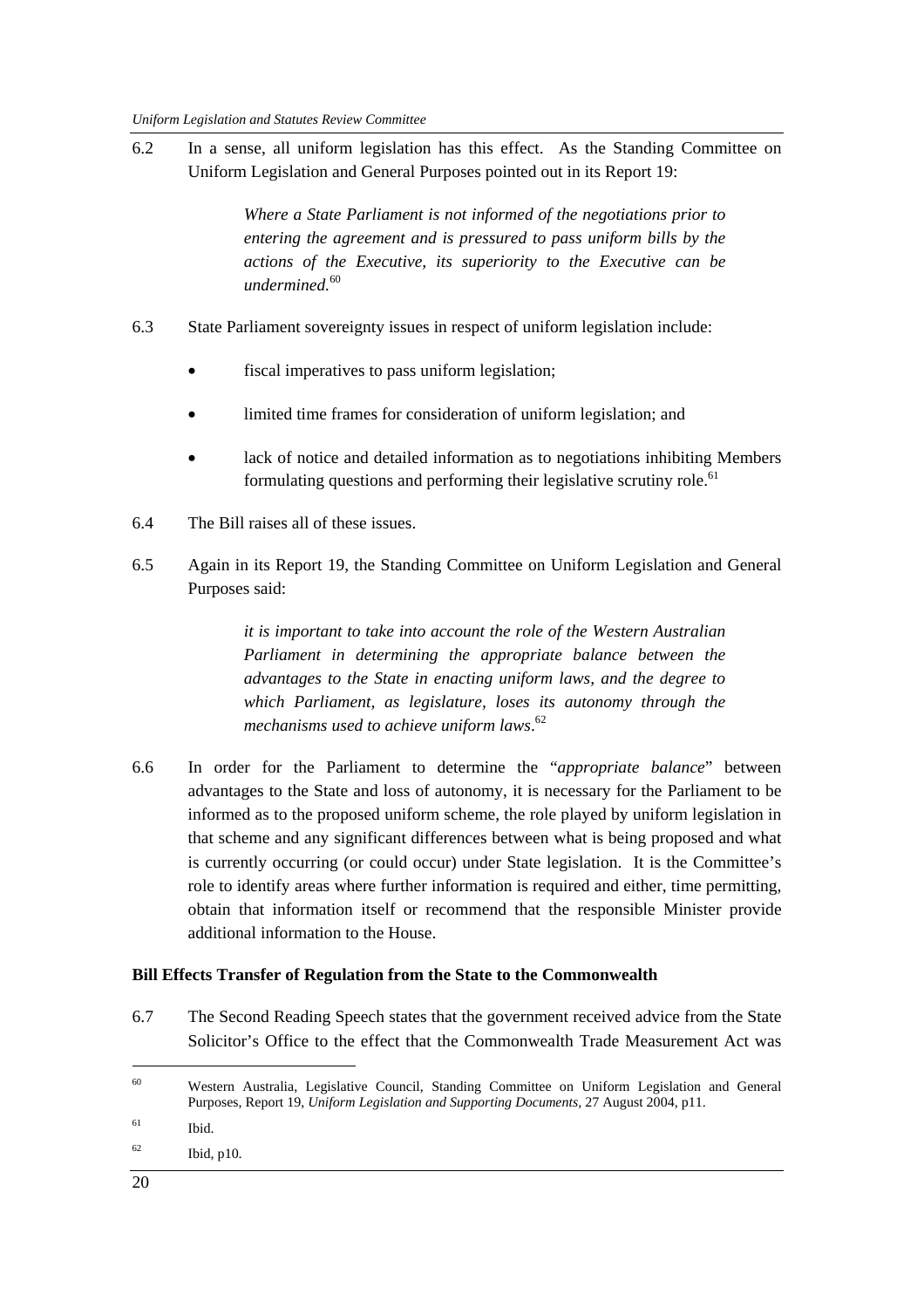not effectively drafted so as to override State regulation of trade measurement.<sup>63</sup> It follows that the Bill is required to give effect to the agreement that the Commonwealth administer a national system. The Minister of Commerce was more equivocal in his letter to the Committee, stating:

*There is some doubt as to the extent to which the Commonwealth's National Measurement Act 1960, as amended, does in fact cover the field of trade measurement and therefore whether the existing State Acts are inconsistent in total with the Commonwealth Act.*<sup>64</sup>

- 6.8 The Department of Commerce identified State provisions in respect of re-verification of measuring instruments as the provisions most likely to have continuing effect.<sup>65</sup> As an interim measure, pending passage of the Bill, the government used the powers conferred by the State Trade Measurement Acts to make regulations exempting persons regulated under the Commonwealth legislation from complying with the provisions of the State legislation.<sup>66</sup>
- 6.9 It follows that enactment of the Bill is necessary to give certainty to the transfer of sole regulation to the Commonwealth. It is not simply an exercise in removing ineffective legislation from the statute book.

**Finding 1: On the information provided to it, the Committee finds that enactment of the Bill is necessary to give certainty to the transfer of regulation of trade measurement to the Commonwealth.** 

#### **Practical Effect of Transfer to Commonwealth Trade Measurement Regime**

#### *Introduction*

 $\overline{a}$ 

6.10 In light of Finding 1, and the funding consequences that may flow from continuation of the State Trade Measurement Acts to frustrate creation of the national legislative scheme, the Committee is surprised at the lack of information in the explanatory materials as to the Commonwealth trade measurement regime and the differences between that regime and the current State regime.

<sup>&</sup>lt;sup>63</sup> Hon Norman Moore MLC, Minister for Mines and Petroleum; Fisheries, Western Australia, Legislative Council, *Parliamentary Debates (Hansard),* 14 September 2010, p6469.

<sup>64</sup> Letter from Hon Bill Marmion MLA, Minister for Commerce, 28 September 2010, p3.

<sup>65</sup> Mr Gary Newcombe, Director, Strategic Policy and Development, Consumer Protection and Mr Gerald Milford, Manager, Strategic Policy, Department of Commerce, *Transcript of Evidence,* 13 October 2010, pp2-3.

<sup>66</sup> Ibid, p3.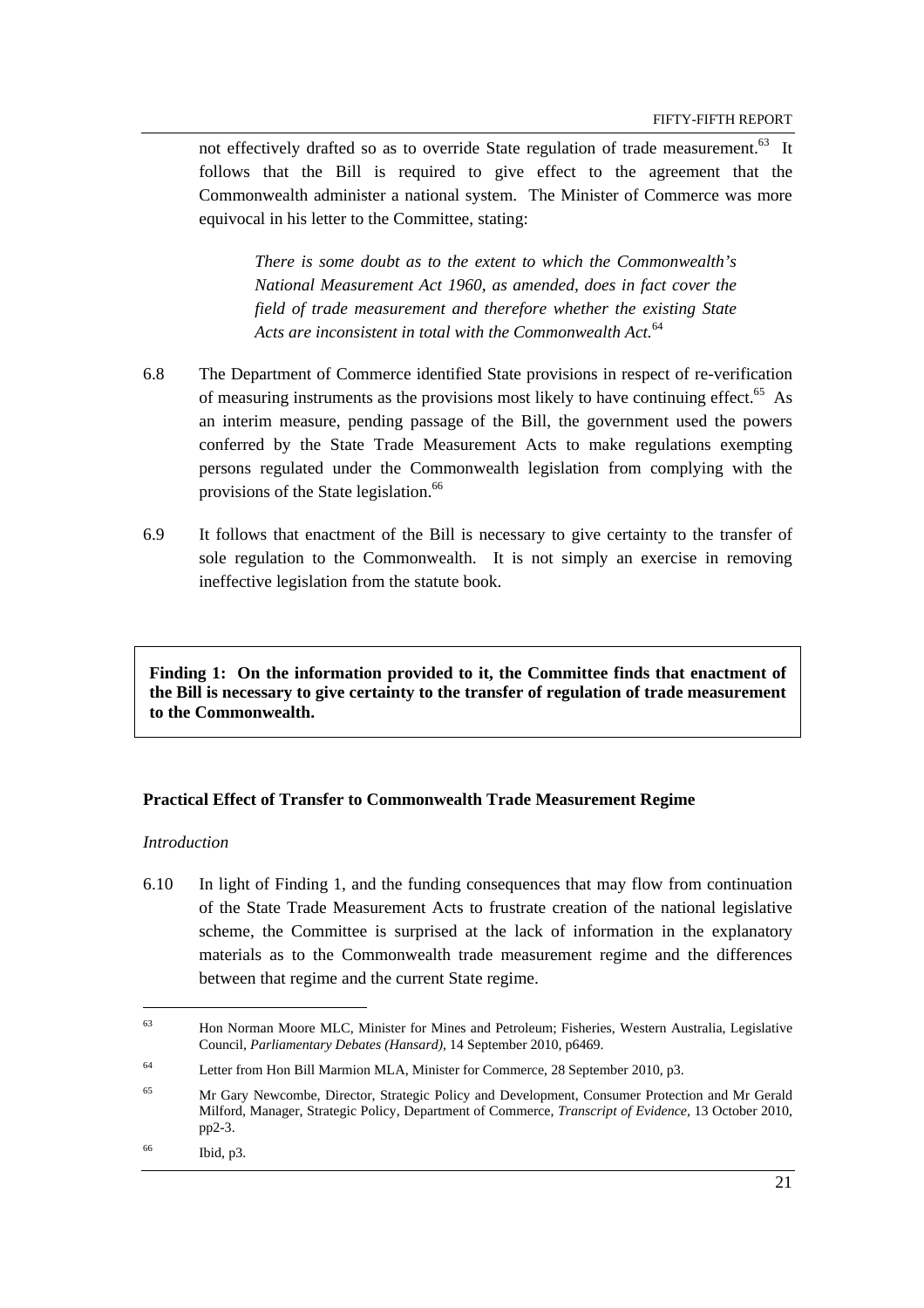#### *Current Western Australian scheme*

- 6.11 The Second Reading Speech provides the following information in respect of the State Trade Measurement Acts:
	- the *Trade Measurement Act 2006* provides for the regulation of measuring instruments used in trade, the measurement of articles and substances for determining their price, the packaging of pre-packed articles, the measurement and pricing of these articles and for related purposes; $67$  and
	- the *Trade Measurement Administration Act 2006* provides for the administration of the *Trade Measurement Act 2006,* providing for inspectors (including inspectors from other jurisdictions), fees and charges, infringement notices, search warrants etc*.*
- 6.12 The *Trade Measurement Act 2006* also provides for:
	- service licensing in respect of measuring instruments;
	- certification for the accuracy of weighing and measuring instruments; and
	- licensing of public weighbridges.

# *Commonwealth regime*

6.13 Legal units of measurement are prescribed by the Governor General (sections 7A and 20 of the *National Measurement Act 1960*). The prescribed 'legal units of measurement' are linked to the SI Units. (See Schedules 1, 2 and 3 of the *National Measurement Regulations 1999* and paragraphs 5.2 and 5.3 above.)<sup>68</sup> However:

> *Legal units of measurement have to be realised as tangible practical standards of measurement in order to be useful.*<sup>69</sup>

6.14 There appear to be two entities responsible for realising the SI Units-based legal units of measurement as practical standards of measurement. The Chief Metrologist, responsible for maintaining Australian standards of measurement (section 8 of the *National Measurement Act 1960*), and the National Measurement Institute (**NMI),** 

<sup>67</sup> Explanatory Memorandum to the Trade Measurement (Amendment and Expiry) Bill 2010, p2.

<sup>68</sup> As noted above, SI units were adopted by international agreement at the General Conference of Weights and Measures in 1960. (National Measurement Institute website, http://www.measurement.gov.au (viewed on 17 September 2010).)

<sup>69</sup> National Measurement Institute website, http://www.measurement.gov.au (viewed on 17 September 2010).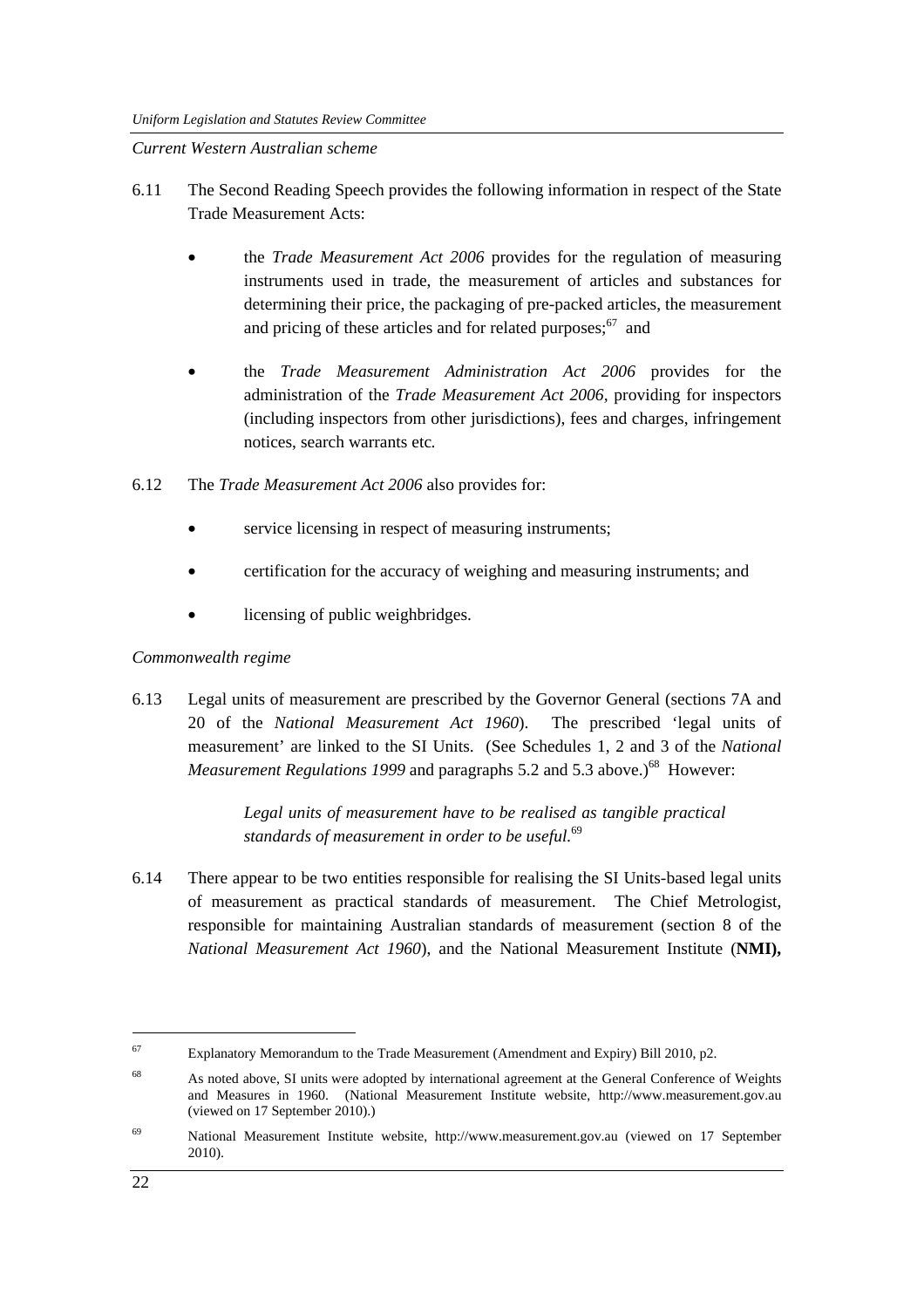which is responsible for maintaining the standards necessary to provide for measurement of physical quantities in terms of the legal units (sections 17 and 18).<sup>70</sup>

6.15 The graphic below shows the relationship between international SI Units and national standards.<sup>71</sup>



#### 6.16 The NMI website advises:

*NMI maintains a national (or Australian primary) standard for each of the SI base units except the ampere (which is derived from* 

71 Ibid.

 $70$  Ibid. The National Measurement Institute brings together CSIRO's National Measurement Laboratory, the National Standards Commission and the Australian Government Analytical Laboratories. It is not entirely clear how the Chief Metrologist and National Measurement Institute share their joint functions.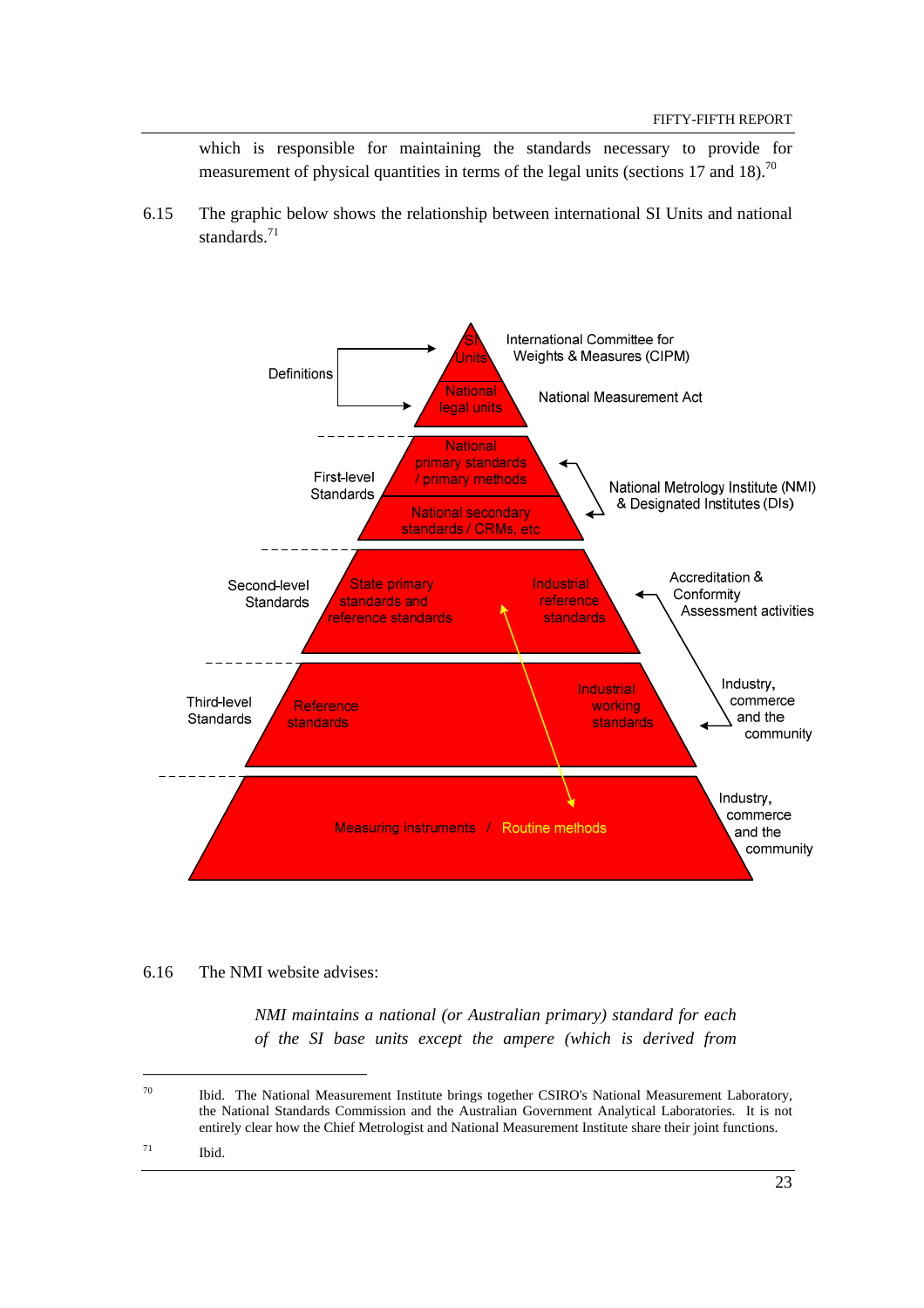*standards of voltage and resistance) and the mole (for which no internationally-defined realisation has been developed as yet). NMI also maintains Australian primary standards for a wide range of derived units.* 

*The primary standards for the SI base units and derived units are not always easy to work with. For that reason, NMI also holds Australian secondary standards (calibrated in terms of the primary standards) which are more convenient to use when calibrating lowerlevel standards or instruments.*<sup>72</sup>

- 6.17 The Commonwealth trade measurement legislation largely replicates the framework of the current 1990 IGA legislative regime. It establishes offences, a licensing regime and inspector powers similar to those in force in most jurisdictions. The penalties for offences are comparable to the existing national trade measurement offence penalties.73
- 6.18 However, the Commonwealth legislation also introduces measures that were approved by MCCA for inclusion in the uniform legislation, but had not been introduced across all jurisdictions. (For example, the introduction of the average quantity system.)<sup>74</sup>
- 6.19 The Second Reading Speech to the Commonwealth Trade Measurement Act provides a good overview of the Commonwealth regime and is attached as **Appendix 3**.
- 6.20 The explanatory materials provide no information as to:
	- differences between the State and Commonwealth regimes; or
	- how the transition from State to Commonwealth regulation was to be effected.
- 6.21 The National Reform Agenda Implementation Plan is premised on State resources being transferred to the Commonwealth (see paragraph 5.24 above). The Minister for Commerce advises that the State has transferred "*all but three*" of the State's administration staff<sup>75</sup>
- 6.22 At the hearing, the Department of Commerce advised that:
	- the three-year transition process had allowed for administrative transferral to occur at 1 July 2010;

<sup>72</sup> Ibid.

<sup>73</sup> Parliament of Australia, Department of Parliamentary Services, Parliamentary Library, Bills Digest No.50: 2008-09, *National Measurement Amendment Bill 2008*, 27 October 2008Australian Parliamentary Digest, p6.

<sup>74</sup> Ibid.

<sup>75</sup> Letter from Hon Bill Marmion MLA, Minister for Commerce, 28 September, p3.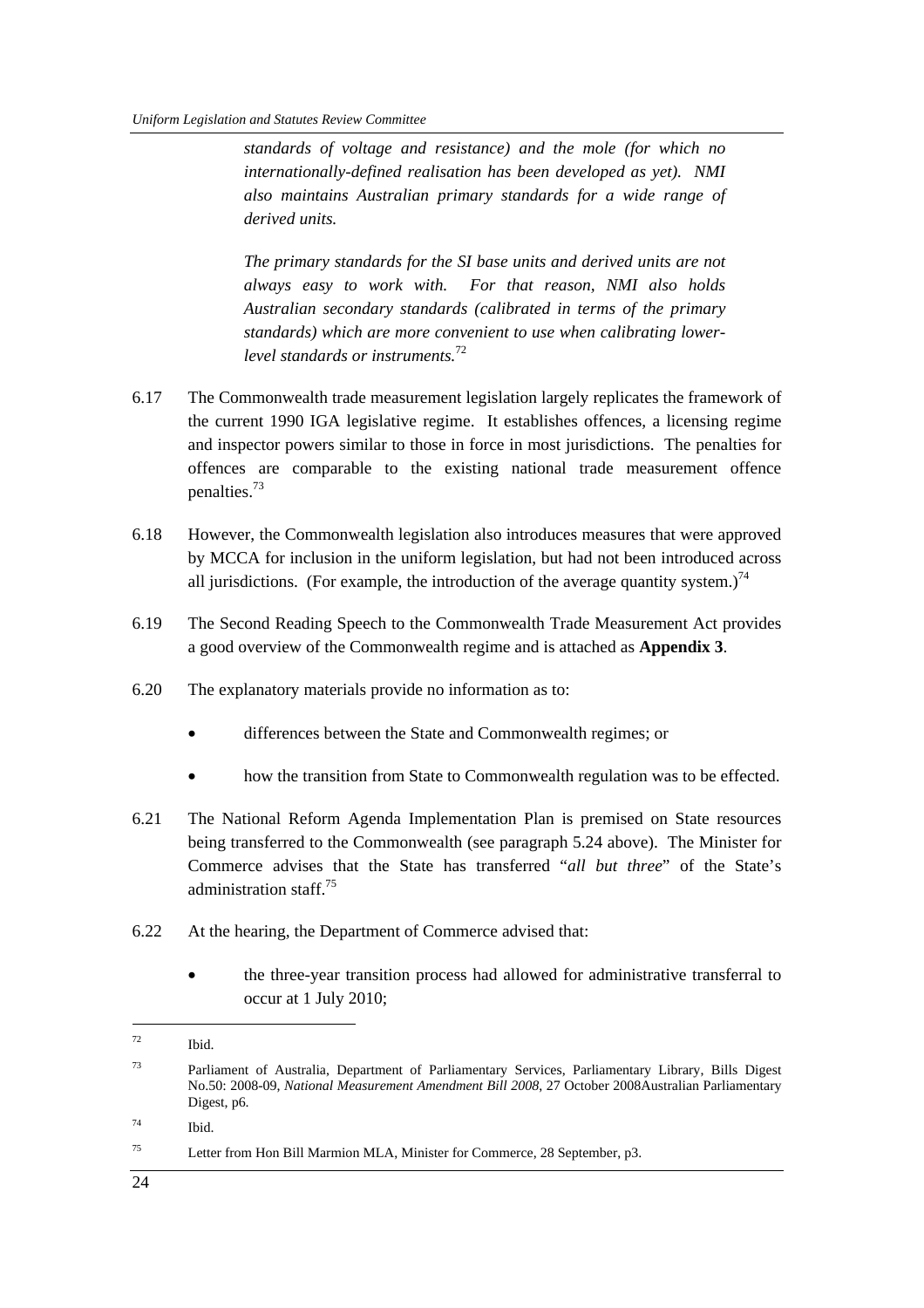- former State employees, now employed by the Commonwealth, worked from the same premises as previously;
- the fact that stakeholders were dealing with the same persons at the same premises had enabled a seamless transition;
- transfer systems had been put in place by both the Commonwealth and State to redirect any inquiries; and
- regulations were made providing that licences issued under the State Trade Measurement Acts would continue for 12 months without need to apply for a new licence.<sup>76</sup>
- 6.23 The Department of Commerce identified the following differences between the Commonwealth and State regimes:
	- re-verification of measuring instruments under State legislation, all certified measuring instruments are tested either annually or biennially (depending on the type of instrument) for accuracy; under Commonwealth legislation only public weighbridges are currently subject to re-verification requirements; $^{77}$ and
	- public weighbridge licence obligations under State legislation, public weighbridges can only be operated by licensees and their employees; under Commonwealth legislation contractors of licenses are permitted to operate public weighbridges. There are "*slightly different*" obligations in respect of the issue of tickets.<sup>78</sup>
- 6.24 The Committee enquired as to the position in respect of licensing of private weighbridges noting that, with the deregulation of the grain industry, such weighbridges had an increased importance. The Department of Commerce advised that licences for private weighbridges were not required under the State Trade Measurement Acts unless that weighbridge was made available to the public. Only licences for public weighbridges are required under the Commonwealth regime.<sup>79</sup>

 $\overline{a}$ 

<sup>76</sup> Mr Gary Newcombe, Director, Strategic Policy and Development, Consumer Protection and Mr Gerald Milford, Manager, Strategic Policy, Department of Commerce, *Transcript of Evidence,* 13 October 2010, p4.

<sup>77</sup> Ibid p2 and Letter from Mr Gary Newcombe, Director, Strategic Policy and Development, Consumer Protection, Department of Commerce, 18 October 2010, p2.

 $^{78}$  Ibid, pp3-4.

<sup>&</sup>lt;sup>79</sup> Mr Gary Newcombe, Director, Strategic Policy and Development, Consumer Protection and Mr Gerald Milford, Manager, Strategic Policy, Department of Commerce, *Transcript of Evidence,* 13 October 2010, p6 and letter from Mr Gary Newcombe, Director, Strategic Policy and Development, Consumer Protection, Department of Commerce, 18 October 2010, pp3-4.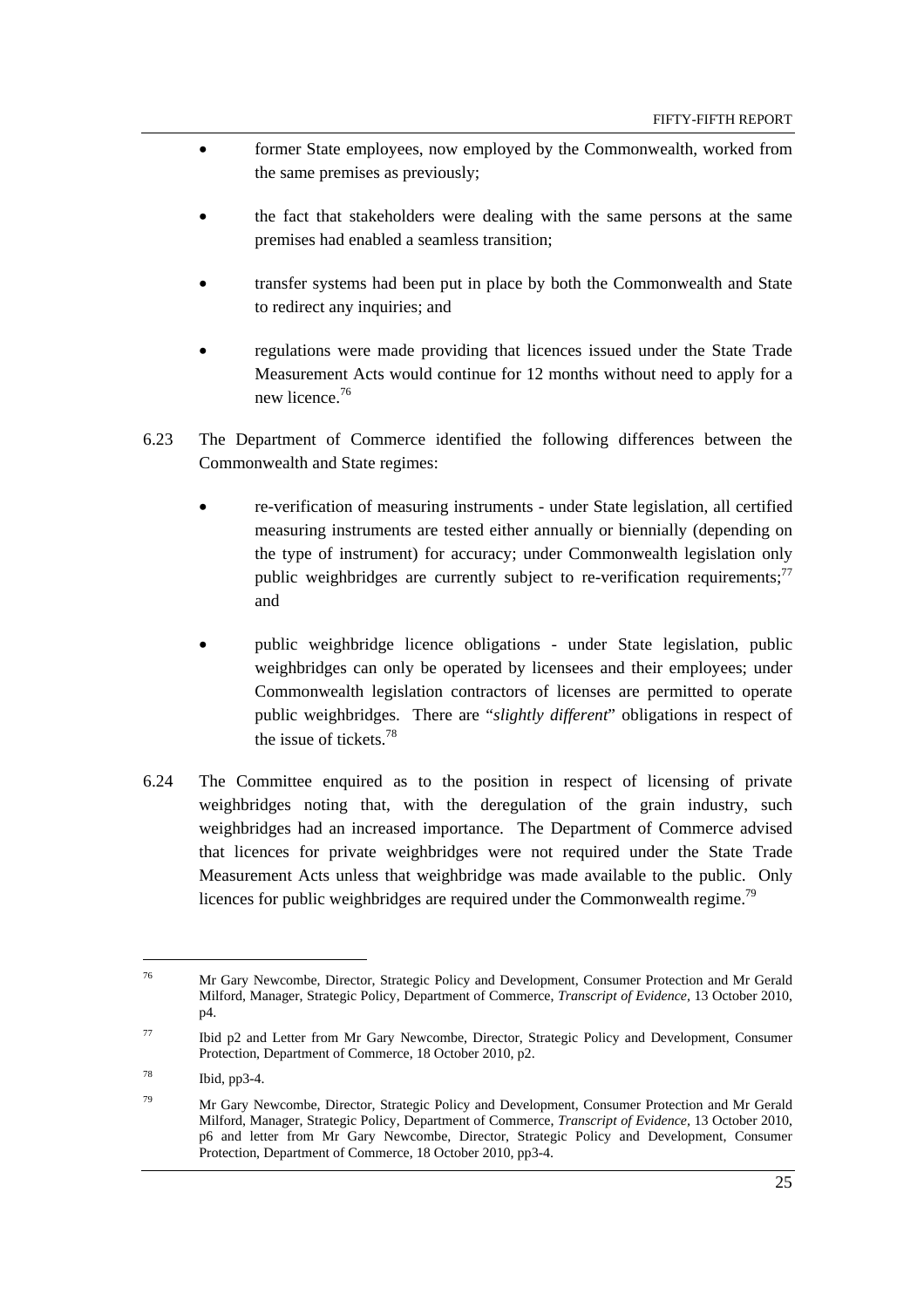6.25 Despite not requiring a licence for operation of private weighbridges, both the State and Commonwealth legislation requires private weighbridges to be verified where they are to be used for trade. The State legislation currently requires re-verification of private weighbridges used for trade: the Commonwealth legislation does not.<sup>80</sup>

*Whether the State Parliament can amend the uniform legislation or the State opt out of the uniform scheme* 

6.26 The Minister of Commerce advises:

*If the Commonwealth legislation does not currently cover the field, then State legislation could continue to operate as long as it is not directly, inconsistent with the Commonwealth legislation. However, this is not desirable because:* 

- *(i) the Commonwealth could amend its legislation at any time to render the State legislation invalid;*
- *(ii) dual regulatory regimes could create uncertainty and confusion for consumers and businesses and create significant additional compliance costs for businesses operating in more than one jurisdiction;*
- *(iii) there is a small pool of qualified staff in this area and all but three of this staff and all related technical assets have been transferred to the Commonwealth; and*
- *(iv) continued State regulation would be in breach of the COAG and MCCA agreements and expose the State to a financial penalty under COAG's National Partnership Payments.*<sup>81</sup>
- 6.27 The Minister for Commerce also advised that:

*It is also possible for the State to enact legislation in the future to regulate aspects of trade measurement, as long as that legislation is not inconsistent with the Commonwealth legislation.*<sup>82</sup>

6.28 However, it seems to the Committee that this would also raise the issues noted in paragraph 6.26 above.

<sup>&</sup>lt;sup>80</sup> Letter from Mr Gary Newcombe, Director, Strategic Policy and Development, Consumer Protection, Department of Commerce, 25 October 2010, pp1-2.

<sup>&</sup>lt;sup>81</sup> Letter from Hon Bill Marmion MLA, Minister for Commerce, 28 September 2010, p3.

<sup>&</sup>lt;sup>82</sup> Letter from Hon Bill Marmion MLA, Minister for Commerce, 28 September 2010, p4.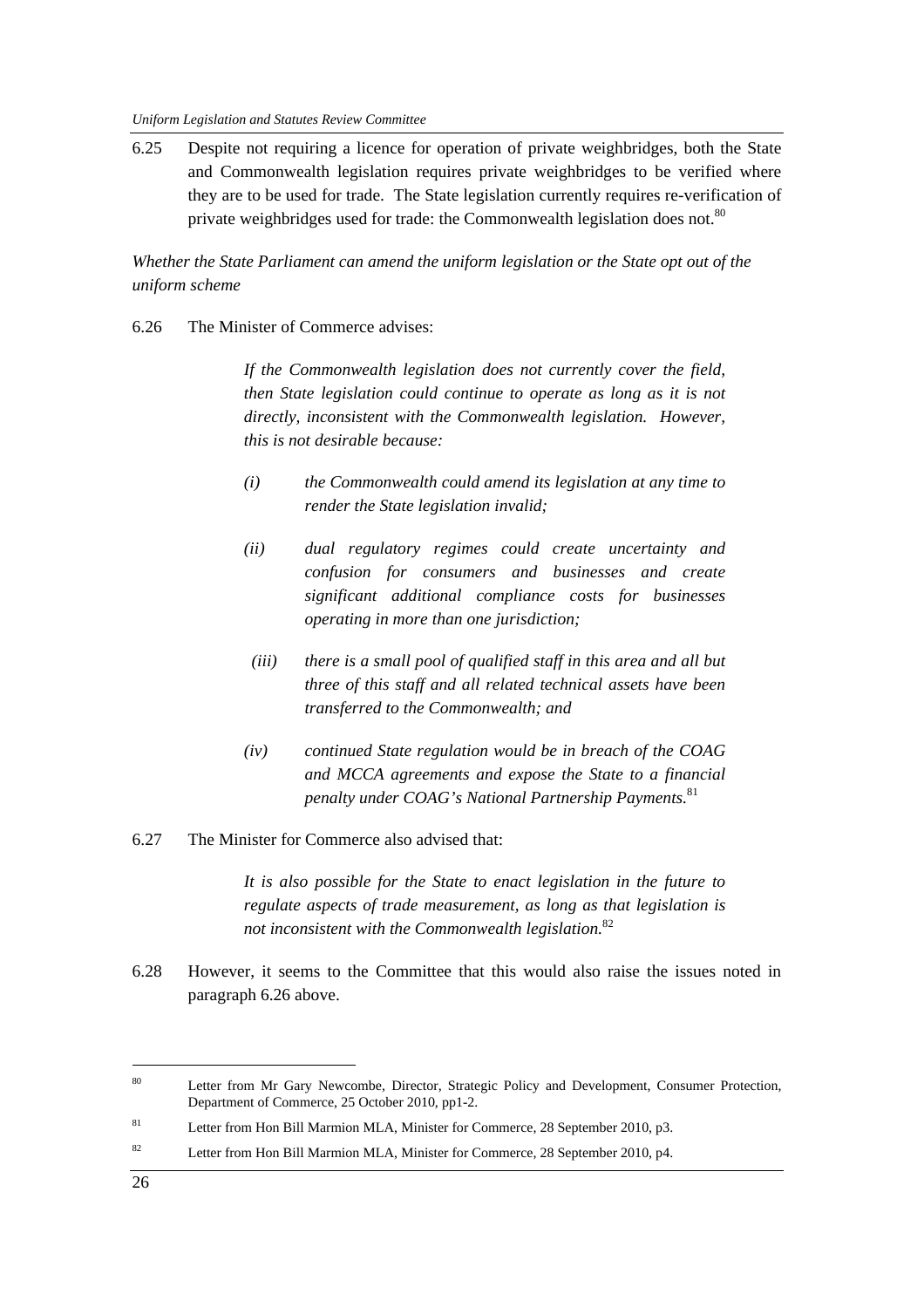# **Perceived Benefits of Commonwealth Regulation and Administration of National Scheme**

*Efficiency, cost savings and consistency* 

6.29 The Second Reading Speech states:

*The move to central administration of trade measurement is designed to deliver benefits sought by businesses, consumers and government. It will reduce compliance costs and provide efficiency gains for business and at the same time maintain existing standards of service and levels of consumer protection.*<sup>83</sup>

6.30 As noted above, the State-regulated 'national' system was not viewed as delivering the desired uniformity. The COAG NCP Review concluded that:

> *Although UTML has now been incorporated in all States and Territories, its interpretation, administration and funding arrangements remain inconsistent across jurisdictions, with consequent costs to users of the system.*

*…* 

*Increasingly trade measurement monitoring of measuring instruments is undertaken by private industry certifiers who are often licensed in multiple jurisdictions and must comply with multiple administration systems. For the traditional areas of trade measurement (weighing*  instruments and fuel dispensers) this commonly occurs in border *regions. More recently the introduction of trade measurement controls for the grain and wine industries have meant that large companies, with their own centralised administrations, have to comply with the differing administration procedures of multiple jurisdictions.*<sup>84</sup>

- 6.31 A discussion paper released by the MCCA in June 2006 identified multiple ways in which the State-based trade management system could impede economic activity and create inefficiencies, including:
	- difficulties in achieving a coordinated approach to decision making leading to divergent policy interpretation and enforcement of some aspects of the legislation;

<sup>83</sup> Hon Norman Moore MLC, Minister for Mines and Petroleum; Fisheries, Western Australia, Legislative Council, *Parliamentary Debates (Hansard),* 14 September 2010, p6469.

<sup>84</sup> Council of Australian Governments, *Background Paper: COAG National Competition Policy Review*, February 2006, pp40-1.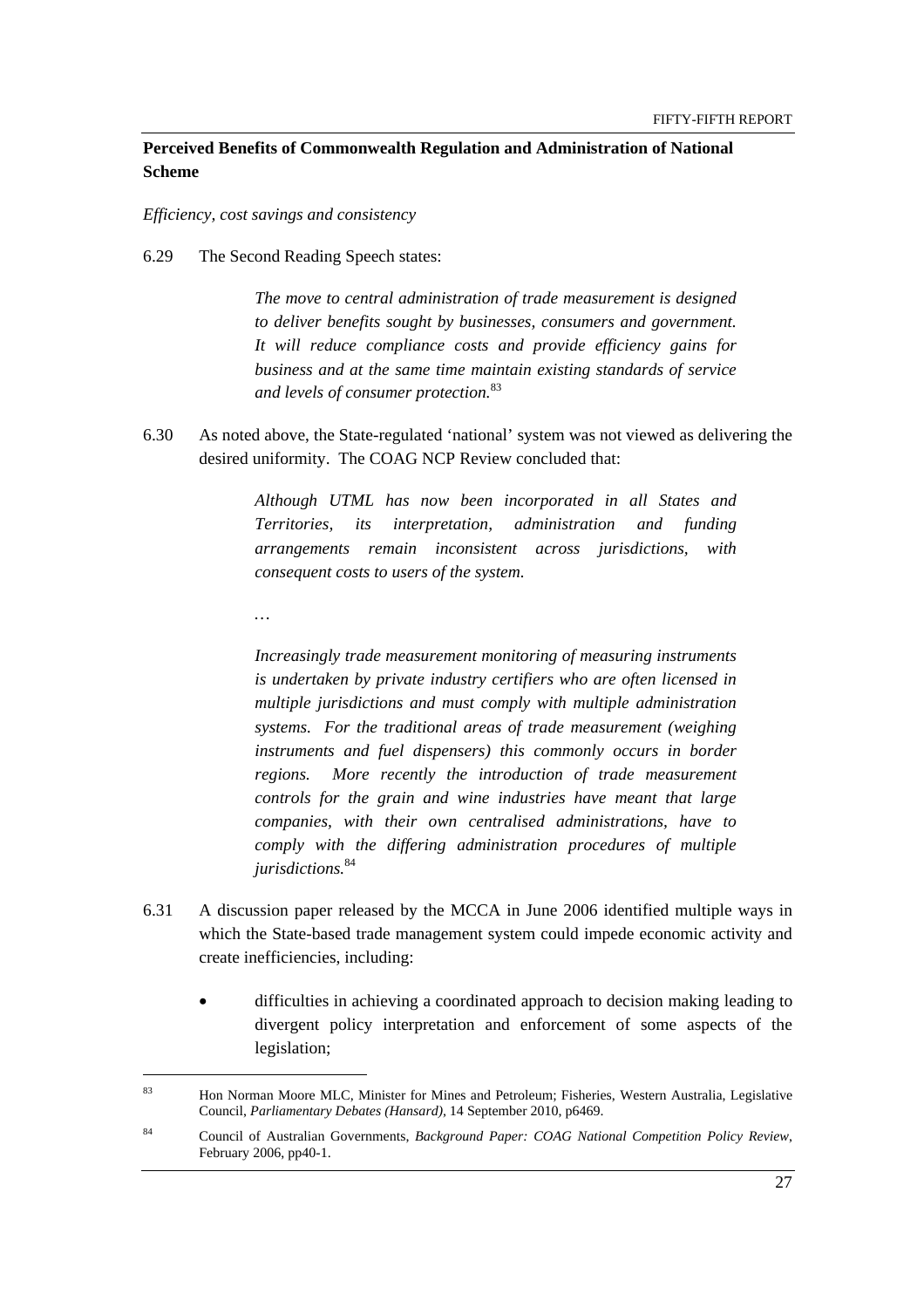- national retailers may need to consult multiple jurisdictions for approval of new selling methods for particular products;
- barriers for licensed certifiers of trade measuring instruments who operate across jurisdictions caused by having to pay different licence fees and comply with different reporting requirements;
- State and Territory boundaries creating a barrier to the efficient delivery of services by trade measurement authorities in rural and remote areas;
- efforts to harmonise trade measurement systems between Australia and New Zealand being restricted due to legislative and administrative differences within Australia; and
- difficulties for Australia in entering into national mutual recognition arrangements with other countries on trade measurement matters, potentially raising costs for exporters and importers.<sup>85</sup>
- 6.32 The Minister for Commerce advised that transition to the Commonwealth regime will result in an annual net saving to the government of \$817,000.<sup>86</sup>

#### *Possible disadvantages*

6.33 The Minister for Commerce advised that a possible disadvantage of the transfer is that:

> *the Commonwealth regulatory framework may not be as complete or as effectively enforced as that already in place in Western Australia.*<sup>87</sup>

6.34 This comment can be related to the limited re-verification provisions in the Commonwealth legislation (reported above). On this, the Department of Commerce advised:

> *The commonwealth, in introducing its regime, decided not to implement reverification as a standard. They have reverification for public weighbridges, so they have established a reverification methodology for them. The legislation enables them to prescribe*

<sup>85</sup> Ministerial Council for Consumer Affairs, *Review of National Trade Measurement System*, Discussion Paper, June 2006, p4.

<sup>&</sup>lt;sup>86</sup> Letter from Hon Bill Marmion MLA, Minister for Commerce, 28 September 2010, p2.

<sup>87</sup> Letter from Hon Bill Marmion MLA, Minister for Commerce, 28 September 2010, p3.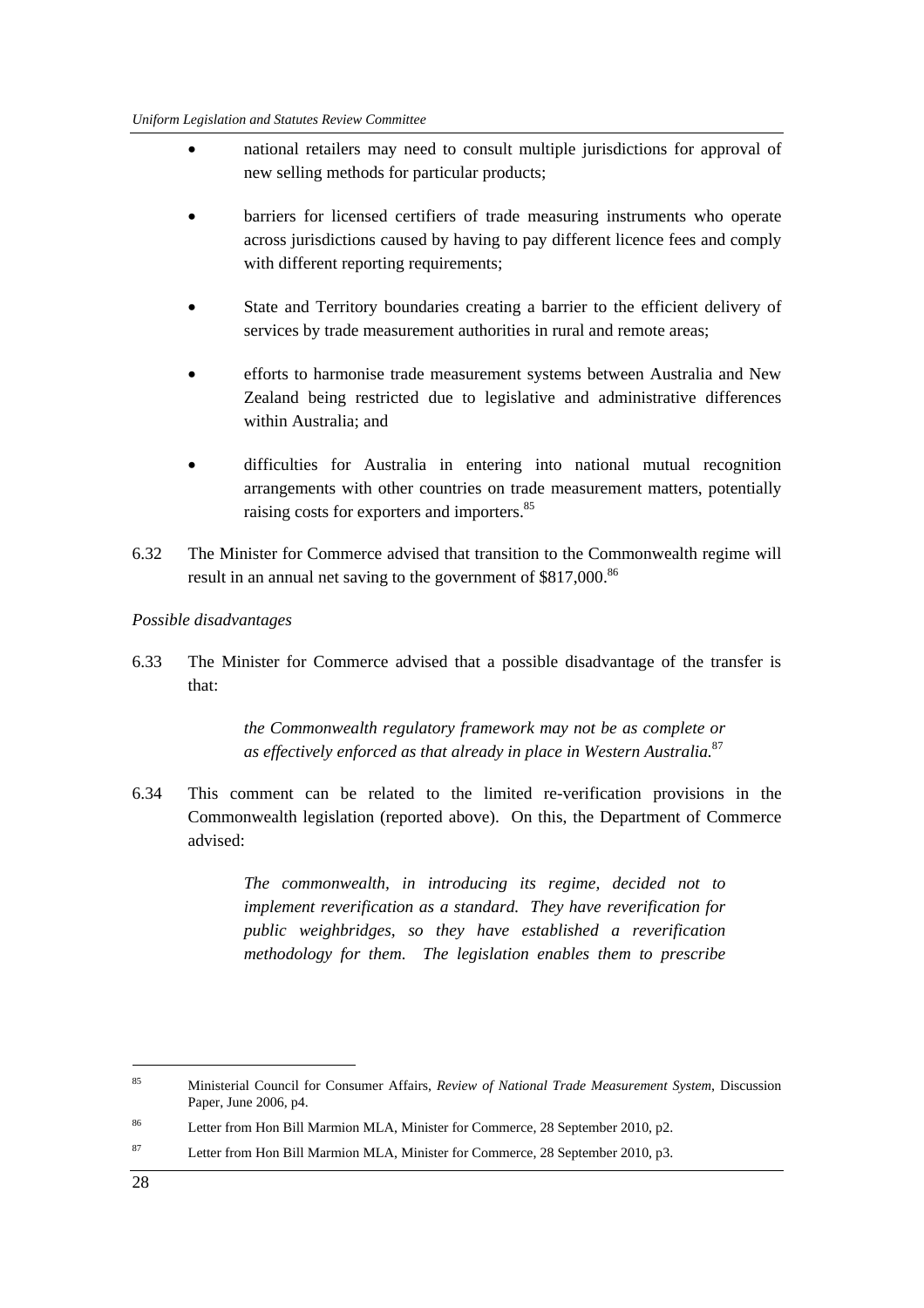*regulations setting out additional reverification requirements, but, to date, they have not done so.*<sup>88</sup>

- 6.35 The Committee enquired as to the purpose of re-verification and why it was considered necessary by the State but not by the Commonwealth. The Department of Commerce's answer illustrates one of the major issues arising in uniform legislative regimes - the potential for a uniform scheme to represent minimum common standards, rather than the 'best practice' regulation that may be in place in State regulation. (This also arose in the classification of "*psychologists*" in the Health Practitioners' National Regulation Bill 2010.)
- 6.36 The Department advised:

*But there are differing views about the validity and effectiveness of reverification in the marketplace. Part of this is that measuring instruments are becoming more and more accurate and selfcorrecting, so that the technology is actually being more effective in reverification than having a process, which is very labour intensive, of continually going out and checking measuring instruments; and, of course, as you will appreciate, there has been an explosion in what is a measuring instrument over the time. … their view was that, apart from public weighbridges, the cost benefit of having a reverification scheme did not justify applying it across the board. … We did argue for it. Our view was, based on our officer's experience, that there was a preference for it, but it was not supported by other jurisdictions or the public.*<sup>89</sup>

#### 6.37 The Commonwealth's position on re-verification is, however, subject to review:

*They have indicated that they will be reviewing the need for reverification. The commonwealth, as I understand it, has not yet started that process, but they will look at whether reverfication is needed at all or whether more rigorous reverification programs are required.*<sup>90</sup>

*Funding consequences for failure to enact the Bill* 

6.38 The National Seamless Economy IGA provides that the State's receipt of funding is dependent on meeting particular milestones of the National Seamless Economy IGA

 $\overline{a}$ 

<sup>88</sup> Mr Gary Newcombe, Director, Strategic Policy and Development, Consumer Protection and Mr Gerald Milford, Manager, Strategic Policy, Department of Commerce, *Transcript of Evidence,* 13 October 2010, p2.

<sup>89</sup> Ibid, p3.

<sup>90</sup> Ibid, p2.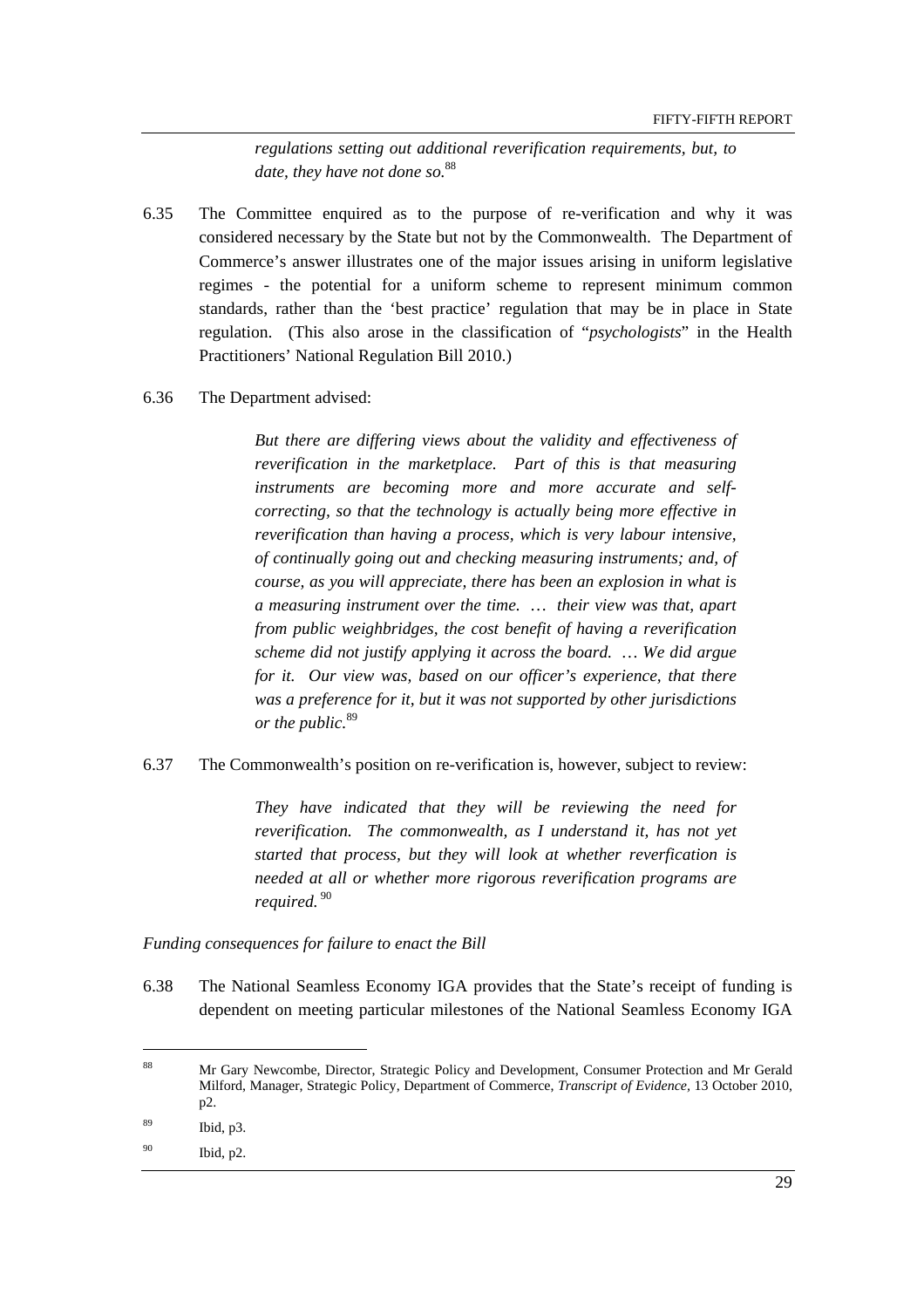Implementation Plan, including repeal and transition legislation to give effect to Commonwealth regulation of trade measurement.

6.39 As noted above, although the Minister for Commerce advised that there is no relevant intergovernmental agreement in respect of the Bill, the Minister also advised that:

> *continued State regulation would be in breach of the COAG and MCCA agreements and expose the State to a financial penalty under COAG's National Partnership Payments.*<sup>91</sup>

#### **Committee's Conclusion on Practical Effect**

6.40 The Bill proposes removal of the vestiges of State regulation of trade measurement. It, therefore, derogates from the sovereignty of the State.

#### *Matters drawn to attention of the House*

- 6.41 The reservation that the Commonwealth Trade Measurement Act may not produce such a complete or effectively enforced regime as the State Trade Measurement Acts has been noted. Relevant to this is the advice that the State Trade Measurement Acts survive, at least in part, and that legislation that is not inconsistent with the Commonwealth legislation may be made by the State as a matter of law.
- 6.42 However, continuation of the provisions of the State Trade Measurement Acts that are not inconsistent with the Commonwealth legislation would be inconsistent with the various intergovernmental agreements (reported in Part 5) that there be a single, uniform national regime regulated and administered by the Commonwealth. Failure to implement those agreements will give rise to the financial and practical issues set out above.
- 6.43 Before federation, an international trade measurement system was underway. The drafters of the *Commonwealth of Australia Constitution Act* anticipated that a Commonwealth regime might be required in this area, conferring power on the Commonwealth to unilaterally legislate in respect of trade measurement should it be minded to do so.
- 6.44 The conclusion of several reviews has been that uniform regulation of trade measurement confers benefits in certainty and cost savings on consumers, industry and the State. The experience between 1990 and 2005 was that the State-based uniform legislative scheme did not produce the desired outcome.

91 Letter from Hon Bill Marmion MLA, Minister for Commerce, 28 September 2010, p3.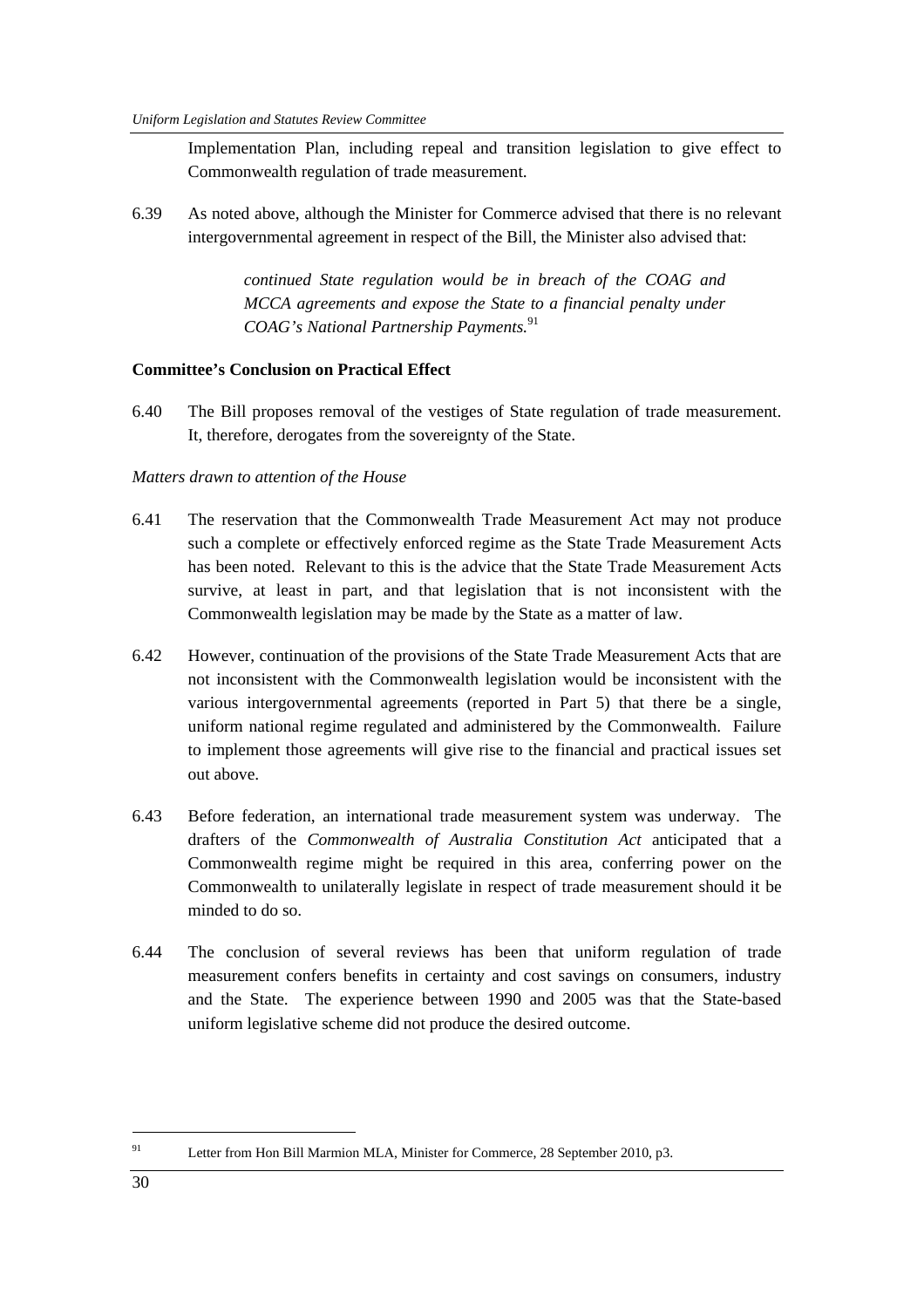# **7 CLAUSES 4, 6 AND 7 OF THE BILL**

#### **Introduction**

- 7.1 'Repeal' of the *Trade Measurement Act 2006* (**TMA**) is effected by reference to amendments to the *Trade Measurement Administration Act 2006* (**TMAA**) proposed by Part 3 of the Bill.
- 7.2 The structure of the Bill does not assist Parliamentary consideration of the individual clauses of the Bill.
- 7.3 So far as the Committee is able to determine, there is no reason why Part 2 of the Bill could not have dealt with the TMAA and Part 3 with the TMA. This was confirmed by the Department of Commerce, which advised that the ordering of the amendments was determined by Parliamentary Counsel's Office on the basis of the alphabetical sequence of the Acts.<sup>92</sup> The Department advised that the ordering was seen by it as "*logical*", as the TMA was the "*major act*" but the Department had not considered whether the ordering was appropriate for Parliament's consideration of the Bill.<sup>93</sup>
- 7.4 Had the order of the amendments been transposed, the Parliament would have dealt with the substantive amendments first. (Alternatively, the substantive amendments could have been inserted into the TMA*,* rather than the TMAA dealt with second in the Bill. The Committee notes, however, that this would not have been consistent with the drafting style of the two bills.)

# **Part 2 of the Bill - Amendments to the Trade Measurement Bill 2010**

*Clause 4 - retrospective effect* 

- 7.5 Clause 4 of the Bill proposes insertion into the TMA of:
	- section 3A which provides that, except as provided in Part 7 of the TMA $A^{94}$ - which clause 8 of the Bill proposes be inserted - the TMA does not apply on or after the "*transition day*". "*Transition day*" is defined as having the same definition as in the TMAA. A definition of this term will be inserted into the TMAA by clause 7 of the Bill; and

<sup>&</sup>lt;sup>92</sup> Mr Gary Newcombe, Director, Strategic Policy and Development, Consumer Protection and Mr Gerald Milford, Manager, Strategic Policy, Department of Commerce, *Transcript of Evidence,* 13 October 2010, p13.

<sup>93</sup> Ibid, p14.

<sup>94</sup> By section 3 of the *Trade Measurement Act 2005*, "*Administration Act"* means the *Trade Measurement (Administration) Act 2005*.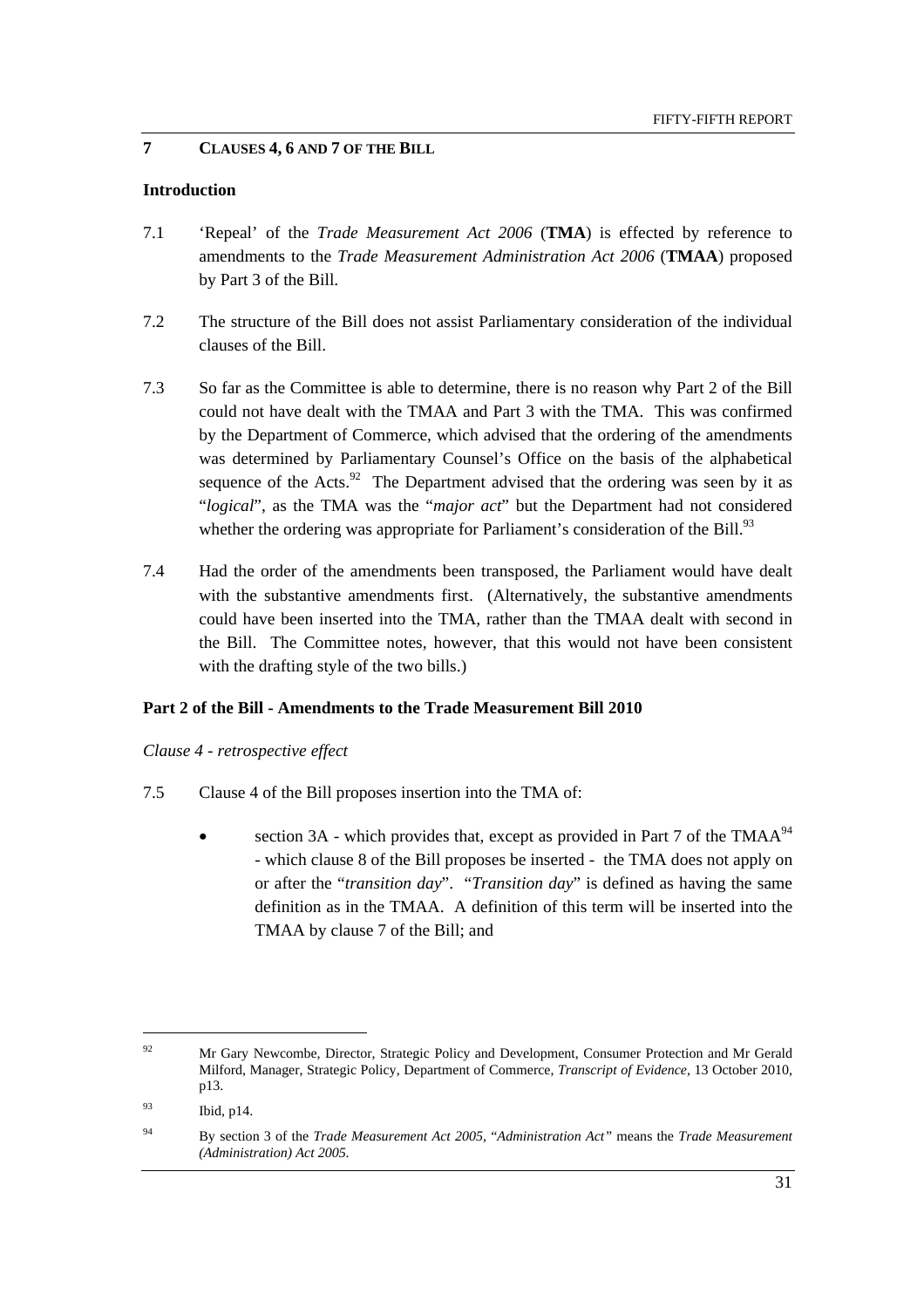- section 3B which provides that the TMA "*expires*" on the same day that the TMAA expires under section 3B of the TMAA. Clause 6 of the Bill proposes insertion of section 3B into the TMAA.
- 7.6 It is, therefore, necessary to have regard to Part 3 of the Bill, containing clauses 6, 7 and 8 amending the TMAA, to ascertain the effect of Part 2 of the Bill.
- 7.7 By clause 7 of the Bill, section 4 of TMAA will be amended to provide that "*transition day*" has the same meaning as that given in Schedule 2 item 1(1) of the Commonwealth Trade Measurement Act. Schedule 2 item 1(1) of the Commonwealth Trade Measurement Act provides:

# *transition day means: 1 July 2010.*

7.8 Clause 4 of the Bill, therefore, proposes that other than the transitional provisions, the TMA will cease to have effect retrospectively from **1 July 2010**.

### **Part 3 - amendments to the** *Trade Measurement Administration Act 2006*

*Clause 6 - retrospective effect* 

- 7.9 As reported above, clause 6 of the Bill proposes new sections 3A and 3B for the TMAA. Proposed section 3A provides that the main part of the TMAA ceases to have effect from "*transition day*" and section 3B for the balance of the TMAA (being the transitional provisions) to expire on 1 July 2013 or such earlier day as is fixed by proclamation.
- 7.10 When read with clause 7 of the Bill, which defines "*transition day*" as having the meaning given in schedule 2 item 1(1) of the Commonwealth Trade Measurement Act, proposed section 3A has retrospective effect.

# **Impact of retrospective legislation**

- 7.11 The terms of the proposed transitional provisions are relevant to considering the consequences of retrospectivity. Proposed section 39(e) for the TMAA, for example, provides for the continuation of reviews commenced after 1 July 2010 in respect of certain decisions made under the TMA prior to that date. (See discussion of clause 8, proposed section 39 in Part 8 for further information on this clause.)
- 7.12 The lack of information on mechanisms for transition to the Commonwealth regime and differences between the State and Commonwealth regime, together with the advice that unidentified aspects of the State regime survived the enactment of the Commonwealth Trade Measurement Act, raised questions as to whether there were decisions made under the State Trade Measurement Acts subsequent to 1 July 2010 in respect of which the right to review should also be continued. It was also not known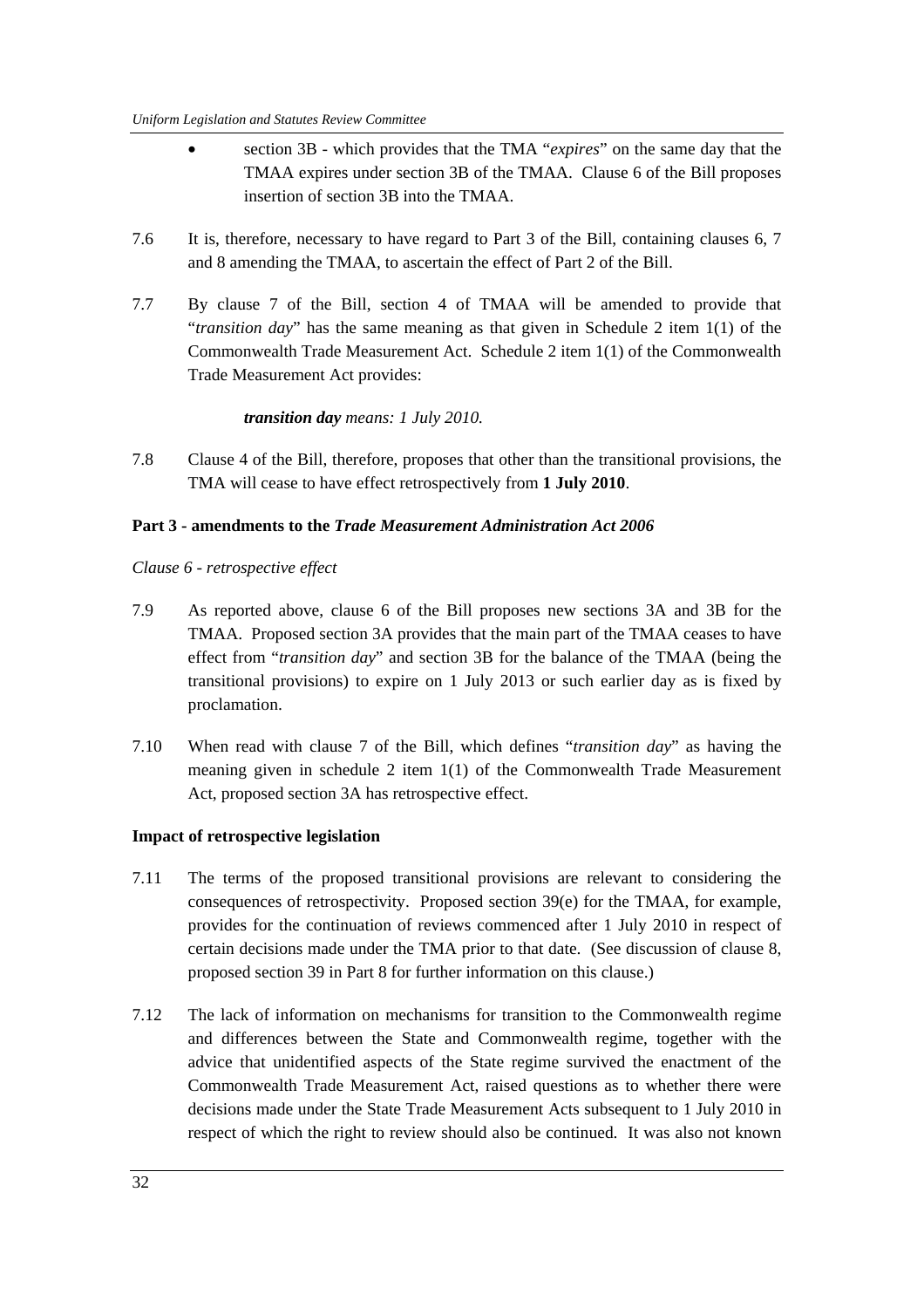whether any vested licence rights would be extinguished through the Bill having retrospective effect. The Committee inquired into these matters at the hearing with the Department of Commerce.

7.13 The Department acknowledged the uncertainties that could be created by retrospective legislation in saying, after referring to the uncertainty as to whether the Commonwealth legislation covered the field:

> *If that is not the case, then we are relying on the retrospective element of this and we are saying that administratively we are not going to deal with this legislation in the shadow of retrospective legislation. We are not going to take action in relation to trade measurement matters in the marketplace that can occur now, because there is a commonwealth regime in place that is valid.*<sup>95</sup>

- 7.14 To avoid the need for recourse to retrospective legislation, the Department took steps to ensure that as at 1 July 2010:
	- all state licences had been continued under the Commonwealth regime;  $96$
	- there were no outstanding applications, investigations, prosecutions or decisions under the State legislation; $97$  and
	- relevant persons had been exempted from the application of the provisions of any State legislation remaining in effect after the coming into effect of the Commonwealth legislation.<sup>98</sup>
- 7.15 The Department also advised any person affected by the legislation that the Bill would have retrospective effect to ensure that from 1 July 2010 statutory rights and obligations would arise only under the Commonwealth legislation.<sup>99</sup>

**Finding 2: The Committee finds that in the particular circumstances applicable to the Bill, no fundamental legal scrutiny principles arise in respect of clauses 4, 6 and 7 of the Bill.** 

98 Ibid, p3.

 $\overline{a}$ 

<sup>&</sup>lt;sup>95</sup> Mr Gary Newcombe, Director, Strategic Policy and Development, Consumer Protection and Mr Gerald Milford, Manager, Strategic Policy, Department of Commerce, *Transcript of Evidence,* 13 October 2010, p8.

<sup>96</sup> Ibid, pp4 and 8.

<sup>97</sup> Ibid, pp6 and 8.

<sup>99</sup> Ibid, p8.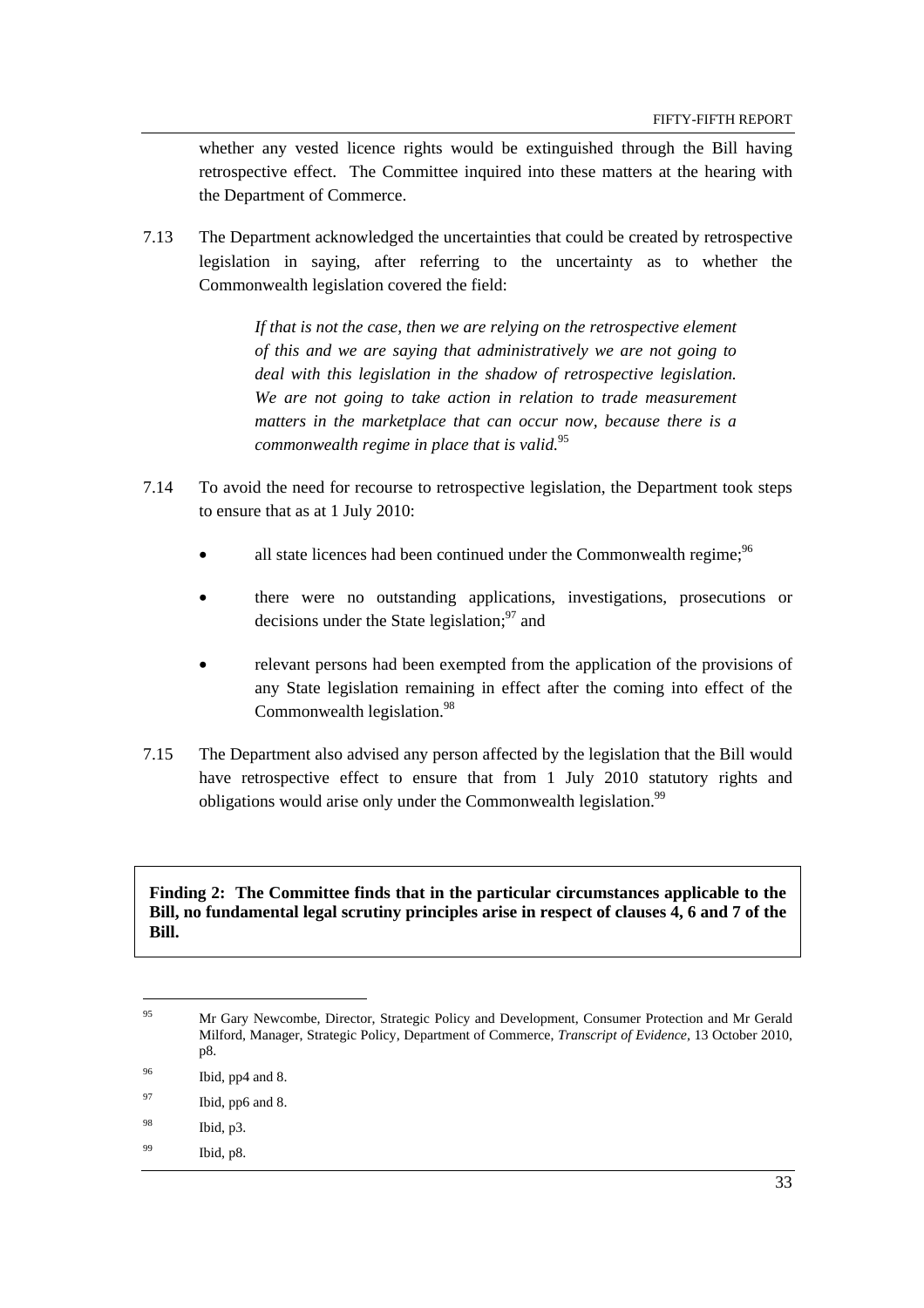### **8 CLAUSE 8 - TRANSITIONAL PROVISIONS: PROPOSED SECTIONS 38-43**

#### **Introduction**

- 8.1 Clause 8 inserts Part 7 sections 38 to 43 to the TMAA to provide for transitional matters.
- 8.2 The transitional provisions will apply to both the State Trade Measurement Acts. Proposed section 38, for example, defines "*offence*" to be an offence under either of the TMAA or TMA*.*
- 8.3 The TMAA will, if the amendment proposed by clause 6 of the Bill is enacted, provide that that Act expires on 1 July 2013 or such earlier day as is fixed by proclamation. Proposed section 3B of the TMAA requires the Commissioner (the person designated in that role under that Act) to provide the Minister with a certificate stating that the TMAA and TMA are no longer necessary for an earlier proclamation to be made.

#### **Proposed Section 39**

8.4 Proposed section 39 sets out the transitional matters noted in paragraph 1.8 above, other than information to be provided to the Commonwealth (which is provided for in proposed section 42).

#### *Proposed section 39(a)*

- 8.5 Proposed section 39(a) contemplates continuation of investigations and prosecutions in respect of offences against the State Trade Measurement Acts occurring prior to transition day.
- 8.6 The Department of Commerce advised that, in the event, there are: no matters on foot; no outstanding complaints; and no outstanding compliance issues. In the event a matter requiring investigation and prosecution did arise, the Department would probably need to negotiate with the NMI as to which entity would staff the investigation or prosecution undertaken pursuant to the State legislation. However, a "*fundamental*" question would be whether there was any public purpose or benefit in prosecution of the matter. $100$

# *Proposed section 39(e)*

8.7 Proposed section 39(e) provides for continuation of:

<sup>100</sup> Ibid, pp6-7.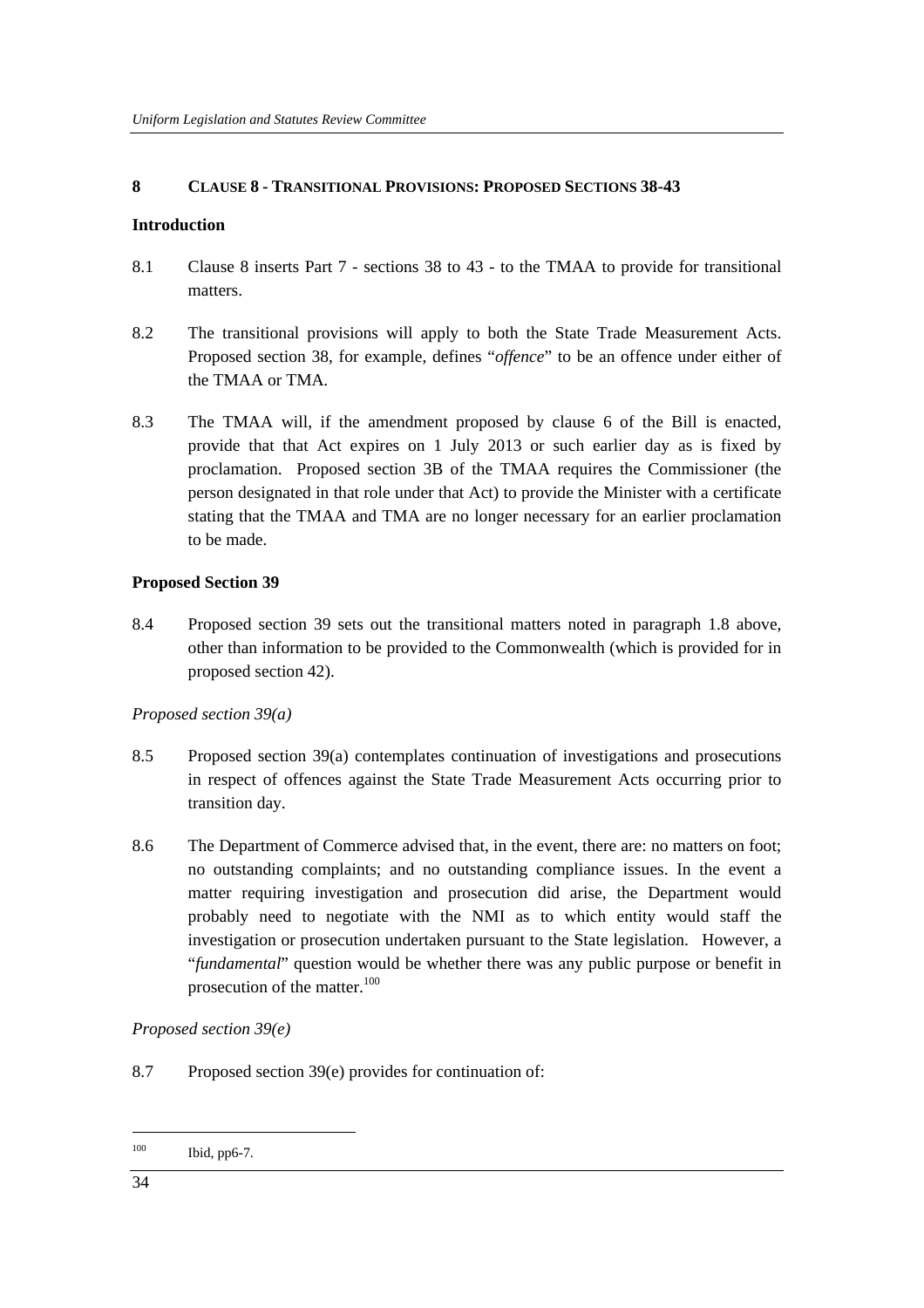*the review by the State Administrative Tribunal under the* [TMA] *section 81 of decisions of the Commissioner made before the transition day.* 

- 8.8 Section 81 of the TMA provides for review to the State Administrative Tribunal in a number of instances, including the decision of the Commissioner $^{101}$  to:
	- cancel a public weighbridge licence under section 66 of the TMA;
	- refuse to change licence details on change of partnership details under section 75 of the TMA; and
	- impose a sanction under section 80 of the TMA after issuing a notice for breach of licence.
- 8.9 In respect of each of these reviewable decisions, the TMA provides for a process of written notice of intention to take action, submissions by the licensee and that the Commissioner is not to take a decision until after consideration of any submissions. Section 39(e) preserves review of a decision made but, other than in respect of disciplinary action, not the decision-making process itself.
- 8.10 No information is provided in the explanatory materials as to what will occur with applications or decision-making commenced under the TMA but not concluded at 1 July 2010.
- 8.11 The Department of Commerce advised that there were no applications or decisions made under State legislation subsequent to 1 July 2010.<sup>102</sup>

### **Proposed Section 40**

 $\overline{a}$ 

8.12 As previously reported, proposed section 39(a) contemplates investigations and prosecutions in respect of offences against the State Trade Measurement Acts occurring prior to transition day, notwithstanding the Acts ceasing to apply. Section 33(1) of the TMAA provides that offences against either of that Act or the TMA may be commenced within three years after the offence was committed. Proposed section 40(1) provides that, notwithstanding section 33(1), a prosecution cannot be commenced after 30 June 2011.

<sup>101</sup> Section 6(2) of the *Trade Measurement (Administration) Act 2005* requires the responsible Minister to designate a person who is an executive officer of the department assisting the Minister in the administration of the Act as Commissioner for the purposes of that Act and the *Trade Measurement Act 2005*.

<sup>&</sup>lt;sup>102</sup> Mr Gary Newcombe, Director, Strategic Policy and Development, Consumer Protection and Mr Gerald Milford, Manager, Strategic Policy, Department of Commerce, *Transcript of Evidence,* 13 October 2010, p8.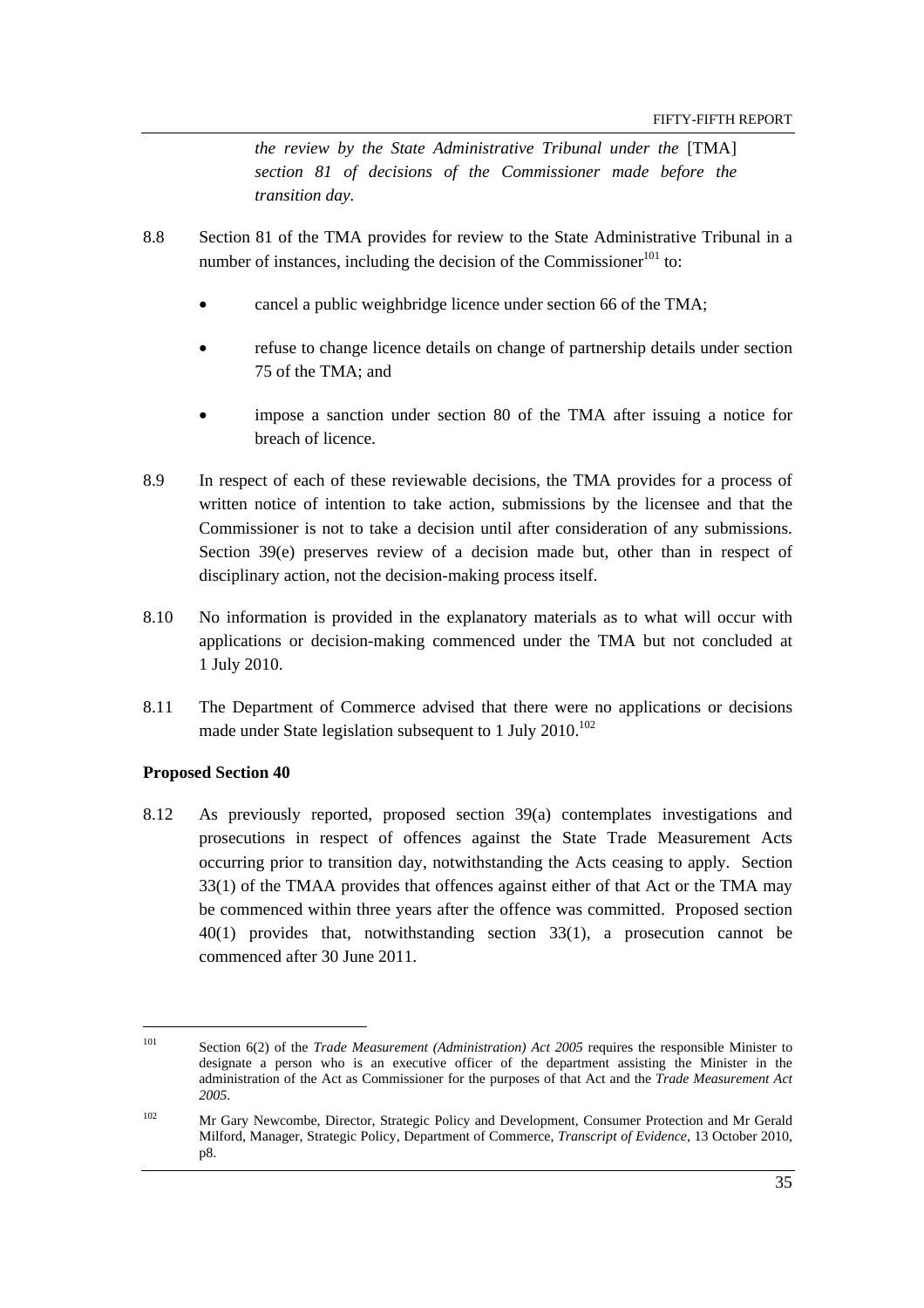- 8.13 Proposed section 40(2) provides that a person charged with an offence under the State Trade Measurement Acts after transition day cannot be "*punished*" unless at the time the act or omission constituting the offence would constitute an offence under the *National Measurement Act 1960* (Cwlth). Section 40(3) provides that the lesser of the State or Commonwealth penalties applies.
- 8.14 The Explanatory Memorandum advises that the distinction between "*charge*" and "*punish*" in proposed section 40 allows for:
	- a person only to be punished in the event an offence under the State Trade Measurement Acts is also an offence under the *National Measurement Act 1960 (Cwlth)*; and
	- for the lesser penalty under the two Acts to apply.<sup>103</sup>
- 8.15 As currently worded, proposed section 40 permits a person to be charged with, and possibly convicted of, an offence for which that person cannot be "*punished*" (in the event the offence does not constitute an offence under the *National Measurement Act*  1960<sup>(Cwlth)).<sup>104</sup></sup>
- 8.16 At the hearing, the Department of Commerce suggested that the Parliament should rely on the Department not exercising its legislative powers:

*whilst technically you might be able to charge somebody, you clearly would not do so if you made the charge when they could not be punished for it. There is just absolutely no point in doing so. … We will have to look at the drafting, obviously. There may be a view from the draftsman about this wording.*<sup>105</sup>

8.17 The Department's answer to questions taken on notice advises that the relationship between ability to charge and ability to punish in proposed section 40 arises from the terms of sections 10 and 11 of the *Sentencing Act 1995*. Section 10 provides that if the statutory penalty for an offence changes between the time when the offender commits the crime and the time of sentencing, the lesser penalty applies. Section 11 provides that a person cannot be punished for doing, or omitting to do, an act unless the act or omission constituted an offence under the law at the time it occurred (or did not occur). As it was unclear whether sections 10 and 11 of the *Sentencing Act 1995* would apply in the context of a State law being replaced by a Commonwealth law, the

<sup>103</sup> Explanatory Memorandum to the Trade Measurement (Amendment and Expiry) Bill 2010, p4.

<sup>&</sup>lt;sup>104</sup> Letter from Mr Gary Newcombe, Director, Strategic Policy and Development, Consumer Protection, Department of Commerce, 18 October 2010, p3.

<sup>&</sup>lt;sup>105</sup> Mr Gary Newcombe, Director, Strategic Policy and Development, Consumer Protection and Mr Gerald Milford, Manager, Strategic Policy, Department of Commerce, *Transcript of Evidence,* 13 October 2010, p9.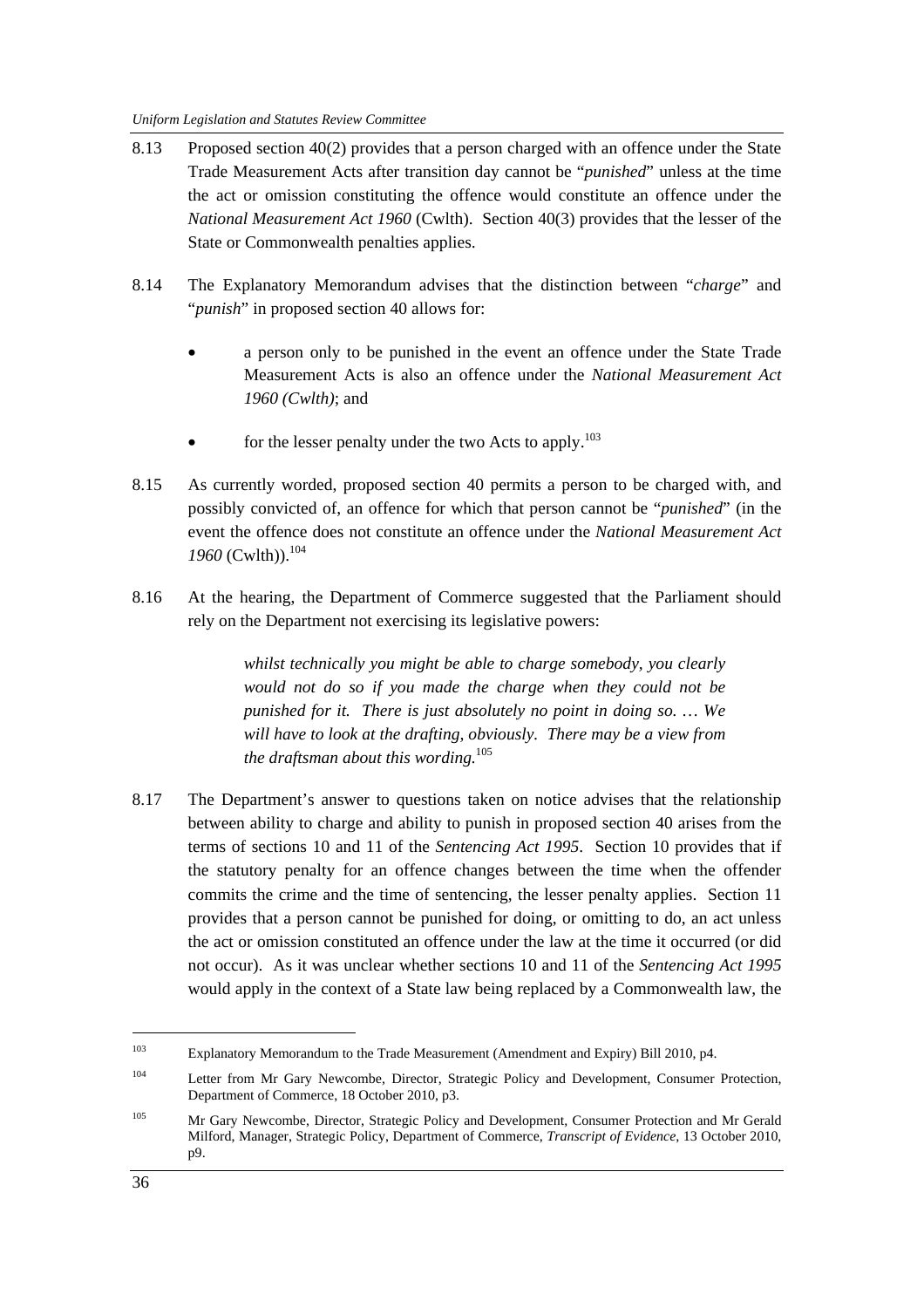Bill proposes subsections 40(2) and (3) to ensure the Bill is consistent with the State's criminal laws.106

- 8.18 The Committee observes that proposed subsections 40(2) and (3) do not, in fact, mirror sections 10 and 11 of the *Sentencing Act 1995* but provide for a person to be charged with an offence for which that person cannot be punished, not because a lower penalty is imposed under the Commonwealth legislation or because the act or omission was not an offence under State law at the time it occurred (or did not occur), but because the act or omission does not constitute an offence under Commonwealth law at the time the person is charged.
- 8.19 The Committee notes that this outcome of subsections 40(2) and (3) achieves no identified policy objective and is seen as undesirable by the Department of Commerce.

**Recommendation 3: The Committee recommends that clause 8 of the Bill be amended to reflect the intent that a person:** 

- **not be charged with an offence pursuant to the transitional provisions unless the relevant act or omission is currently an offence under the Commonwealth legislation; and**
- in the event a person is so charged, that person be at risk only of the **lesser of the penalties imposed under the respective legislation.**

**This can be effected in the following manner** 

**Page 6, line 28 - after "person", insert** 

**cannot be** 

**Page 6, lines 29 and 30 - delete** 

**cannot be punished for the offence** 

 $\overline{a}$ 

<sup>&</sup>lt;sup>106</sup> Letter from Mr Gary Newcombe, Director, Strategic Policy and Development, Consumer Protection, Department of Commerce, 18 October 2010, p3.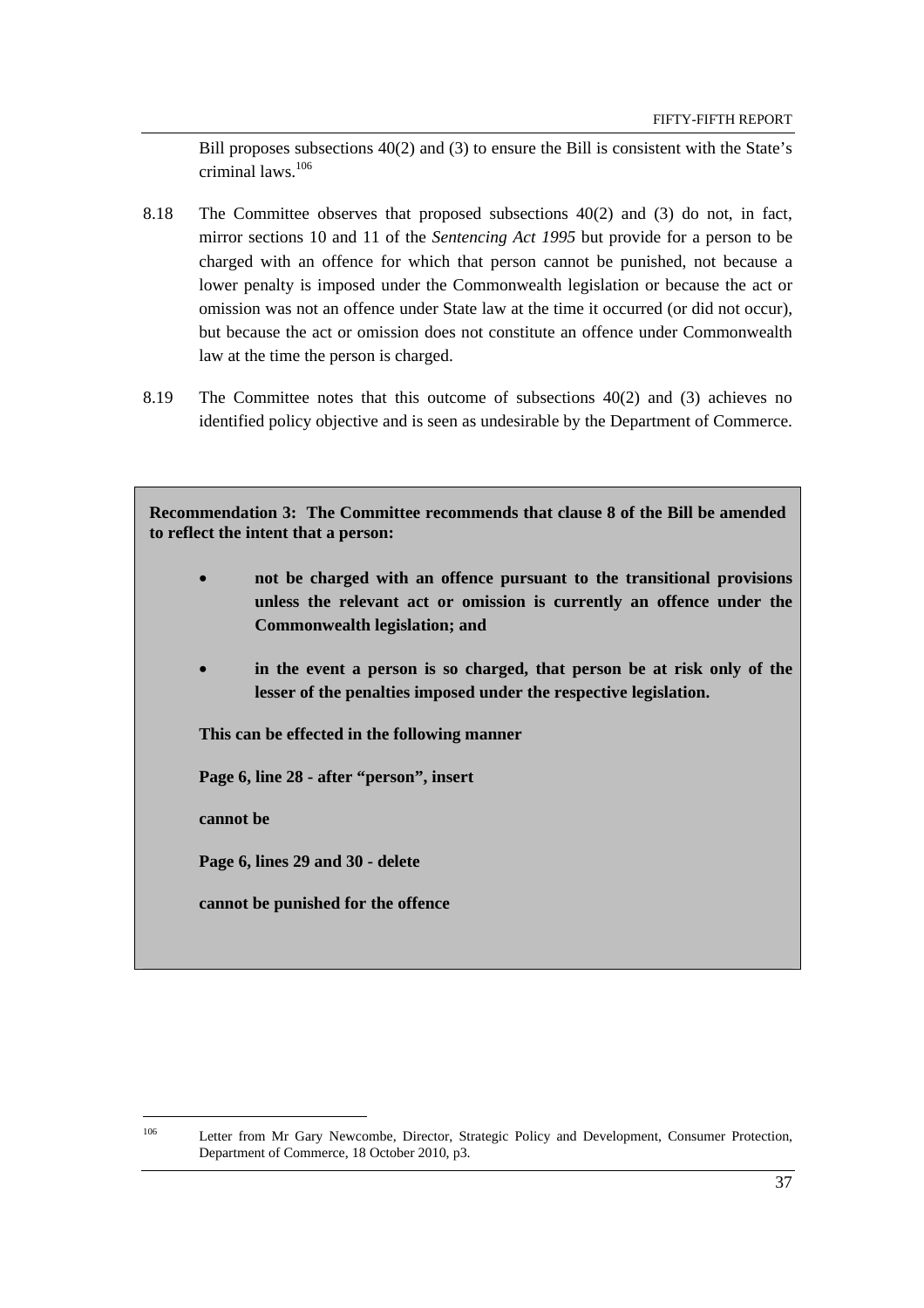## **Proposed Section 43 - Henry VIII Clauses, Retrospective Regulations and Deeming Device**

#### *Introduction*

8.20 Proposed section 43 provides wide regulation-making powers for transitional and savings matters.

#### *Section 43(3) - Henry VIII clause*

- 8.21 Proposed section 43(3) confers power on the Governor<sup>107</sup> to make regulations continuing the application of the State Trade Measurement Acts for transitional or savings purposes other than those set out in proposed sections 38 to 42 (also proposed by clause 8 of the Bill). As reported above, the need for this power is not explained in the explanatory materials.
- 8.22 As it permits regulations overriding proposed sections 3A of the State Trade Measurement Acts (that the State Trade Measurement Acts cease to have effect from 1 July 2010 other than in respect of the matters proposed in Part 7 - clauses 4 and 6 of the Bill), proposed subsection 43(3) is a Henry VIII clause.
- *Section 43(4) retrospective effect*
- 8.23 Proposed subsection 43(4) permits regulations to be made for the purposes of proposed subsection 43(2) (that is, in respect of transitional matters) providing that a 'state of affairs' is taken to have existed or not existed from a day earlier than that on which the regulations are gazetted.
- 8.24 This provision raises a number of issues under the fundamental legislative principles:
	- it is a Henry VIII clause it permits regulations to override section 41 of the *Interpretation Act 1984*, which provides for regulations to have effect on gazettal or such other day as stated in the regulations. In harmony with the common law presumption against retrospective operation of legislation, the Committee is of the view that this "*other day*" must be a day after gazettal;
	- retrospectivity it permits the making of regulations with retrospective operation; and
	- the deeming provision allows regulations deeming a certain state of affairs to exist whether or not that is in fact the case. That is, the proposed section confers power for the Executive to create "*statutory fiction*".108 This has

 $\overline{a}$ 

<sup>107</sup> By reference to section 35 of the *Trade Measurement (Administration) Act 2005*.

<sup>&</sup>lt;sup>108</sup> Griffith CJ in Muller v Dalgety & Co Ltd (1909) 9 CLR 693 at 696.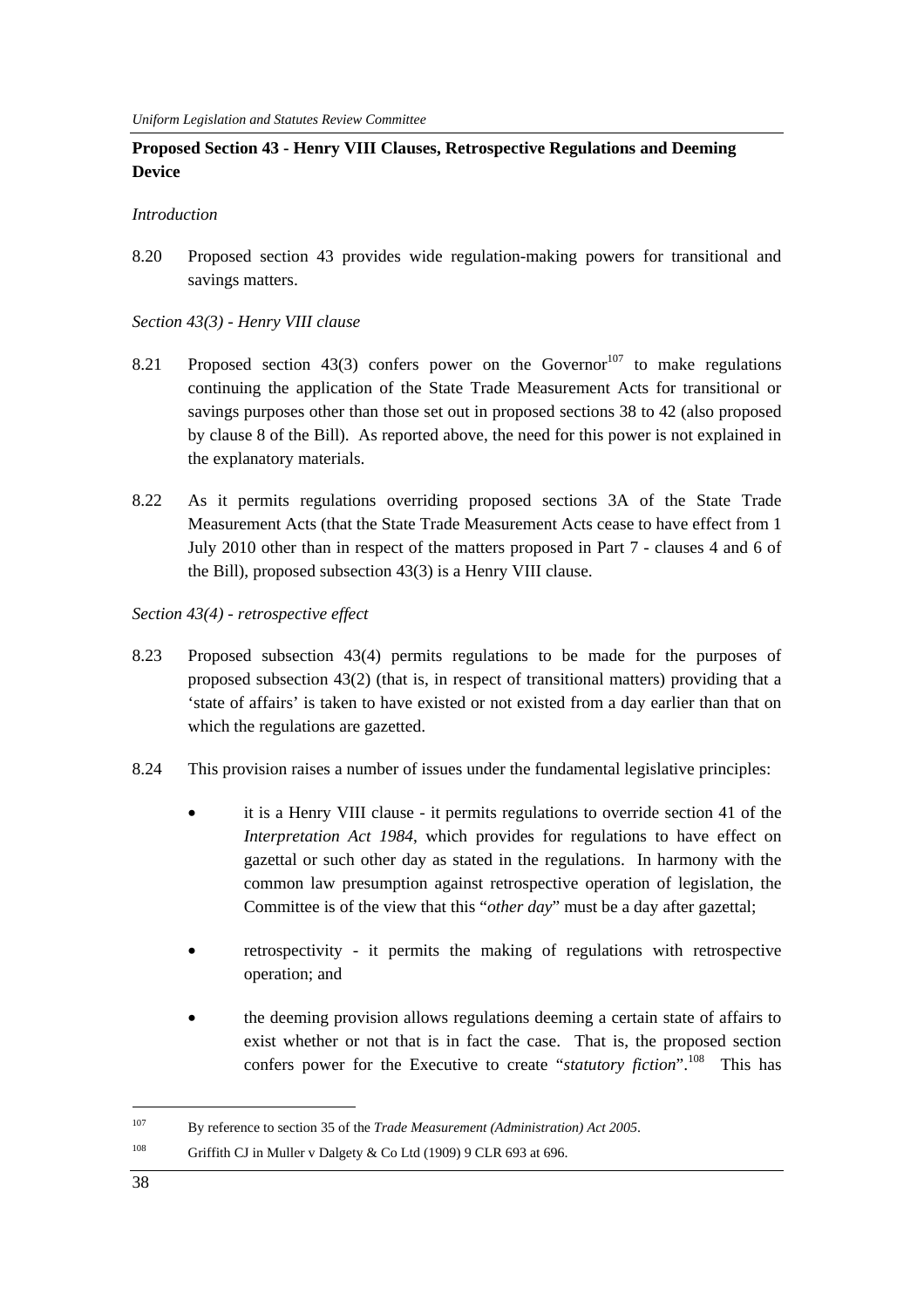ramifications for the rights, interests and obligations of persons and raises questions as to whether it is an appropriate conferral of power on the Executive, subject to suitable safeguards.

8.25 None of the matters noted in paragraph 8.24 are addressed in the explanatory materials beyond a statement that section 43 "*makes it clear*" that *"any transitional regulation*" will not affect the rights of any person that existed before publication.<sup>109</sup> (This is not, in fact, an accurate statement. Proposed subsection 43(5), requiring a provision not to affect the rights of a person in a manner that is prejudicial or impose liabilities on anyone other than the State or a State authority, is limited to the deeming regulations that may be made under proposed subsection 43(4).)

#### *Parliament previously accepted deeming provision with retrospective effect*

- 8.26 The Department of Commerce's view is that proposed clause 43 represents standard drafting practice.<sup>110</sup> The Department identified the rationale for such provisions as being a concern that something might be overlooked which might have a significant impact on the marketplace but could not be rectified immediately to due Parliament not sitting.<sup>111</sup>
- 8.27 In considering the State Trade Measurement Acts in 2005, the Committee (as it was then constituted) drew attention to clause 106 of the Trade Measurement Bill 2005, which enabled:

*regulations to be made for the purposes of Part 9 "where there is no sufficient provision for any matter or thing necessary or convenient to give effect to the purposes" of the Part,* 

to have effect prior to the date of publication of the regulations in the Gazette.112As with proposed subsection 43(4), the regulations could not have effect prior to the empowering bill coming into operation.

8.28 At that time, the Committee noted the terms of clause 106(3) (which was in the same terms as section 43(5) proposed by the Bill) and said:

<sup>109</sup> Explanatory Memorandum to the Trade Measurement (Amendment and Expiry) Bill 2010, p5.

<sup>110</sup> This Department sought the advice of Parliamentary Counsel's Office on the drafting of "*appropriate*" provisions (Mr Gary Newcombe, Director, Strategic Policy and Development, Consumer Protection and Mr Gerald Milford, Manager, Strategic Policy, Department of Commerce, *Transcript of Evidence,*  13 October 2010, p12.).

<sup>&</sup>lt;sup>111</sup> Mr Gary Newcombe, Director, Strategic Policy and Development, Consumer Protection and Mr Gerald Milford, Manager, Strategic Policy, Department of Commerce, *Transcript of Evidence,* 13 October 2010, p10.

<sup>112</sup> Western Australia, Legislative , Standing Committee on Uniform Legislation and Statutes Review, Report 3, *Trade Measurement Bill 2005 and Trade Measurement (Administration) Bill 2005*, 19 October 2005, p10.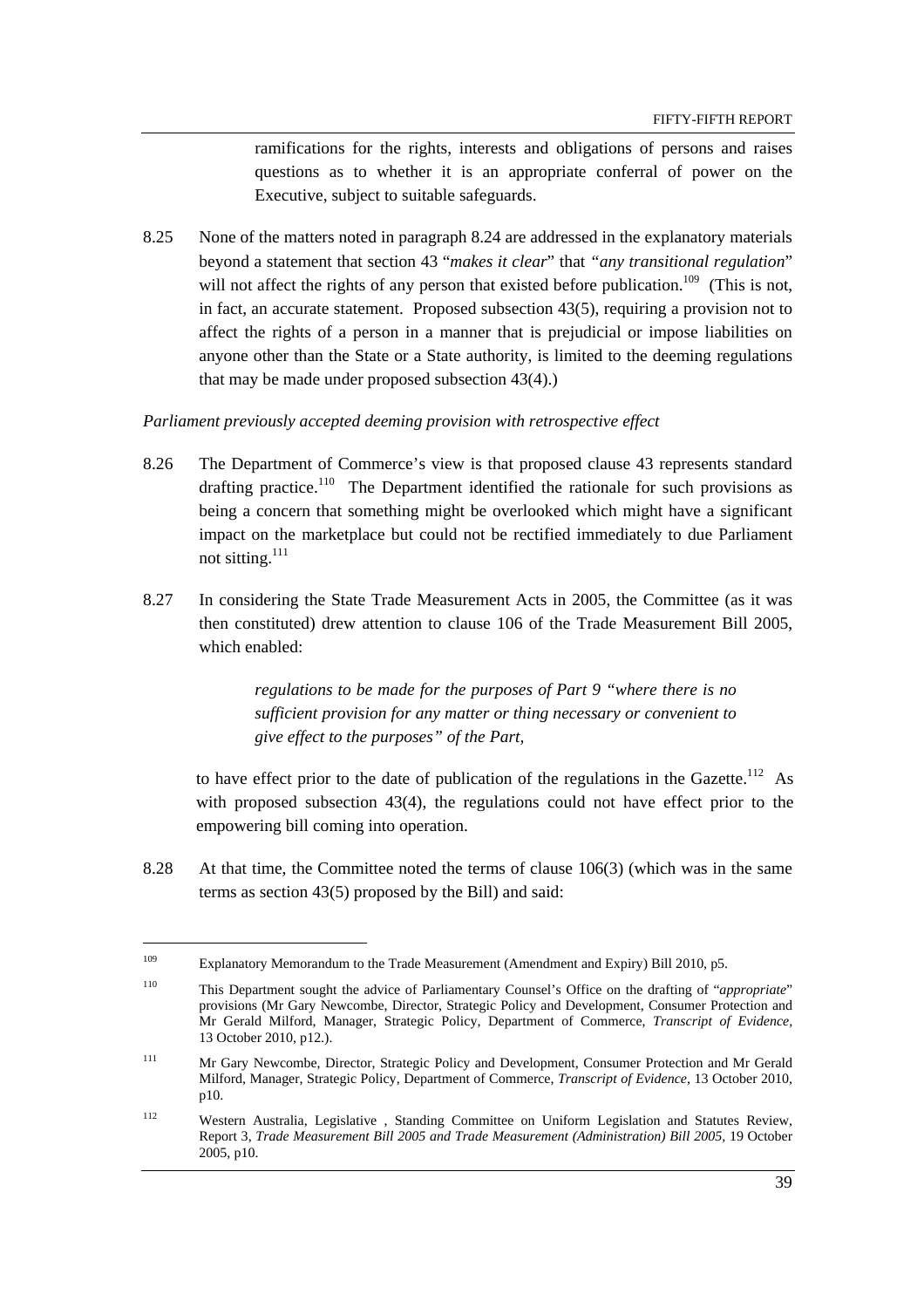*The Committee notes that the Council has previously considered such provisions and made amendments to provide a check and balance by ensuring that:*

• *the power to make retrospective regulations expires after a certain period of time; and/or* 

• *the regulations themselves expire after a certain period of time.* 

8.29 In that instance, the Committee received information from the responsible Minister as to reasons for absence of the safeguards from the Trade Measurement Bill 2005 and noted that:

> *any retrospective regulations would only apply in relation to the trade measurement of certain alcoholic liquors over a transitional period of two years and therefore would have a relatively limited effect.*<sup>113</sup>

- 8.30 Clause 106 of the Trade Measurement Bill 2005 was passed by the Legislative Council.
- 8.31 Proposed sections 3B of the State Trade Measurement Acts (clauses 4 and 6 of the Bill) will, if enacted, provide that those Acts "*expire*", at latest, on 1 July 2013. The general rule is that delegated legislation made under a section of an Act that is expired is also expired.<sup>114</sup> This suggests that the transitional regulations would have effect for, at most, three years.
- 8.32 The Committee had regard to:
	- the potentially longer period of operation of regulations made pursuant to the powers proposed by proposed section 43(4) than the two year period considered in respect of clause 106; and
	- the broader ambit of matters that may be regulated pursuant to that power,

and enquired of the Department of Commerce what problems would arise if there was no power to make regulations with retrospective effect.

8.33 The Department's response was:

*I think the practical reality at this stage, because there are not any outstanding transitional issues, is that it would have no impact, I* 

<sup>113</sup> Ibid, pp11-12.

<sup>114</sup> Pearce D and Argument S, *Delegated Legislation in Australia,* 3rd edition, LexisNexis Butterworths, Australia, 2005, p308. Pearce and Argument refer to the rule in respect of "*repealed*" legislation. The Committee is of the view that the rule has equal application to expired legislation.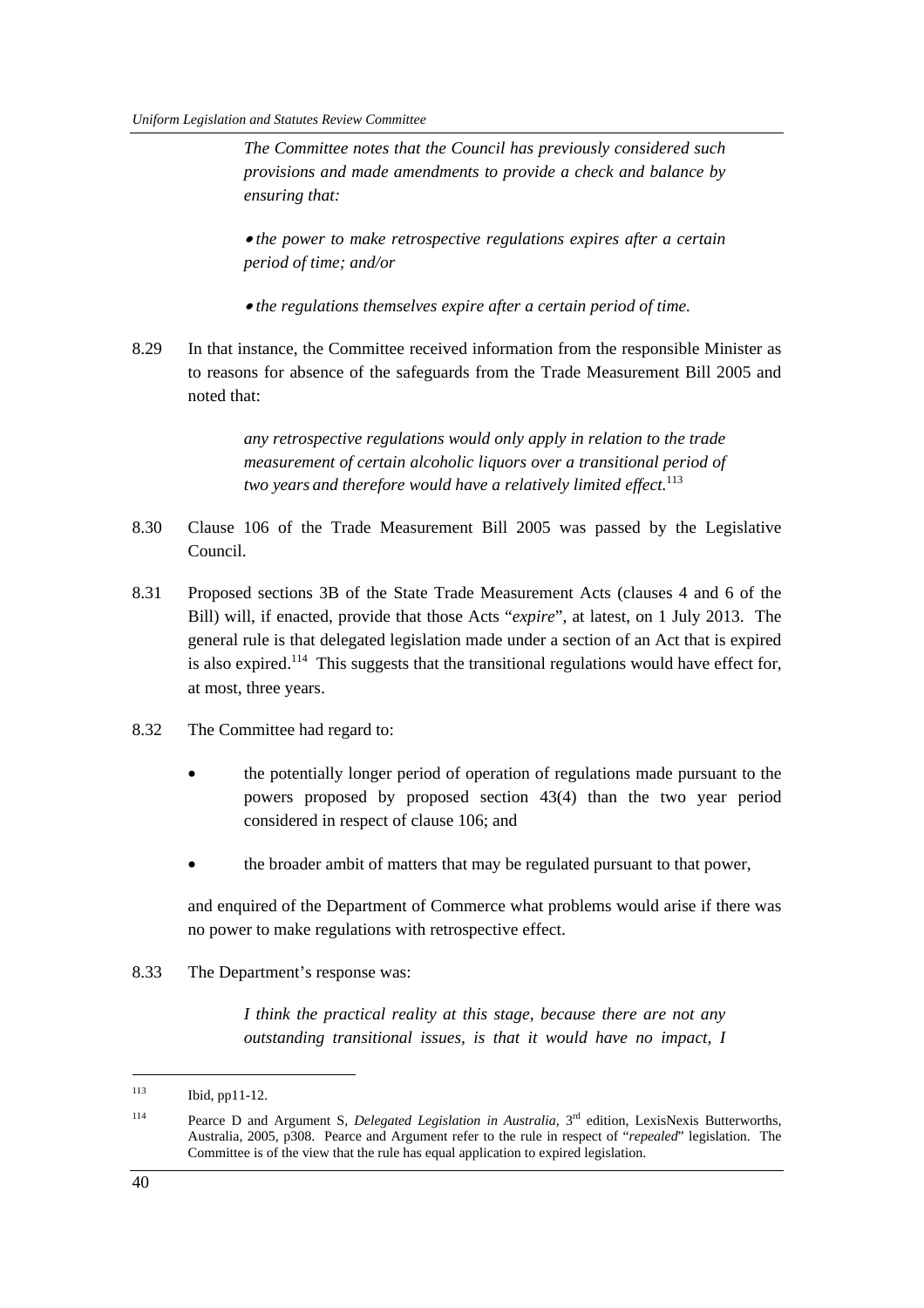*suspect. There is no current intention to make any regulations under this provision. … if something comes out of the woodwork and we do not have that provision, there is a problem.*<sup>115</sup>

- 8.34 The Department of Commerce was also unable to identify a situation in which it would be necessary to make regulations deeming a state of affairs to have existed at some time between 1 July 2010 and enactment of the Bill.<sup>116</sup>
- 8.35 The Committee was not persuaded that a three-year power to make regulations with retrospective effect over the broad ambit of matters permitted by proposed section 43 was warranted.
- 8.36 The Department of Commerce stressed that it did not see the terms of clause 43 as representing "*laziness*" but as protection against human error.<sup>117</sup>
- 8.37 The Committee observes that the Department of Commerce has, in fact, been proactive in anticipating issues and preventing the need for transitional regulations to be retrospective.

**Recommendation 4: The Committee recommends that clause 8 of the Bill be amended to delete the power to make transitional regulations with retrospective effect. This may be achieved in the following manner:** 

**Page 8, lines 31 and 32 - delete the lines** 

**Page 9, lines 1-19 - delete the lines** 

#### **9 COMMITTEE'S CONCLUSION**

9.1 The Committee observes that the Bill implements the COAG Agreement and National Seamless Economy IGA in removing the vestiges of State regulation of trade measurement. The evidence as to the perceived benefits and detriments of national regulation of trade measurement administered by the Commonwealth is set out in this report.

 $\overline{a}$ 

<sup>115</sup> Mr Gary Newcombe, Director, Strategic Policy and Development, Consumer Protection and Mr Gerald Milford, Manager, Strategic Policy, Department of Commerce, *Transcript of Evidence,* 13 October 2010, p12.

<sup>116</sup> Ibid, p12.

<sup>117</sup> Ibid, p10.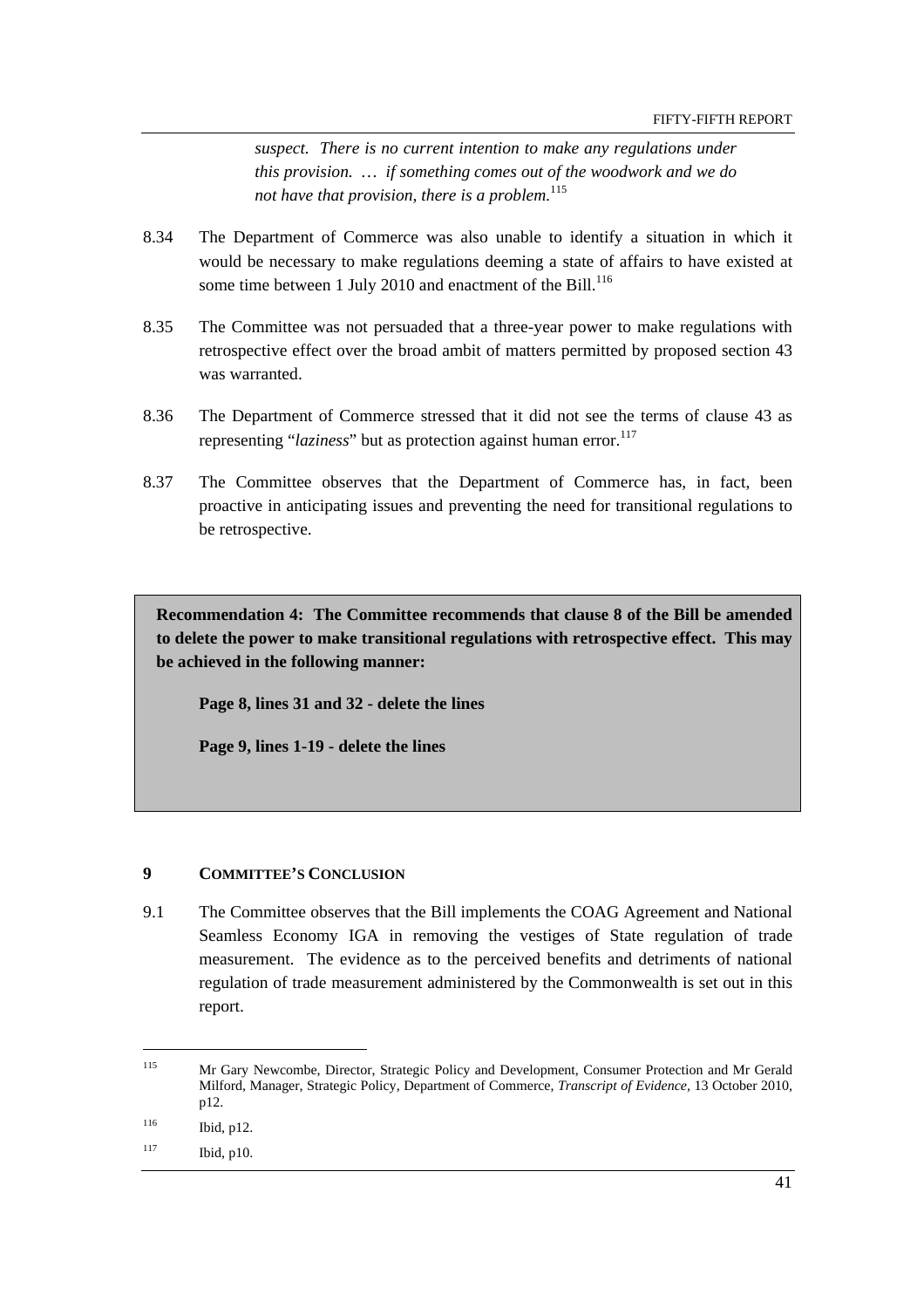**Recommendation 5: The Committee recommends that, subject to the amendments to clause 8 of the Bill recommended in this report, the Bill be passed by the Legislative Council.** 

 $M$ 

**Hon Adele Farina MLC**  Chairman

\_\_\_\_\_\_\_\_\_\_\_\_\_\_\_\_\_\_\_\_\_

11 November 2010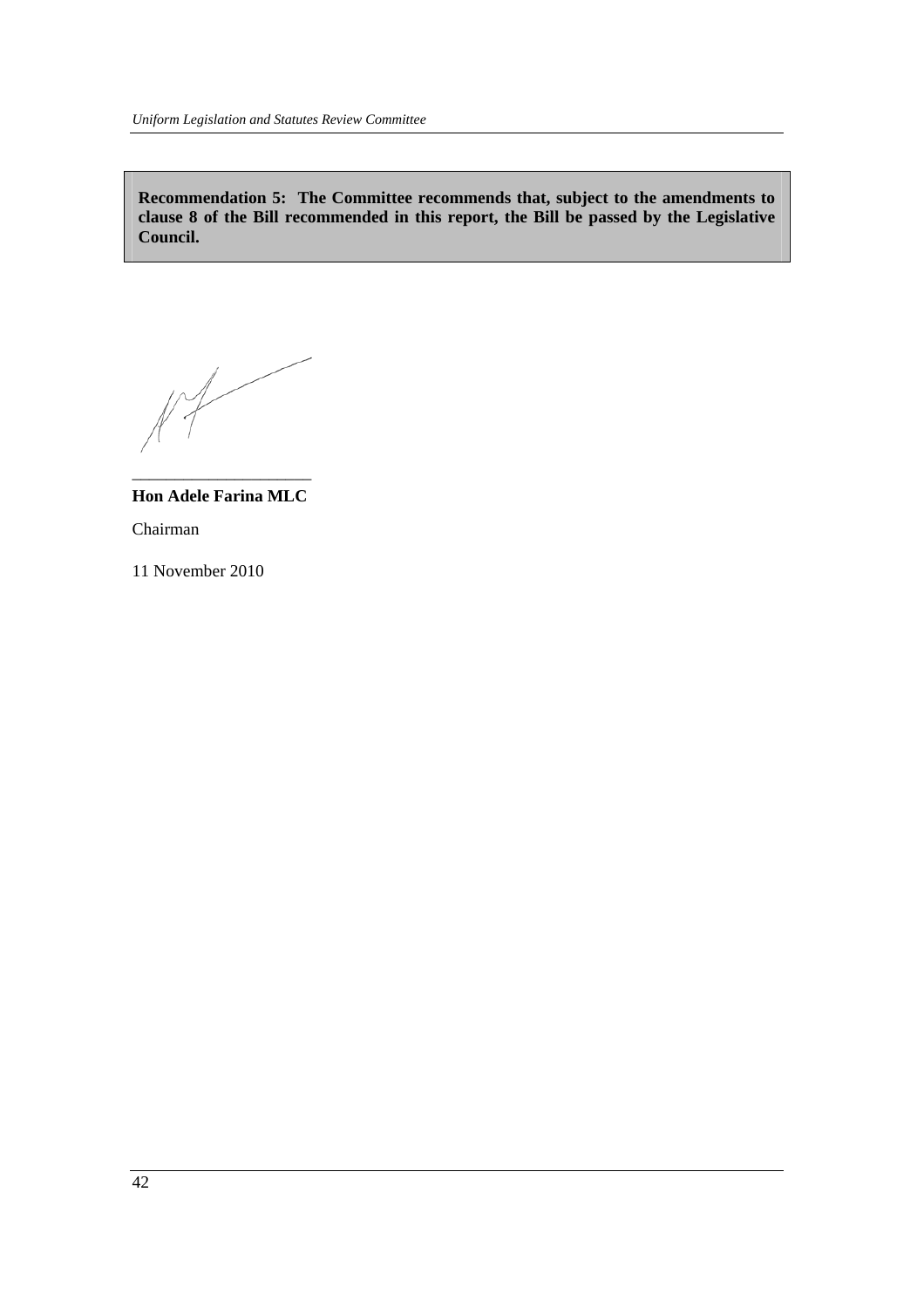# **IDENTIFIED STRUCTURES FOR UNIFORM LEGISLATION**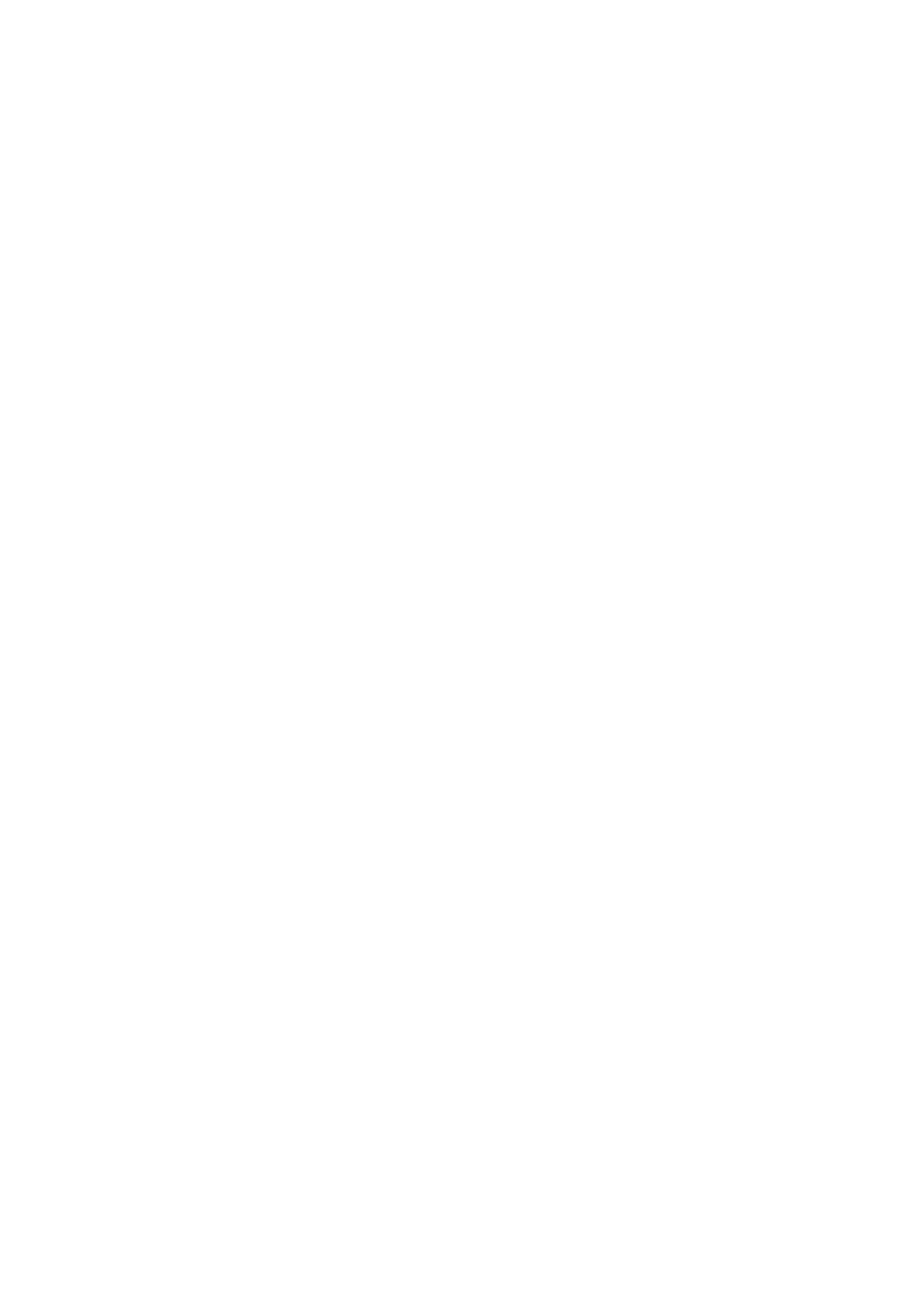# **IDENTIFIED STRUCTURES FOR UNIFORM LEGISLATION**

The former Legislative Assembly Standing Committee on Uniform Legislation and Intergovernmental Agreements identified and classified nine legislative structures relevant to the issue of uniformity in legislation which were endorsed by the 1996 Position Paper. A brief description of each is provided below.

**Structure 1:** *Complementary Commonwealth-State or Co-operative Legislation*. The Commonwealth passes legislation, and each State or Territory passes legislation which interlocks with it and which is restricted in its operation to matters not falling within the Commonwealth's constitutional powers.

**Structure 2:** *Complementary* or *Mirror Legislation*. For matters which involve dual, overlapping, or uncertain division of constitutional powers, essentially identical legislation is passed in each jurisdiction.

**Structure 3:** *Template, Co-operative, Applied* or *Adopted Complementary Legislation*. Here a jurisdiction enacts the main piece of legislation, with the other jurisdictions passing Acts which do not replicate, but merely adopt that Act and subsequent amendments as their own.

**Structure 4:** *Referral of Power*. The Commonwealth enacts national legislation following a referral of relevant State power to it under section 51 (xxxvii) of the Australian Constitution.

**Structure 5**: *Alternative Consistent Legislation*. Host legislation in one jurisdiction is utilised by other jurisdictions which pass legislation stating that certain matters will be lawful in their own jurisdictions if they would be lawful in the host jurisdiction. The non-host jurisdictions cleanse their own statute books of provisions inconsistent with the pertinent host legislation.

**Structure 6**: *Mutual Recognition*. Recognises the rules and regulation of other jurisdictions. Mutual recognition of regulations enables goods or services to be traded across jurisdictions. For example, if goods or services to be traded comply with the legislation in their jurisdiction of origin they need not comply with inconsistent requirements otherwise operable in a second jurisdiction, into which they are imported or sold.

**Structure 7**: *Unilateralism*. Each jurisdiction goes its own way. In effect, this is the antithesis of uniformity.

**Structure 8**: *Non-Binding National Standards Model*. Each jurisdiction passes its own legislation but a national authority is appointed to make decisions under that legislation. Such decisions are, however, variable by the respective State or Territory Ministers.

**Structure 9**: *Adoptive Recognition*. A jurisdiction may choose to recognise the decision making process of another jurisdiction as meeting the requirements of its own legislation regardless of whether this recognition is mutual.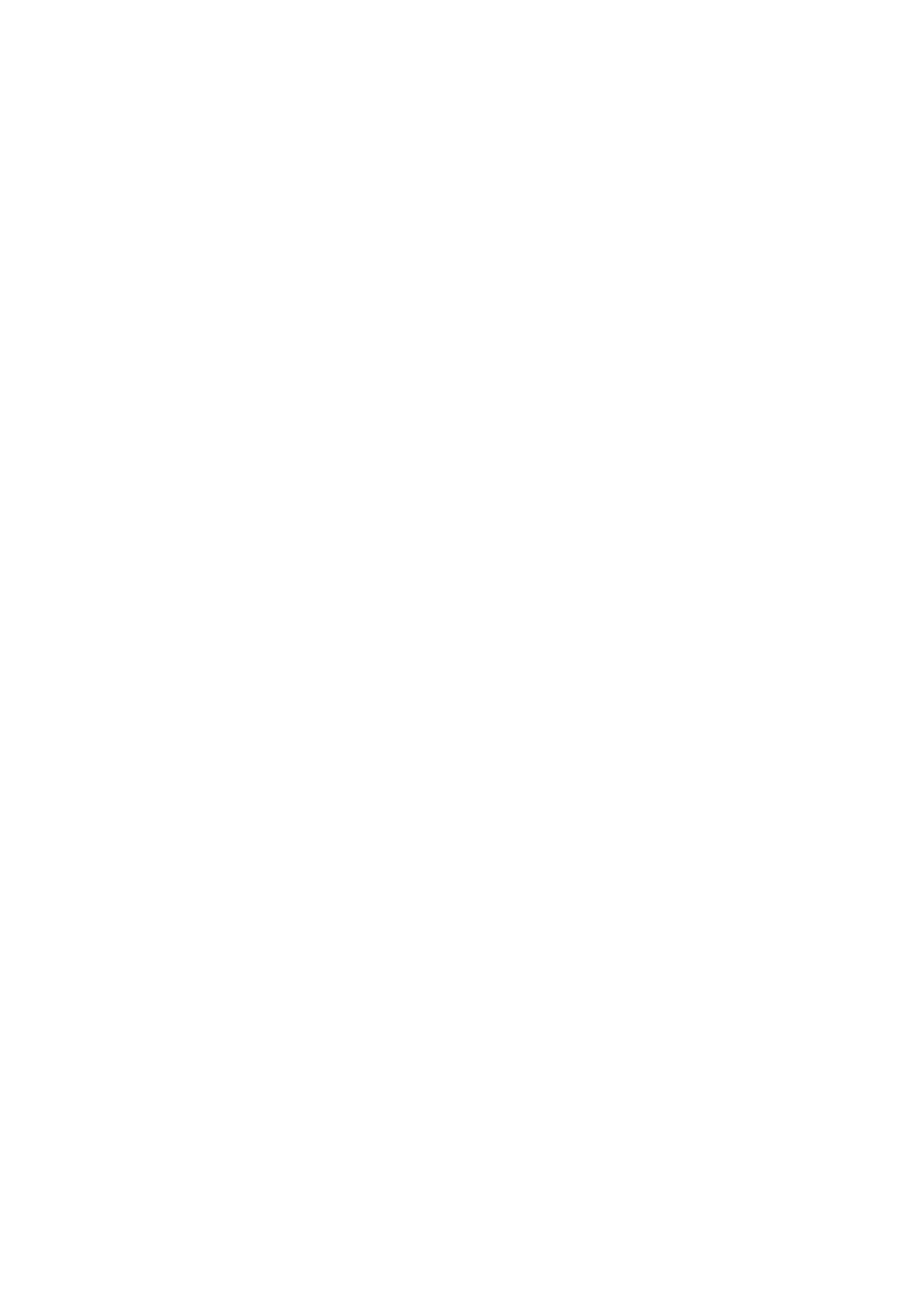# **FUNDAMENTAL LEGISLATIVE SCRUTINY PRINCIPLES**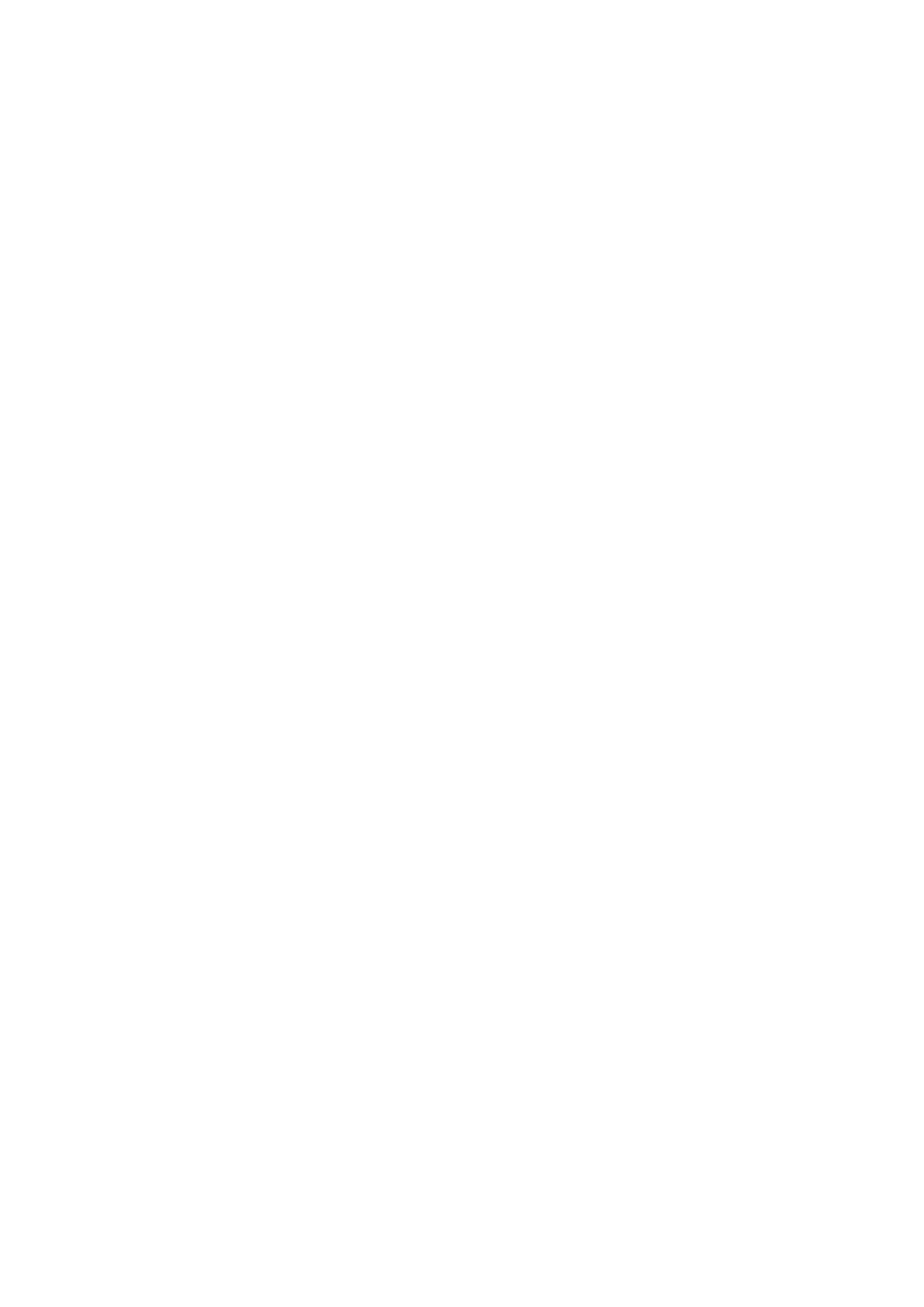# **FUNDAMENTAL LEGISLATIVE SCRUTINY PRINCIPLES**

Does the legislation have sufficient regard to the rights and liberties of individuals?

- **1.** Are rights, freedoms or obligations, dependent on administrative power only if sufficiently defined and subject to appropriate review?
- **2.** Is the Bill consistent with principles of natural justice?
- **3.** Does the Bill allow the delegation of administrative power only in appropriate cases and to appropriate persons? Sections 44(8)(c) and (d) of the *Interpretation Act 1984*. The matters to be dealt with by regulation should not contain matters that should be in the Act not subsidiary legislation.
- **4.** Does the Bill reverse the onus of proof in criminal proceedings without adequate justification?
- **5.** Does the Bill confer power to enter premises, and search for or seize documents or other property, only with a warrant issued by a judge or other judicial officer?
- **6.** Does the Bill provide appropriate protection against self-incrimination?
- **7.** Does the Bill adversely affect rights and liberties, or impose obligations, retrospectively?
- **8.** Does the Bill confer immunity from proceeding or prosecution without adequate justification?
- **9.** Does the Bill provide for the compulsory acquisition of property only with fair compensation?
- **10.** Does the Bill have sufficient regard to Aboriginal tradition and Island custom?
- **11.** Is the Bill unambiguous and drafted in a sufficiently clear and precise way?

Does the Bill have sufficient regard to the institution of Parliament?

- **12.** Does the Bill allow the delegation of legislative power only in appropriate cases and to appropriate persons?
- **13.** Does the Bill sufficiently subject the exercise of a proposed delegated legislative power (instrument) to the scrutiny of the Legislative Council?
- **14.** Does the Bill allow or authorise the amendment of an Act only by another Act?
- **15.** Does the Bill affect parliamentary privilege in any manner?
- **16.** In relation to uniform legislation where the interaction between state and federal powers is concerned: Does the scheme provide for the conduct of Commonwealth and State reviews and, if so, are they tabled in State Parliament?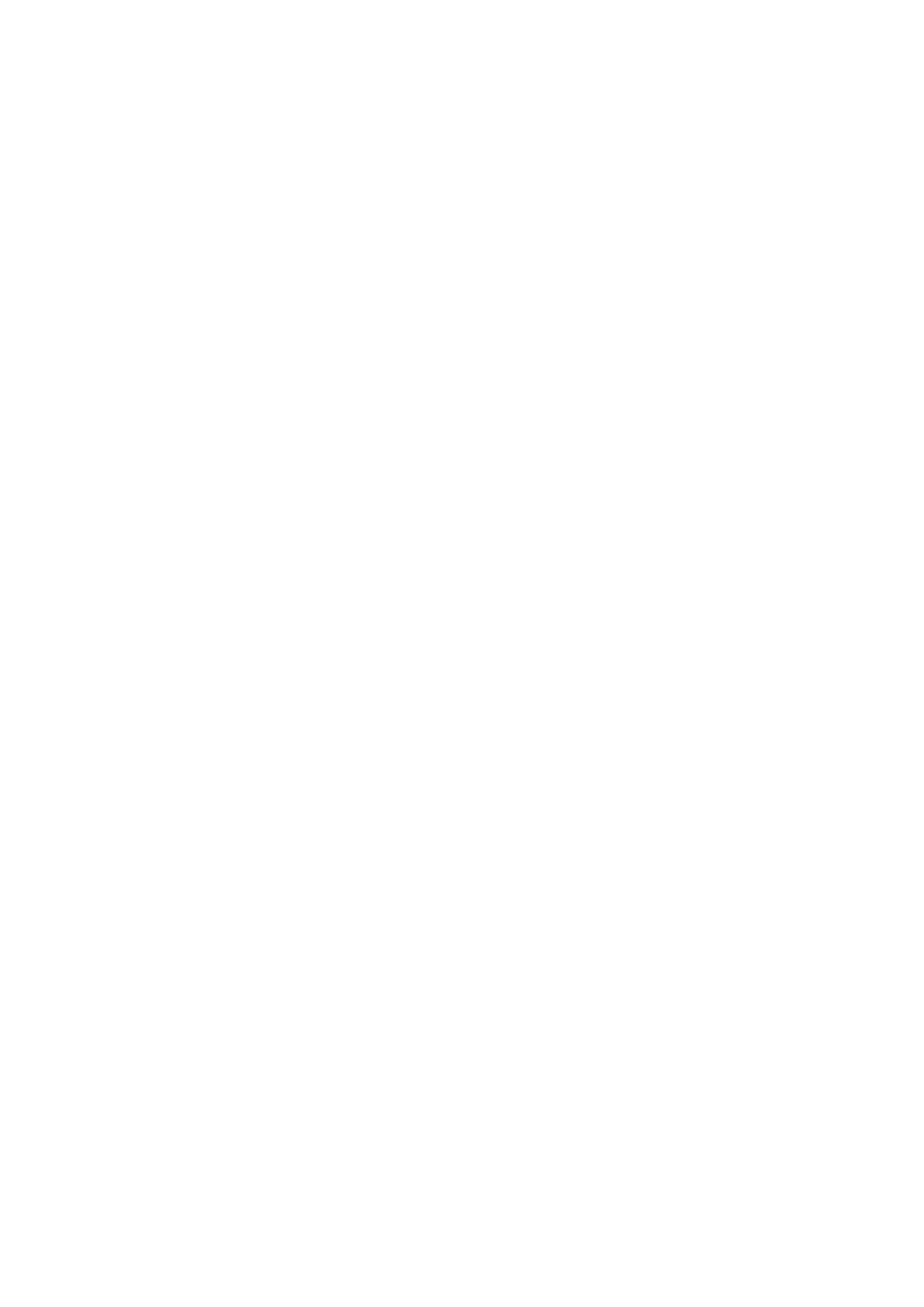# **APPENDIX 3 SECOND READING SPEECH - COMMONWEALTH NATIONAL MEASUREMENT AMENDMENT BILL 2008**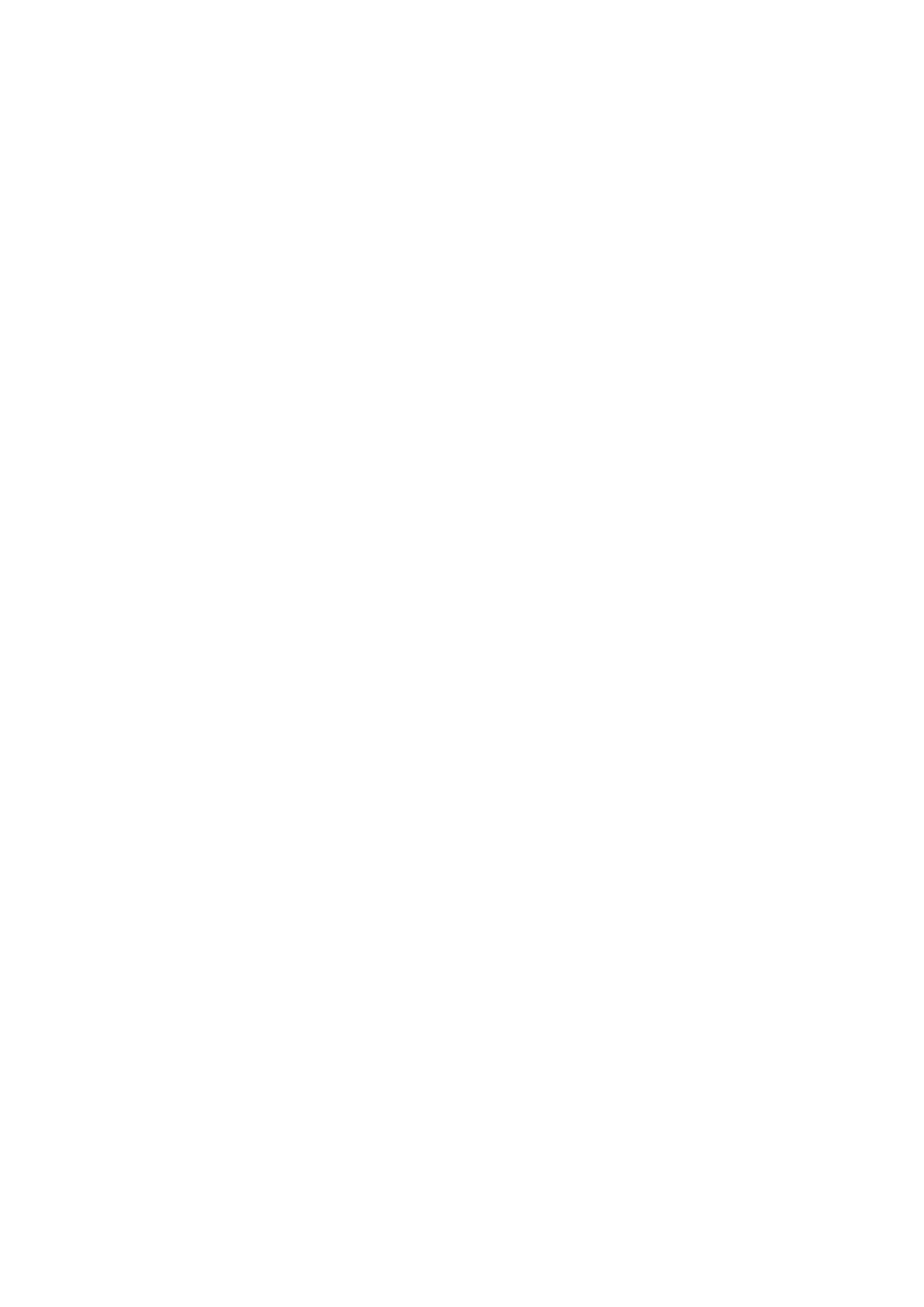# **SECOND READING SPEECH - COMMONWEALTH NATIONAL MEASUREMENT AMENDMENT BILL 2008**



# HOUSE OF REPRESENTATIVES

# NATIONAL MEASUREMENT AMENDMENT BILL 2008

# Second Reading

# SPEECH

#### Wednesday, 24 September 2008

BY AUTHORITY OF THE HOUSE OF REPRESENTATIVES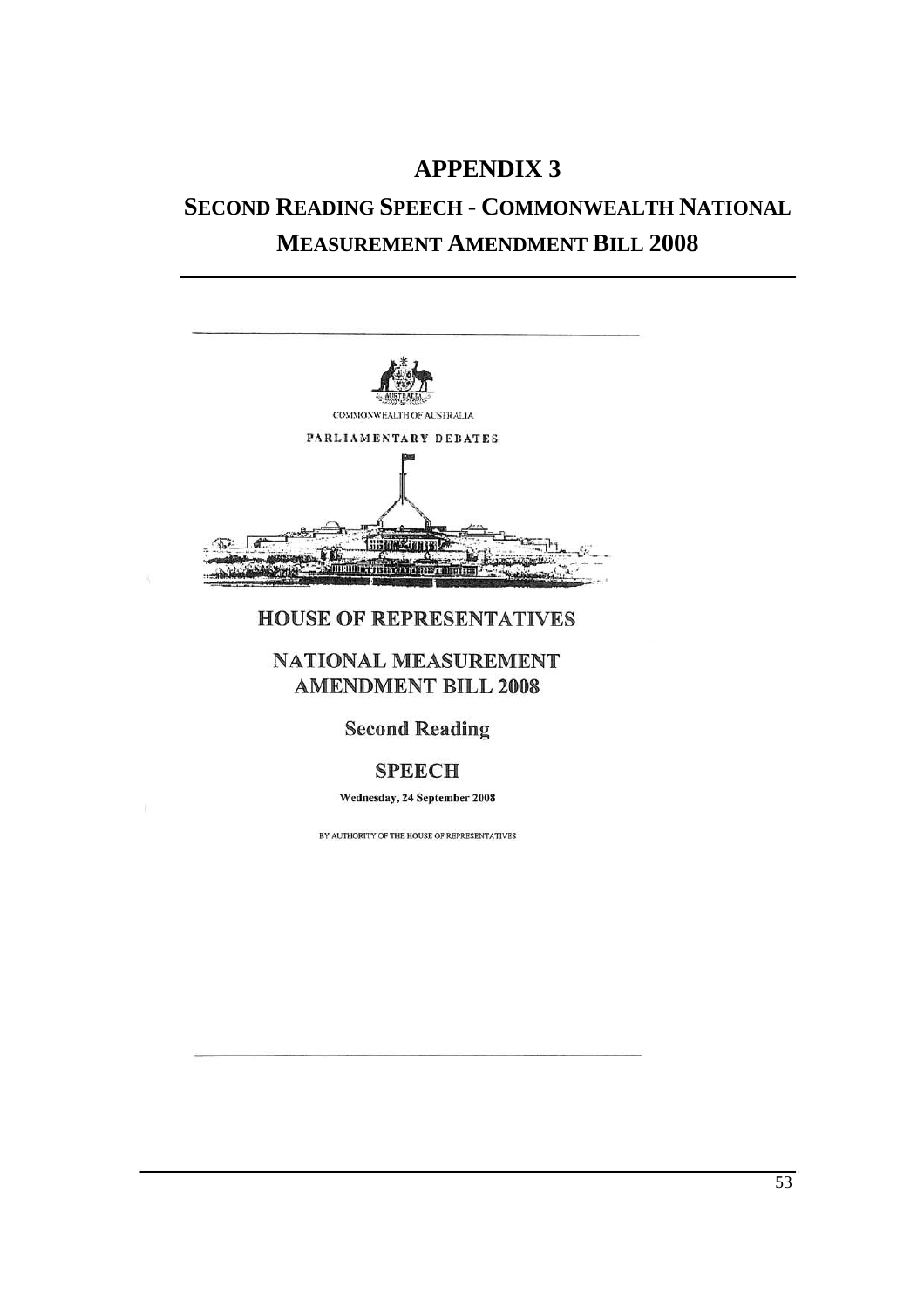# **SPEECH**

Date Wednesday, 24 September 2008

Source House

Proof No Responder Question No.

Dr EMERSON (Rankin-Minister for Small Business, Independent Contractors and the Service Economy and Minister Assisting the Finance Minister on Deregulation) (9.54 am)-I move:

Speaker Emerson, Craig, MP

That this bill be now read a second time.

Page 8368

**Questioner** 

The National Measurement Amendment Bill 2008 is a bill to amend the National Measurement Act 1960. This legislation will establish a single trade measurement system for Australia, replacing the current fragmented situation in which each state and territory has a separate system

The government is committed to reducing the regulatory burdens on Australian business and has embarked on an ambitious refonn agenda through the Council of Australian Governments (COAG).

COAG has endorsed a business regulation reform agenda designed to advance Australia towards a seamless national economy. In partnership with the Minister for Finance and Deregulation, I co-chair the Business Regulation and Competition Working Group of COAG, which has responsibility for advancing the regulatory refonn agenda.

COAG's Business Regulation and Competition Working Group has been directed to deliver early action on the regulatory reform 'hot spots' identified by COAG in 2006 and again in 2001. The area of trade measurement is one of the 10 identified regulatory 'hot spots'.

'Trade measurement' is a tenn that refers to the use of measurement as the basis for the price in a transaction. For example, by measuring the volume of fuel delivered from a petrol pump, a service station detennines the total price you pay to fill your car's petrol tank.

A 'trade measurement system' is the tenn used to describe the infrastructure that is needed to make sure the petrol pump (or any other trade measuring instrument) is sufficiently accurate to give a fair result to the buyer and seller.

In Australia, an estimated S400 billion worth of trade based on some kind of measurement takes place annually. Transactions involving measurements range from simple consumer purchases at the corner shop to complex multimillion dollar international trade deals.

So, why does government need to be involved in these market processes? Well, consider how onerous it would be if traders had to prove to every customer that they had weighed each purchase accurately. Similarly, how difficult it would be for a packing house to prove to each purchaser that their cereal packet is filled with the stated amount. Also, think how wasteful it is for wine producers to sacrifice product to prove that a wine bottle is filled correctly.

A trade measurement system helps overcome these difficulties. Jt gives confidence to buyers and sellers that measurements are accurate and this reduces transaction costs in each trade.

Trade measurement is a classic example of a proper role for government in establishing the infrastructure that makes it possible for markets to operate efficiently and effectively

But Australia's current trade measurement infrastrocture is not operating as efficiently and effectively as it should. This is why the Rudd government is introducing this historic legislation. We are detennined to create a troly national system that will deliver productivity improvements throughout the economy to the benefit of all Australians.

To describe how significant this change to Australia's trade measurement system will be, let me set out a bit of history.

Prior to federation, each British colony in Australia had its own weights and measures system. When the Constitution was drawn up, the Commonwealth's constitutional power for weights and measures was established under section 51, subsection 15. However the scope of 'weights and measures' in 1901 was limited almost exclusively to measurements of mass and volume, and trade was very much more a local matter than it is today. Without a pressing need for national administration, the states retained responsibility for their various trade measurement systems.

However, within several decades, the desirability of having nationally consistent rules and practices was

CHAMBER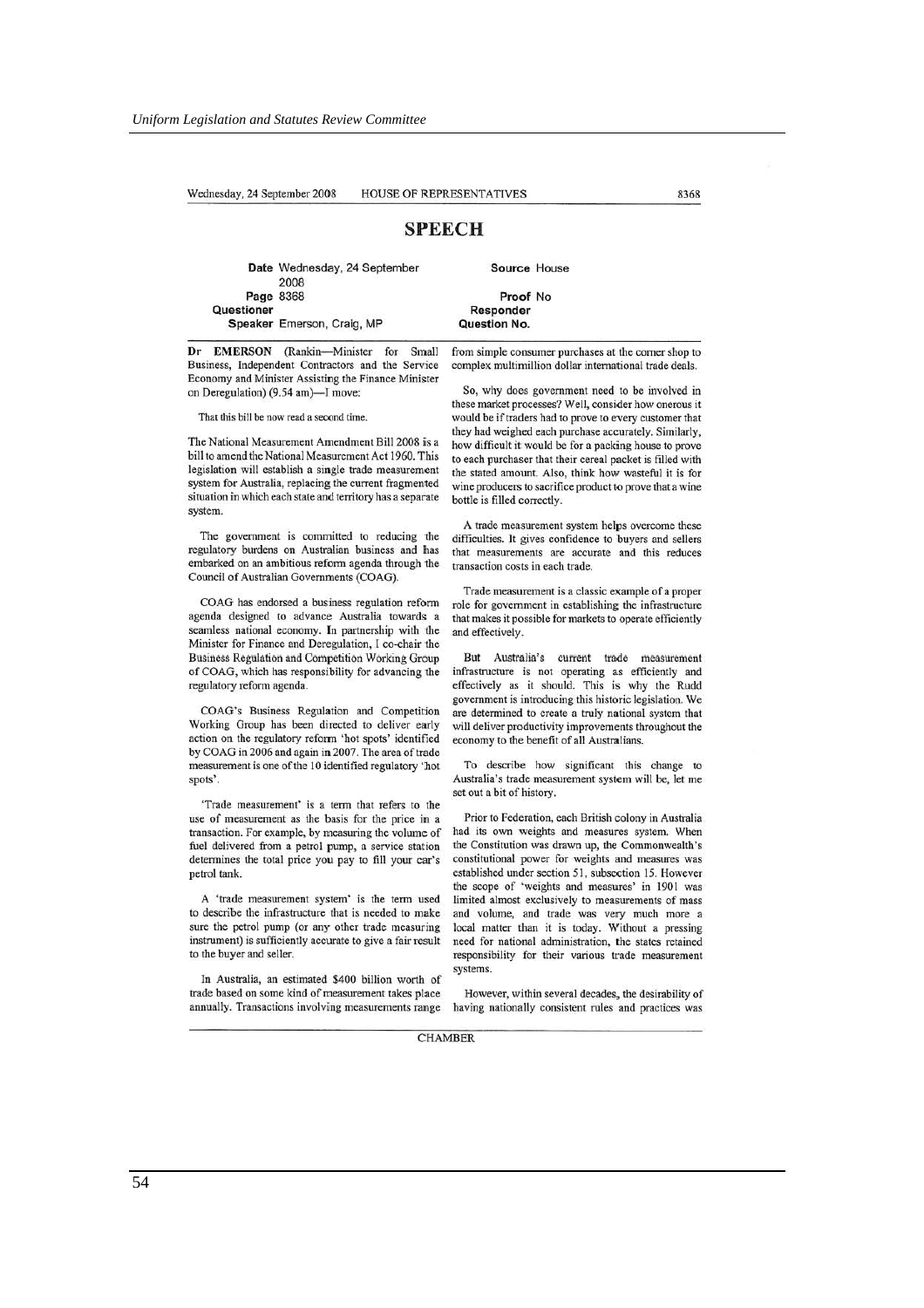evident and has been the subject of a number of reviews and inquiries. Two reviews in particular have been influential.

In 1983, the Scott review recommended a national approach to the administration of trade measurement. The recommendation resulted in drafting of uniform trade measurement legislation. Unfortunately it took more than 20 years for all jurisdictions to enact this legislation. Despite the uniform fonnat of the legislation, practical problems persisted. This was largely because the amendments to legislation were not adopted simultaneously, the interpretation of regulations varied between jurisdictions, and there were different approaches to administration.

In 2006, the Ministerial Council on Consumer Affairs commissioned a review of trade measurement arrangements. The problems identified by stakeholders included unwarranted costs to businesses that operate across borders, different cost recovery procedures in different jurisdictions, different processes for licensing private sector verifiers of trade measuring instruments, and inoonsistent advice being provided about trade measurement requirements.

This review concluded that the adoption of a national trade measurement system would deliver a net economic benefit to Australian industry, business, government and consumers. In April 2007, COAG accepted this recommendation.

The National Measurement Amendment Bill gives effect to this COAG decision. And it will create a national trade measurement system that will be administered by the Commonwealth from I July 2010.

The bill recognises that many elements in the existing model, the uniform trade measurement legislation, have stood the test of time. The bill adopts those elements where appropriate but frames them in a way that will be responsive to future needs and improvements in business practices and technologies.

The new national system will continue to ensure the accuracy and reliability of traditional trade measuring instruments such as scales, fuel dispensers and weighbridges. However, it provides the flexibility for new technologies to be introduced as business or consumers require additional assurance. For example, the price of grain is set by measuring grain protein and both the grain growers and grain receival sites need confidence that accurate results have been used to determine the price.

The new system will set uniform practices for each class of measuring instruments. Traders who operate across Australia will be able to use one set of procedures, rather than meeting different sets in the different states.

The bulk of verifications of trade measuring instruments will continue to be perfonned by the private sector, with finns or individuals licensed on the hasis of competence and integrity. However, multiple licensing for cross-border operation will no longer be required, with one licence being valid for operation across Australia.

Licensees will continue to be responsible for ensuring that their employees are oompetent to perform verifications. Currently the means of demonstrating competence varies across jurisdictions In implementing the national trade measurement system, the Commonwealth will develop nationally recognised qualifications for verifiers, providing a hannonised platform for skills development in the workforce.

As in state and territory trade measurement systems, government will perform an inspection function to ensure that traders and licensees are maintaining the accuracy of trade measuring instruments. Trade measnrement inspection is a routine activity in business premises, and state and territory inspectors conduct this work without requiring warrants. Infrequently, access to residential premises is necessary and this must occur under warrant. To facilitate an effective inspection regime, these powers have been replicated for Commonwealth inspectors. They will be able 10 inspect, examine and test measuring instruments, examine and test prepackaged articles, investigate alleged offences, search and seize records, measuring instruments and prepackaged anicles, subject to Commonwealth codes rovering investigative practices. These inspection procedures have long been accepted in the marketplace as part of the cost of doing business and ensuring fair trading.

The current trade measurement systems also examine prepackaged goods to confinn that packages contain the stated quantities. At the request of wine producers and major packers, this new legislation includes the option for production-line packers to use an internationally agreed system to demonstrate compliance with quantity statements. This systemthe Average Quantity System (AQS)-has already been adopted in New Zealand and by many of Australia's major trading partners, including Japan, the European Union and the United States. AQS is now available to production-line packers to adopt voluntarily in instances where it is a more efficient means to demonstrate compliance and to align with international practice.

The bill provides the heads of power for all the necessary elements in a national trade measurement system. As with the current trade measurement system, the bill provides for the technical and administrative

**CHAMBER**